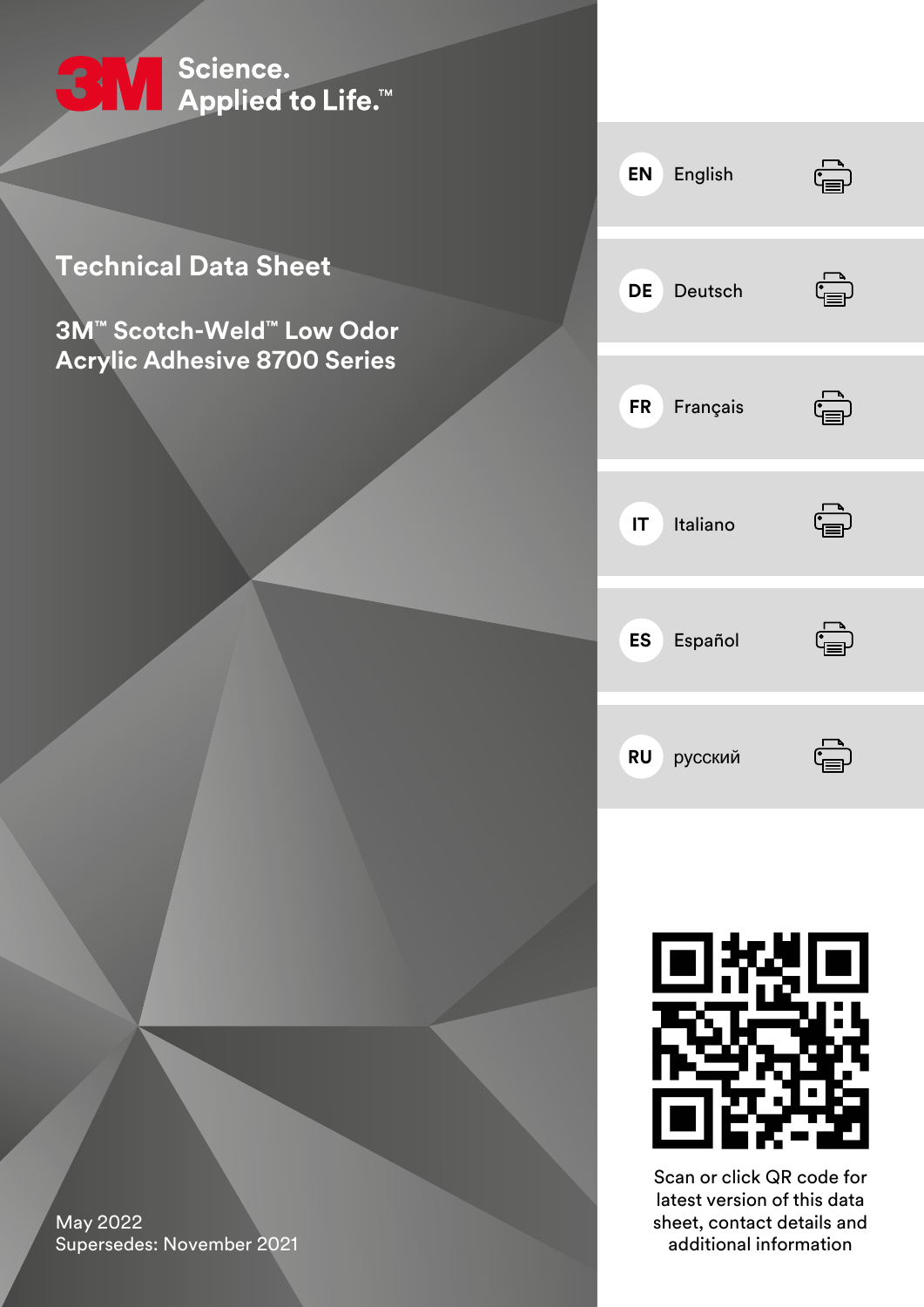<span id="page-1-0"></span>

# **3M™ Scotch-Weld™ Low Odor Acrylic Adhesive 8700 Series**



#### **Product Description**

3M™ Scotch-Weld™ Low Odor Acrylic Adhesive 8700 Adhesive series are a low odor, two- part acrylic structural adhesives with a 10:1 mix ratio. Designed for bonding wide variety of substrates such as plastics, aluminum, stainless steel and active metals that materials, mostly used in transportation, rail, signage and applications transportation, appliances, and sporting goods markets. Typical applications are panel to frame bonding, small joint assembly and mounting & trim attachment.

#### **Product Features**

- Low-odor, non-flammable acrylic formulation
- Non-sag formulation resists running and slumping of adhesive
- Room temperature cure
- Cure can be accelerated with heat
- Meets UL 94 HB flammability rating (DP8710NS)

The data in this sheet were generated using the 3M™ EPX™ Applicator System equipped with an EPX static mixer, according to manufacturer's directions.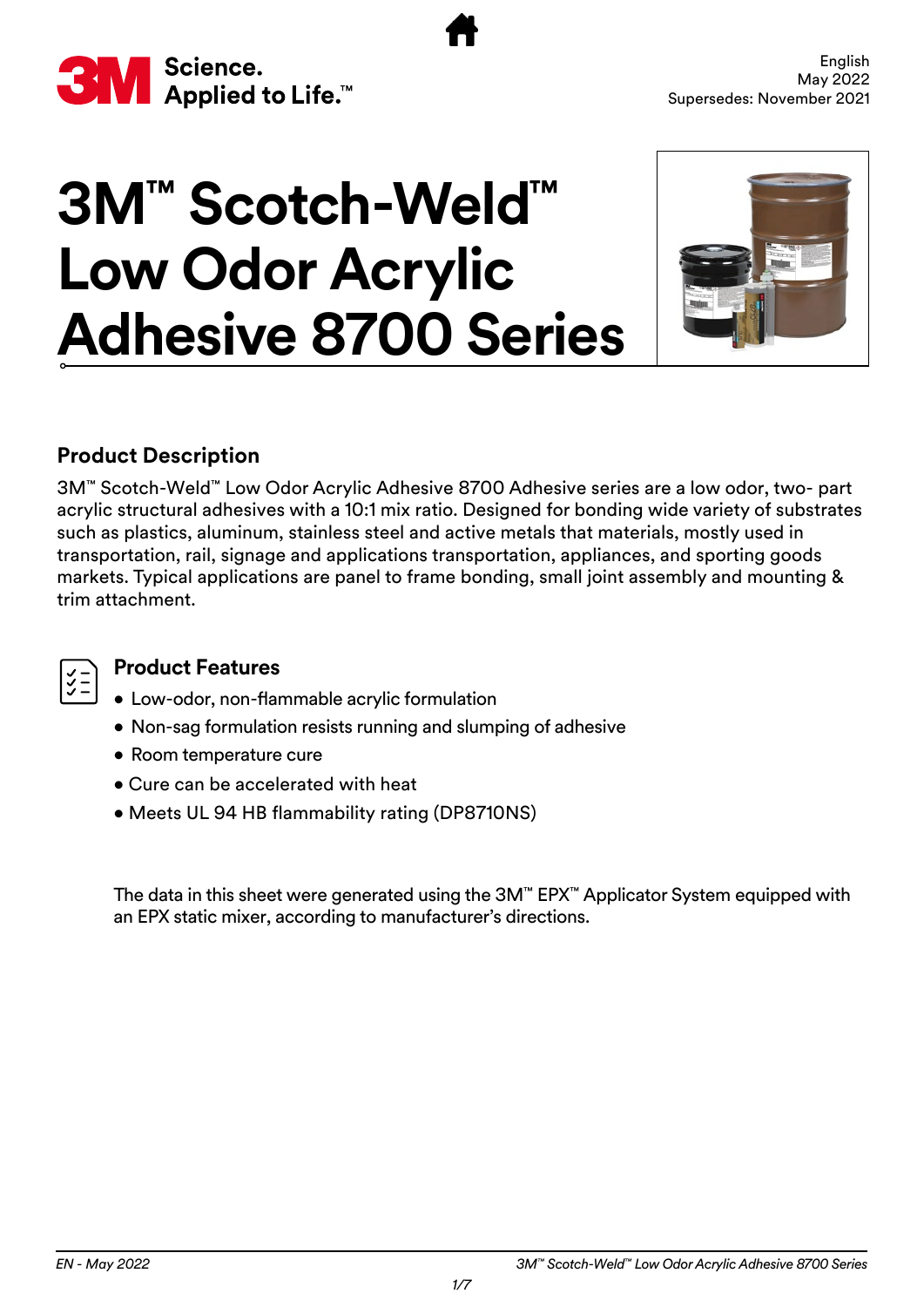

#### **Typical Physical Properties**

#### Uncured

| Property                                   | Values                   | Temperature    | <b>Notes</b>                                                       |
|--------------------------------------------|--------------------------|----------------|--------------------------------------------------------------------|
| <b>Base Color</b>                          | <b>Black</b>             |                |                                                                    |
| <b>Accelerator Color</b>                   | Grey                     |                |                                                                    |
| <b>Base Density</b>                        | $1,04$ g/cm <sup>3</sup> | 23 °C          |                                                                    |
| <b>Accelerator Density</b>                 | $1,08$ g/cm <sup>3</sup> | $23^{\circ}$ C |                                                                    |
| Viscosity                                  | Non-sag paste            |                |                                                                    |
| <b>Base Viscosity</b>                      | 40.000 mPas              | 23 °C          | Viscosity measured using a cone and plate<br>viscometer at 3,8/sec |
| <b>Accelerator Viscosity</b>               | 15.000 mPas              | $23^{\circ}$ C | Viscosity measured using a cone and plate<br>viscometer at 3,8/sec |
| Mix Ratio by Volume<br>(Base: Accelerator) | 10:1                     |                |                                                                    |

#### Mixed

| <b>Property</b>                 | Values          |                         |                  | <b>Notes</b>                                                                                                                                                                    | Temperature    |
|---------------------------------|-----------------|-------------------------|------------------|---------------------------------------------------------------------------------------------------------------------------------------------------------------------------------|----------------|
|                                 | <b>DP8705NS</b> | <b>DP8710NS</b>         | <b>DP8725NS</b>  |                                                                                                                                                                                 |                |
| Open Time                       | 5 min           | $10 \text{ min}$        | $23 \text{ min}$ | Maximum time allowed after mixing adhesive<br>before bond must be closed and fixed in place.<br>Cure times are approximate and depend on<br>adhesive and substrate temperature. | $23^{\circ}$ C |
| Time to<br>Handling<br>Strength | 6 min           | $13 \text{ min}$        | $25 \text{ min}$ | Minimum time required to achieve 0,35<br>MPa of overlap shear strength. Cure times<br>are approximate and depend on adhesive<br>temperature.                                    | $23^{\circ}$ C |
| Final cure<br>time              |                 | 24 h @ Room temperature |                  |                                                                                                                                                                                 |                |

#### **Cured**

| Property                          | Values       | <b>Cure Time</b> | <b>Temperature</b> | <b>Method</b>                      |
|-----------------------------------|--------------|------------------|--------------------|------------------------------------|
| Color                             | <b>Black</b> |                  |                    |                                    |
| <b>Tensile Modulus</b>            | 44.19 MPa    | 7 davs           | 23 °C              | ASTM D638                          |
| <b>Tensile Stress at Break</b>    | 7,2 MPa      | 7 days           | 23 °C              | ASTM D638                          |
| <b>Elongation at Break</b>        | 113%         | 7 days           | 23 °C              | ASTM D638                          |
| <b>Shore D Hardness</b>           | 65           | 7 days           | 23 °C              | ASTM D2240                         |
| Glass Transition Temperature [Tg] | 68 °C        |                  |                    | <b>Dynamic Mechanical Analysis</b> |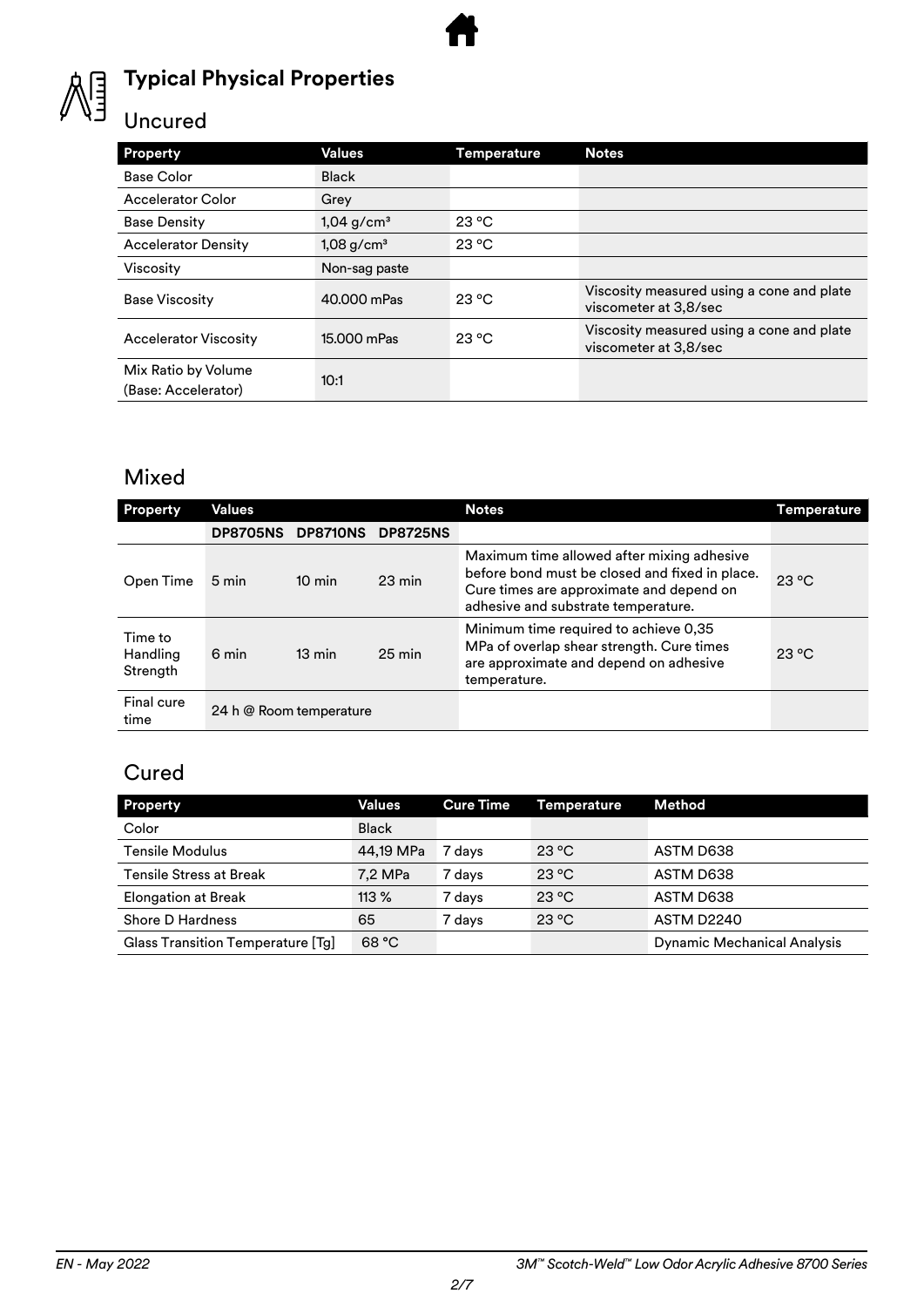

#### **Typical Performance Characteristics**

#### Overlap Shear acc. ASTM D1002

|                          |                               |                  |                        |                     | <b>DP8705NS</b> |                        | <b>DP8710NS</b> |                 | <b>DP8725NS*</b> |                 |
|--------------------------|-------------------------------|------------------|------------------------|---------------------|-----------------|------------------------|-----------------|-----------------|------------------|-----------------|
| <b>Substrates</b>        | <b>Surface</b><br>Preparation | <b>Cure Time</b> | Conditioning/<br>Aging | Test<br>Temperature | Result<br>[MPa] | <b>Failure</b><br>Mode | Result<br>[MPa] | Failure<br>Mode | Result<br>[MPa]  | Failure<br>Mode |
| Aluminum                 | Etched                        | 24h @ 23 °C      | None                   | $23^{\circ}$ C      | 16,6            | <b>CF</b>              | 14,5            | CF              | 14,5             | <b>CF</b>       |
| <b>Cold Rolled Steel</b> | AAA                           | 24h @ 23 °C      | None                   | $23^{\circ}$ C      | 14,4            | <b>CF</b>              | 14              | CF              | 12,5             | <b>CF</b>       |
| ABS                      | <b>IPA</b>                    | 24h @ 23 °C      | None                   | 23 °C               | 3,5             | AF                     | 5,8             | AF              | 5,2              | AF              |
| PC                       | <b>IPA</b>                    | 24h @ 23 °C      | None                   | $23^{\circ}$ C      |                 | AF                     | 1,2             | AF              | 1,4              | AF              |
| <b>PMMA</b>              | <b>IPA</b>                    | 24h @ 23 °C      | None                   | 23 °C               | 4,2             | AF                     | 4               | AF              | 4,3              | AF              |
| <b>PVC</b>               | <b>IPA</b>                    | 24h @ 23 °C      | None                   | $23^{\circ}$ C      | 2,8             | AF                     | 3,6             | AF              | 2,4              | AF              |
| Epoxy FRP                | AAA                           | 24h @ 23 °C      | None                   | $23^{\circ}$ C      | 11,7            | <b>CF</b>              | 13,4            | <b>MM</b>       | 9,8              | <b>CF</b>       |
| <b>Polvester FRP</b>     | AAA                           | 24h @ 23 °C      | None                   | $23^{\circ}$ C      | 4,4             | AF                     | 4,5             | AF              | 4,5              | AF              |

AAA: Acetone-Abrade-Acetone; IPA: Isopropanol; CF: Cohesive Failure; AF Adhesive Failure; MM: Mixed Failure \* Preliminary Data

#### Floating Roller Peel acc. ASTM D3167

|                   |                               |                  |                        |                            | <b>DP8705NS</b> |             | <b>DP8710NS</b> |                               | <b>DP8725NS*</b>       |         |
|-------------------|-------------------------------|------------------|------------------------|----------------------------|-----------------|-------------|-----------------|-------------------------------|------------------------|---------|
| <b>Substrates</b> | <b>Surface</b><br>Preparation | <b>Cure Time</b> | Conditioning/<br>Aging | <b>Test</b><br>Temperature |                 | [N/mm] Mode | [N/mm] Mode     | Result Failure Result Failure | Result<br>[N/mm ] Mode | Failure |
| Aluminum          | Etched                        | 24h @ 23 °C      | None                   | 23 °C                      | 7.9             | CF          | 10.5            | СF                            | 7,6                    | CF      |

CF: Cohesive Failure; \* Preliminary Data

#### Temperature Stress; Overlap Shear acc. ASTM D1002

|                   |                        |                  |                        |                            | <b>DP8705NS</b>        |                 | <b>DP8710NS</b> |                 | <b>DP8725NS*</b> |                        |
|-------------------|------------------------|------------------|------------------------|----------------------------|------------------------|-----------------|-----------------|-----------------|------------------|------------------------|
| <b>Substrates</b> | Surface<br>Preparation | <b>Cure Time</b> | Conditioning/<br>Aging | Test<br><b>Temperature</b> | Result<br><b>IMPal</b> | Failure<br>Mode | Result<br>[MPa] | Failure<br>Mode | [MPa]            | Result Failure<br>Mode |
| Aluminum          | Etched                 | 24h @ 23 °C      | None                   | -40 °C                     | 33,1                   | <b>CF</b>       | 33              | мм              | 36.8             | <b>MM</b>              |
| Aluminum          | Etched                 | 24h @ 23 °C      | None                   | 50 °C                      | 9.9                    | <b>CF</b>       | 9.4             | CF              | 7,6              | <b>MM</b>              |
| Aluminum          | Etched                 | 24h @ 23 °C      | None                   | 80 °C                      | 5,3                    | <b>CF</b>       | 4,8             | <b>CF</b>       | 4,8              | <b>CF</b>              |
| Aluminum          | Etched                 | 24h @ 23 °C      | None                   | 200 °C                     | 0,7                    | <b>CF</b>       | 0.7             | <b>CF</b>       | 0,2              | AF                     |

CF: Cohesive Failure; AF Adhesive Failure; \* Preliminary Data

#### After Aging; Overlap Shear acc. ASTM D1002

|                          |                               |                  |                            |                            | <b>DP8705NS</b> |                        | <b>DP8710NS</b> |                        | <b>DP8725NS*</b> |                 |
|--------------------------|-------------------------------|------------------|----------------------------|----------------------------|-----------------|------------------------|-----------------|------------------------|------------------|-----------------|
| <b>Substrates</b>        | <b>Surface</b><br>Preparation | <b>Cure Time</b> | Conditioning/<br>Aging     | <b>Test</b><br>Temperature | Result<br>[MPa] | <b>Failure</b><br>Mode | Result<br>[MPa] | <b>Failure</b><br>Mode | Result<br>[MPa]  | Failure<br>Mode |
| Aluminum                 | Etched                        | 24h @ 23 °C      | 500h @ 85 °C<br>/85%rH     | 23 °C                      | 11,7            | <b>CF</b>              | 12              | <b>CF</b>              | 9,7              | <b>MM</b>       |
| Aluminum                 | Etched                        | 24h @ 23 °C      | 500h salt water<br>(5 wt%) | 23 °C                      | 10,6            | <b>MM</b>              | 10,3            | <b>MM</b>              | 10,5             | <b>MM</b>       |
| Aluminum                 | Etched                        | 24h @ 23 °C      | 500h Water                 | $23^{\circ}$ C             | 10,3            | <b>MM</b>              | 8,6             | <b>MM</b>              | 9,2              | <b>MM</b>       |
| <b>PVC</b>               | <b>IPA</b>                    | 24h @ 23 °C      | 500h @ 50 °C<br>/ 80% rH   | $23^{\circ}$ C             | 3,7             | AF                     | 3,6             | AF                     | 3,1              | AF              |
| Aluminum                 | Etched                        | 24h @ 23 °C      | 30 min @<br>200 °C         | $23^{\circ}$ C             | 14,8            | <b>CF</b>              | 15              | CF                     | 11,7             | <b>MM</b>       |
| <b>Cold Rolled Steel</b> | <b>AAA</b>                    | 24h @ 23 °C      | 30 min @<br>200 °C         | $23^{\circ}$ C             | 11              | AF                     | 11,1            | AF                     | 10,1             | <b>MM</b>       |
| <b>Epoxy FRP</b>         | AAA                           | 24h @ 23 °C      | None                       | $23^{\circ}$ C             | 11,7            | <b>CF</b>              | 13,4            | MМ                     | 9,8              | <b>CF</b>       |
| Polyester FRP            | AAA                           | 24h @ 23 °C      | None                       | $23^{\circ}$ C             | 4,4             | AF                     | 4,5             | AF                     | 4,5              | AF              |

AAA: Acetone-Abrade-Acetone; IPA: Isopropanol; CF: Cohesive Failure; AF Adhesive Failure;MM: Mixed Failure, \* Preliminary Data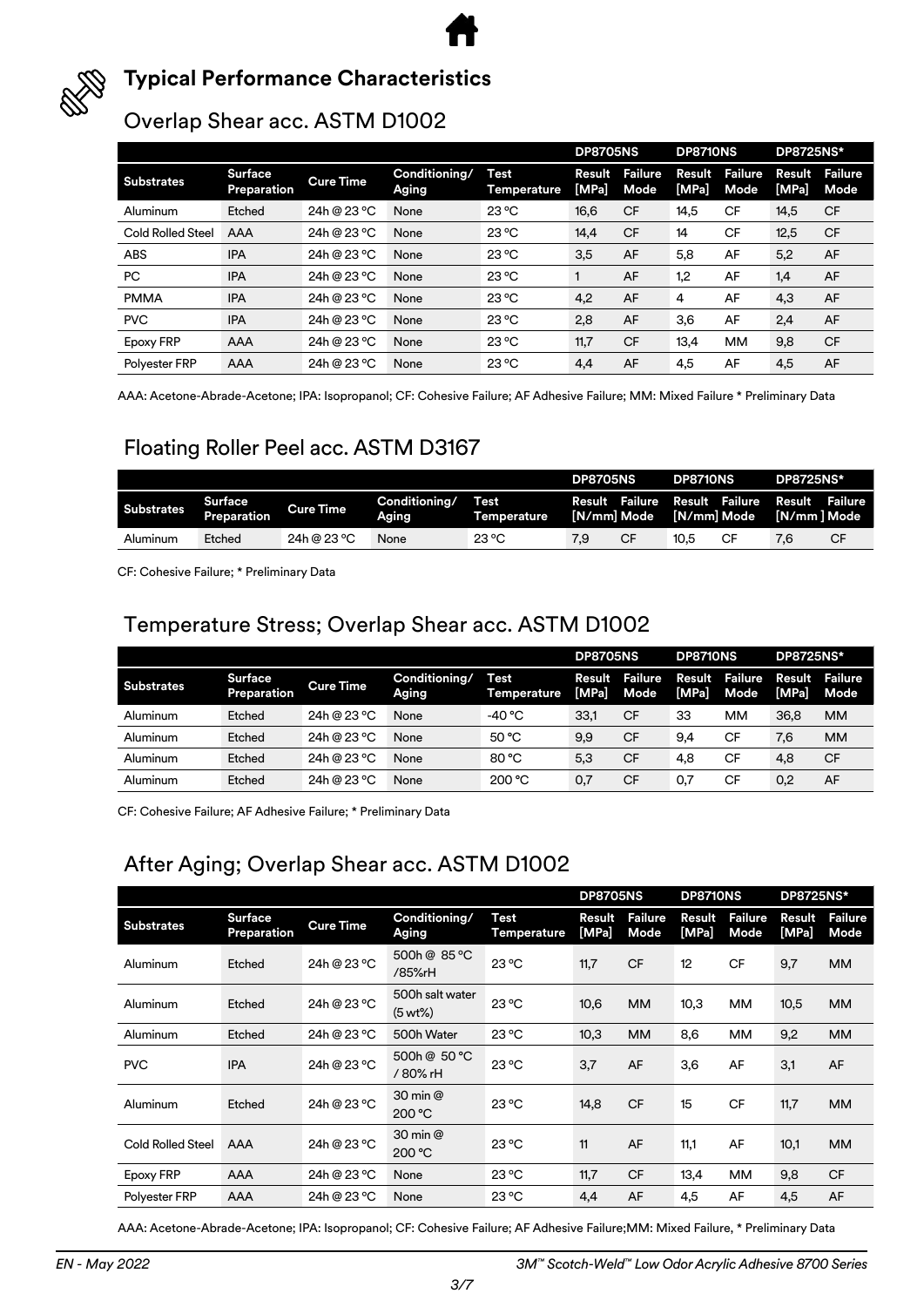

|                  | For Packaging size Application equipment | Nozzle                                       |
|------------------|------------------------------------------|----------------------------------------------|
| 45 ml Cartridge  | <b>Manual EPX Applicator</b>             | Static Mixing nozzle, B-System, 10:1, orange |
| 490 ml Cartridge | Manual EPX Applicator 490 ml 10:1        | Static Mixing nozzle,                        |
| 490 ml Cartridge | Pneumatic EPX Applicator 490 ml 10:1     | F-System, 10:1, orange                       |



#### **Tests and tools**

#### **Further Test Reports and Certifications**

3M can offer extended data for different test conditions and substrates, as well as certifications. Please get in touch with your 3M Sales Rep or Application Engineer. Please contact your local 3M Office, you can click or scan QR code to see contact detail or visit www.3M.com

#### **3M™ Material Data Card (MDC) for Finite Element Analysis (FEA)**

FEA modelling is a tool that helps design engineers determine the right adhesive system for the application requirements. 3M can offer elastic-plastic modeling data at different strain rates for most of our structural adhesives. We also recognize and support other modeling conditions and methods. Please click or scan QR code to request 3M Material Data Card for your modellings.

#### **3M™ Dispensing Guide for Automation**

Dispensing guide is a tool that helps process engineers determine the right equipment and dispensing system for the automated applications. Information such as viscosity/ rheology, pure recommendation, packaging, cleaning and dispensing accessories can be found on dispensing guide. Please click or scan QR code to see available 3M™ Dispensing Guide for structural adhesives.

#### **3M™ Bonding Process Center**

3M™ Bonding Process Centers around the world can address application challenges. Please click or scan QR code to schedule in person or virtual visit to try new innovations in dispensing and automation to find customized solutions for production challenges.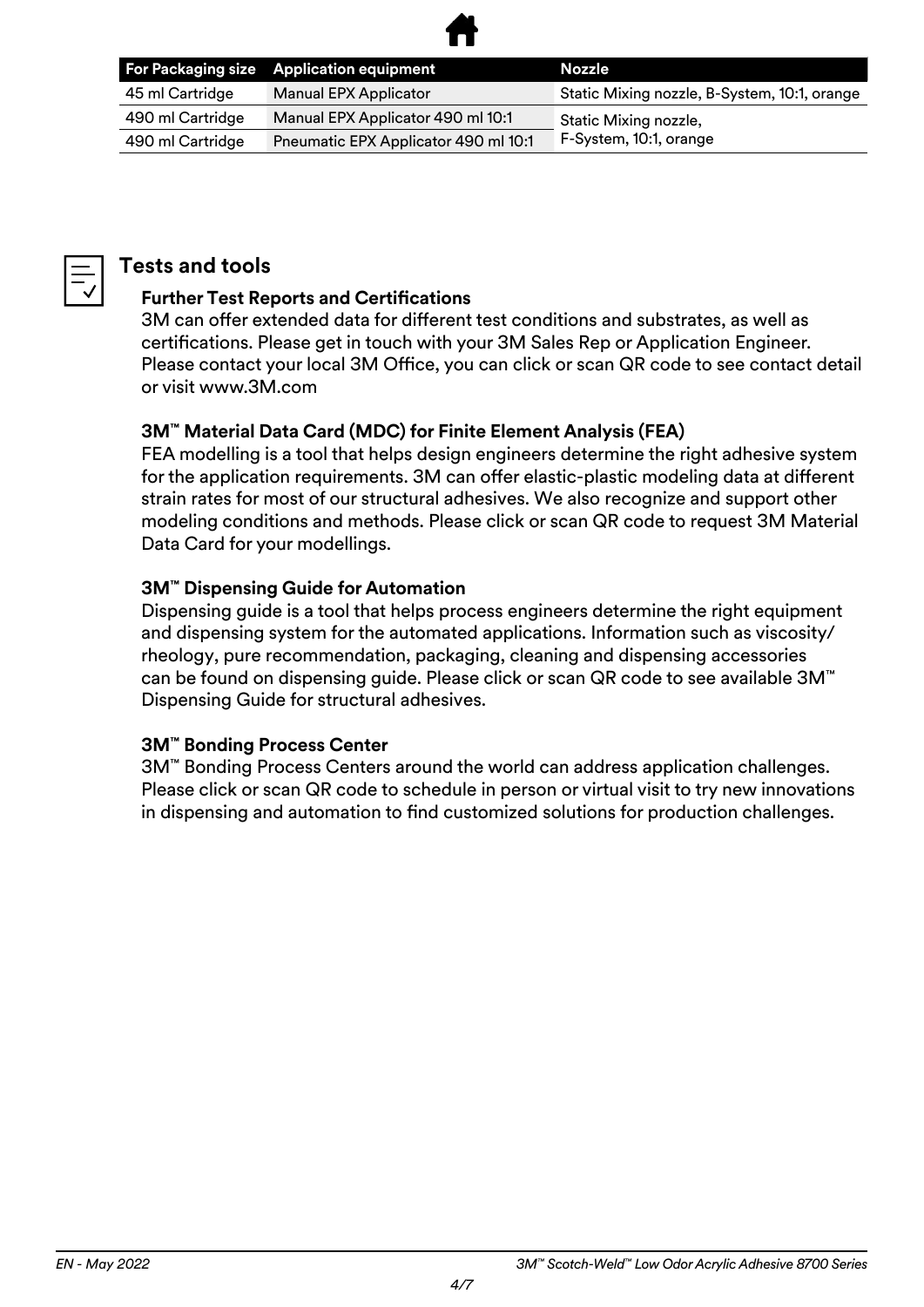

#### **Information / Directions for Use**

To obtain the highest strength structural bonds, paint, oxide films, oils, dust, mold release agents, and all other surface contaminants must be completely removed.

The amount of surface preparation depends on the required bond strength and environmental aging resistance desired by user.

For suggested surface preparations on common substrates, see the section on surface preparation.

Allow adhesive to cure at 16 °C or above until completely firm. Applying heat up to 70 °C will increase cure speed. Keep parts from moving during cure. Apply contact pressure or fixture in place if necessary.

Optimum bond line thickness ranges from 0,15 – 0,3 mm; shear strength will be maximized with thinner bond lines, while peel strength reaches a maximum with thicker bond lines.

Apply adhesive and join surfaces within the open time listed for the specific product. Larger quantities and/or higher temperatures will reduce this working time.

Larger quantities of mixed adhesive may generate heat due to the exothermic reaction. Excess uncured adhesive can be cleaned up with ketone type solvents. \*

\* When using solvents, extinguish all ignition sources, including pilot lights, and follow the manufacturer's precautions and directions for use.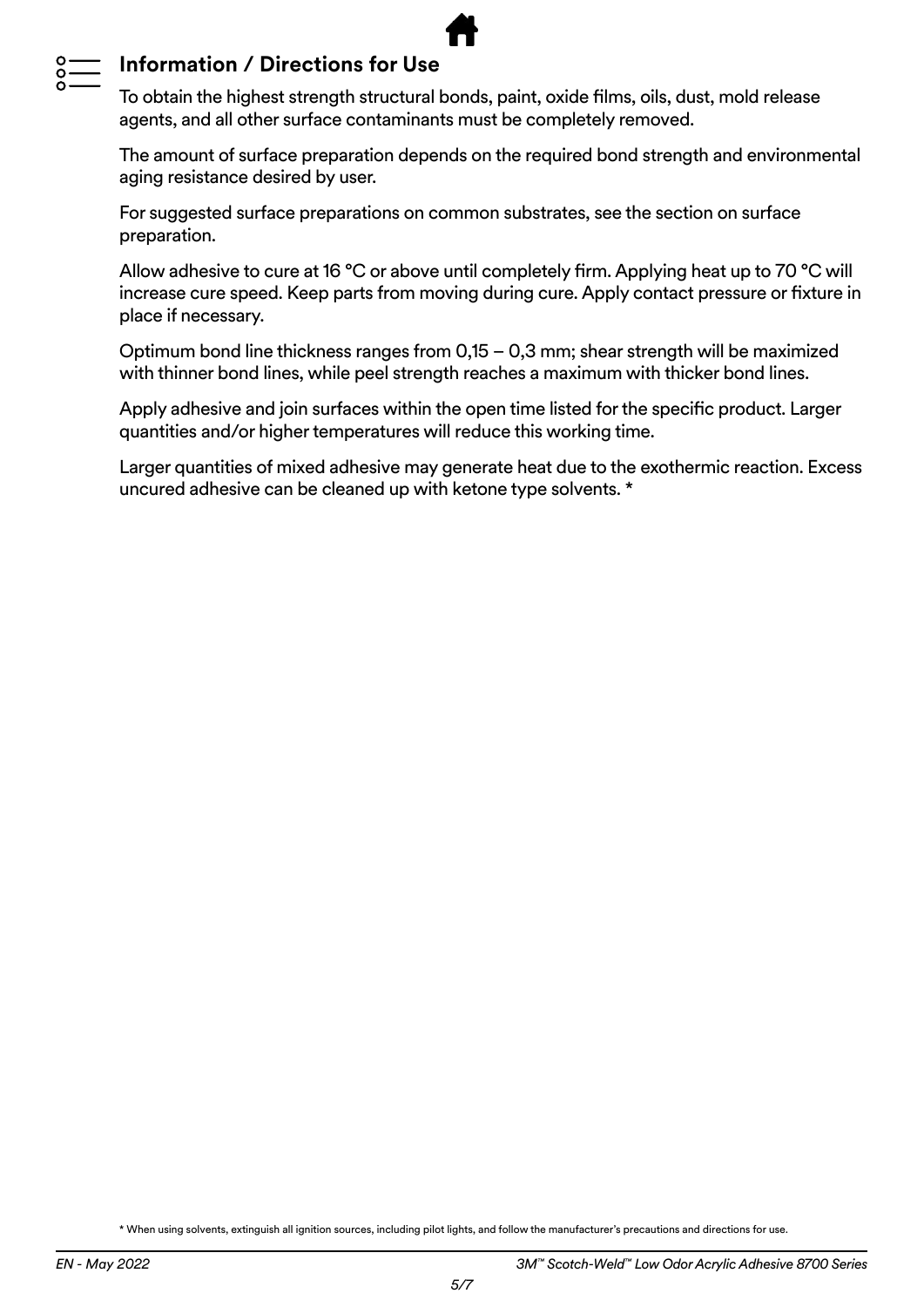

#### **Mixing**

#### **For Duo-Pack Cartridges**

Store cartridges with cap end up allowing any air bubbles to rise towards the tip. To use, simply insert the cartridge into the EPX applicator, remove the cap and start the plunger into the cylinders using light pressure on the trigger. Expel a small amount of adhesive to ensure material flows freely from both sides of cartridge. For automatic mixing, attach an EPX mixing nozzle to the cartridge and begin dispensing the adhesive.

#### **For hand mixing**

Expel the desired amount of adhesive and mix thoroughly. Mix approximately 15 seconds after obtaining a uniform color.

#### **For Bulk Containers**

Mix thoroughly by weight or volume in the proportion specified on the product label or in the typical uncured properties section and according to the settings of your mixing and dosing equipment.

#### **Surface Preparation**

The following cleaning methods are suggested for common surfaces:

#### **Steel/Aluminum**

Wipe free of dust and dirt with pure solvent such as Acetonee or isopropyl alcohol. Sandblast or abrade using clean fine grit abrasives. Wipe again with clean solvent to remove loose particles. \*

#### **Plastics/Rubbers/Paints/Coatings:**

Wipe with suited solvent\*



#### **Storage and Shelf Life**

Store product at room temperature (15 °C - 25 °C). Do not freeze. Allow product to reach room temperature prior to use.

3M™ Scotch-Weld™ Adhesives DP8705NS, DP8710NS and DP8725NS have a shelf life of 12 months from date of manufacture in unopened, original containers kept at recommended storage conditions.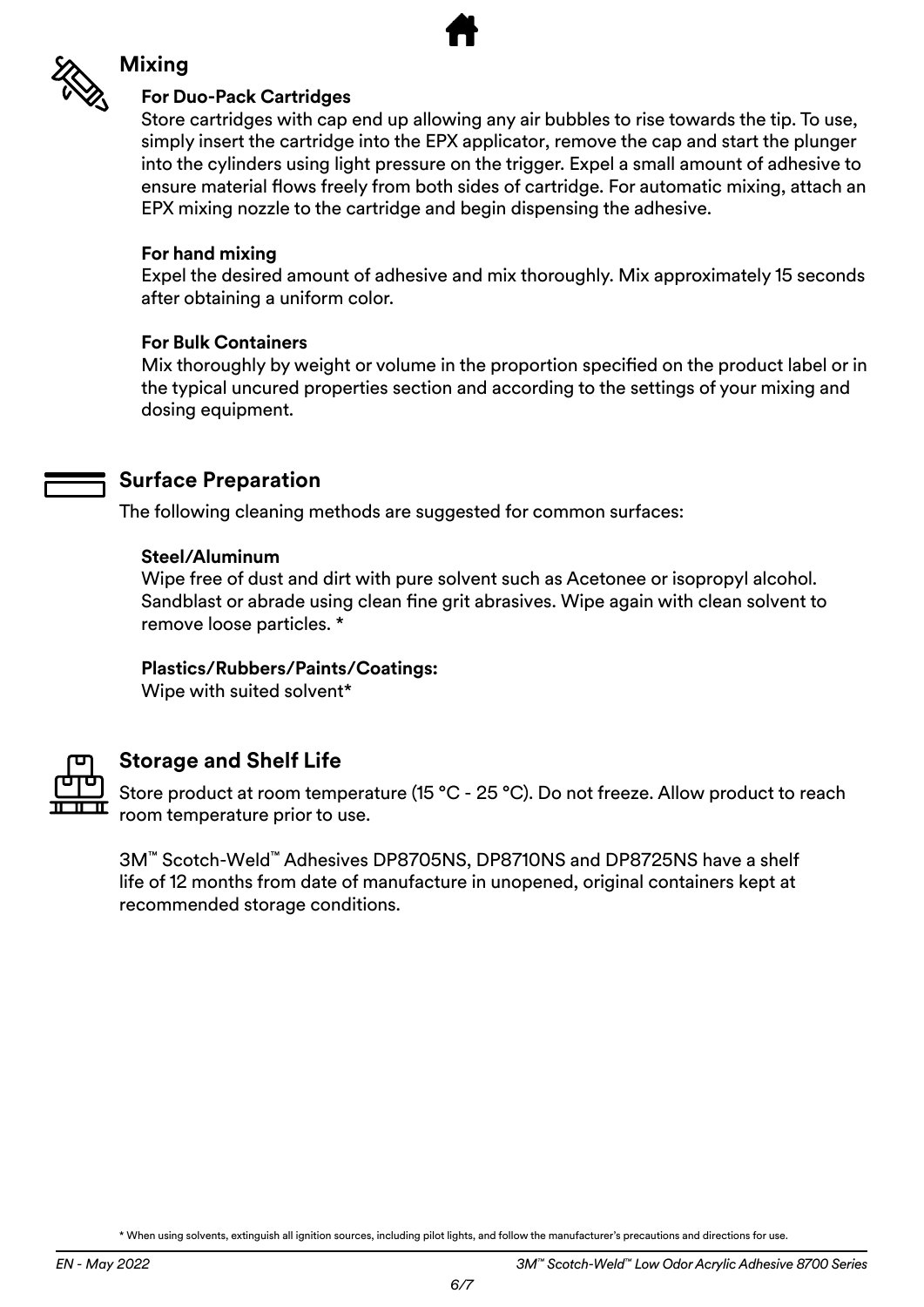**Trademarks:** 3M, Scotch-Weld and EPX are trademarks of 3M Company.

**Technical Information Note:** The following technical information and data should be considered representative or typical only and should not be used for specification purposes.

**Precautionary Information:** Refer to product label and Material Safety Data Sheet for health and safety information before using the product. For information, please contact your local 3M Office. You can click or scan QR code to see contact detail or visit www.3M.com

**Important Information:** All statements, technical information and recommendations contained in this document are based upon tests or experience that 3M believes are reliable. However, many factors beyond 3M's control can affect the use and performance of a 3M product in a particular application, including the conditions under which the product is used and the time and environmental conditions in which the product is expected to perform. Since these factors are uniquely within the user's knowledge and control, it is essential that the user evaluate the 3M product to determine whether it is fit for a particular purpose and suitable for the user's method or application. All questions of liability relating to this product are governed by the terms of the sale subject, where applicable, to the prevailing law. Values presented have been determined by standard test methods and are average values not to be used for specification purposes.

Our recommendations on the use of our products are based on tests believed to be reliable but we would ask that you conduct your own tests to determine their suitability for your applications. This is because 3M cannot accept any responsibility or liability direct or consequential for loss or damage caused as a result of our recommendations.



Scan or click QR code for latest version of this data sheet, contact details and additional information

- Latest Version of Technical Data Sheet (TDS)
- Safety Data Sheet (SDS)
- Product and Application Trainings & Videos
- Request 3M™ Material Data Card (MDC) for Modelling / Finite Element Analysis (FEA)
- Request 3M™ Bonding Process Center Visit
- 3M™ Dispensing Guide for Automation
- Contact us

Please recycle. © 3M 2022. All Rights Reserved.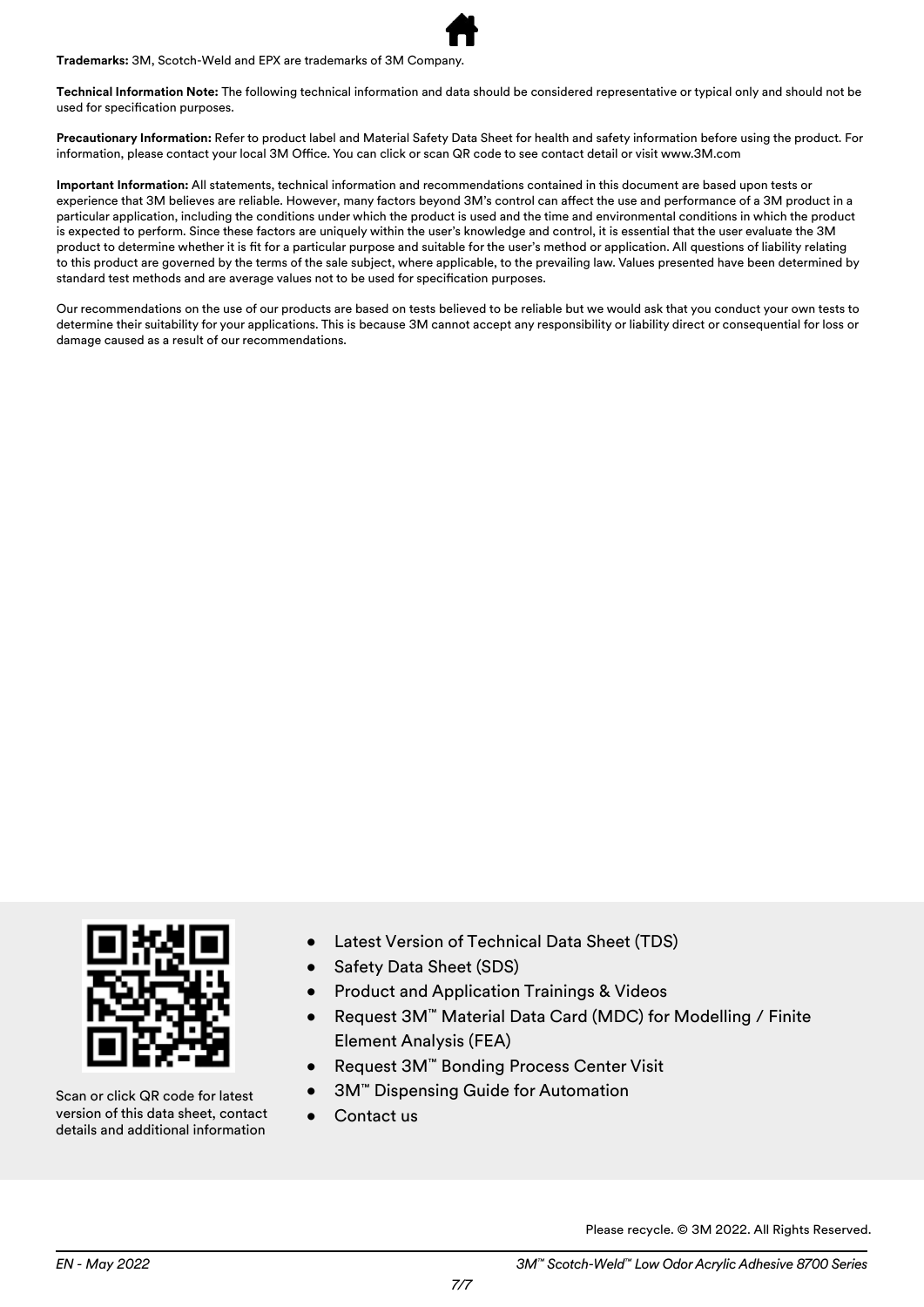<span id="page-8-0"></span>

# **3M™ Scotch-Weld™ geruchsarme Acrylat Klebstoff Serie 8700**



#### **Produkt Beschreibung**

Die 3M™ Scotch-Weld™ geruchsarmen Acrylat Klebstoffe der Serie 8700 sind verschiedene geruchsarme, zweikomponentige Acrylat-Strukturklebstoffe mit einem Mischungsverhältnis von 10:1. Entwickelt für die Klebung einer Vielzahl von Substraten wie Kunststoffen, Aluminium, Edelstahl und aktiven Metallen, welche vor allem im Transportwesen, im Schienenverkehr, bei der Beschilderung und bei Anwendungen im Transportwesen, bei Geräten und Sportartikeln verwendet werden. Typische Anwendungen sind die Klebung von Platten mit Rahmen, die Montage kleiner Fugen und die Befestigung von Verkleidungen.



#### **Produkt Eigenschaften**

- Geruchsarme, nicht brennbare Acrylformulierung
- Thixotrope Formulierung widersteht Verlaufen und Absacken des Klebstoffs
- Aushärtung bei Raumtemperatur
- Aushärtung kann durch Wärme beschleunigt werden
- Erfüllt den UL 94 HB Brandschutzstandard (DP8710NS)

Die Werte in diesem Blatt wurden mit dem 3M™ EPX™ Verarbeitungssystem, welches mit einem EPX Statikmischer ausgestattet ist, gemäß den Anweisungen des Herstellers generiert.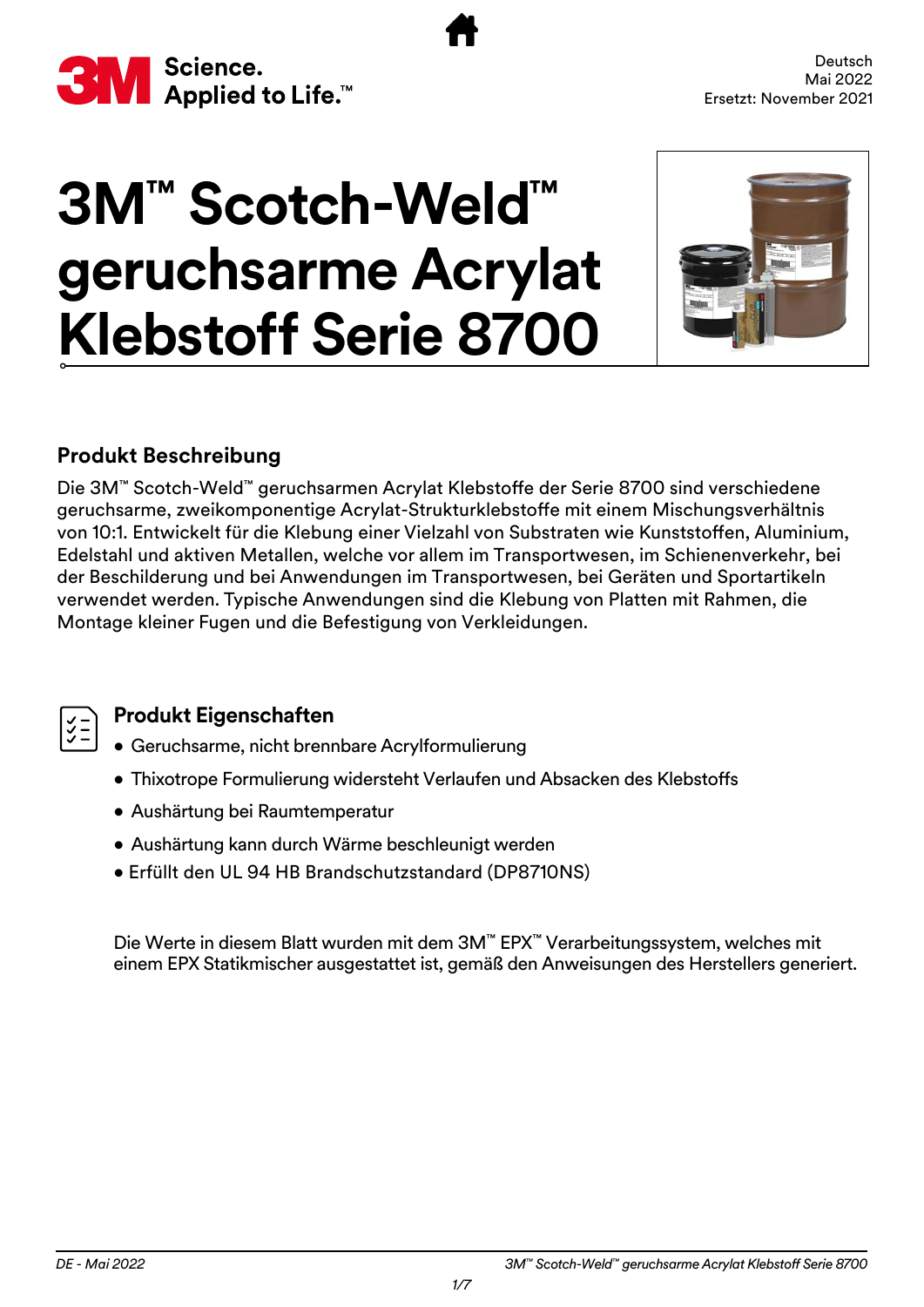

## **Typische physikalische Eigenschaften**

# Ungehärtet

| Eigenschaft                                      | Wert                     | <b>Temperatur</b> | Anmerkung                                                                                               |
|--------------------------------------------------|--------------------------|-------------------|---------------------------------------------------------------------------------------------------------|
| Farbe der Basis                                  | Schwarz                  |                   |                                                                                                         |
| Farbe des Härters                                | Grau                     |                   |                                                                                                         |
| Dichte Basis                                     | $1,04$ g/cm <sup>3</sup> | 23 °C             |                                                                                                         |
| Dichte Härter                                    | $1,08$ g/cm <sup>3</sup> | $23^{\circ}$ C    |                                                                                                         |
| Viskosität                                       | <b>Thixotrope Paste</b>  |                   |                                                                                                         |
| Viskosität Basis                                 | 40.000 mPas              | $23^{\circ}$ C    | Die Viskosität wurde mit einem Kegel/<br>Platte Gerät gemessen bei einer<br>Geschwindigkeit von 3,8/sec |
| Viskosität Härter                                | 15.000 mPas              | 23 °C             | Die Viskosität wurde mit einem Kegel/<br>Platte Gerät gemessen bei einer<br>Geschwindigkeit von 3,8/sec |
| Mischungsverhältnis<br>(Volumen) (Basis: Härter) | 10:1                     |                   |                                                                                                         |

#### Gemischt

| Eigenschaft                       | Wert                  |                  |                  | Anmerkung                                                                                                                                                                                                                                        | Temperatur     |  |
|-----------------------------------|-----------------------|------------------|------------------|--------------------------------------------------------------------------------------------------------------------------------------------------------------------------------------------------------------------------------------------------|----------------|--|
|                                   | <b>DP8705NS</b>       | <b>DP8710NS</b>  | <b>DP8725NS</b>  |                                                                                                                                                                                                                                                  |                |  |
| Offene Zeit                       | 5 min                 | $10 \text{ min}$ | $23 \text{ min}$ | Maximale Zeit, welche nach dem Mischen<br>des Klebstoffs zur Verfügung steht, bevor<br>die Klebung abgeschlossen und fixiert sein<br>muss. Die Zeiten sind Richtwerte und hängen<br>von der Temperatur des Klebstoffs und des<br>Untergrunds ab. | $23^{\circ}$ C |  |
| <b>Strukturelle</b><br>Festigkeit | 6 min                 | $13 \text{ min}$ | $25 \text{ min}$ | Zeit, die mindestens benötigt wird, eine<br>Zugscherfestigkeit von 0,35 MPa zu erreichen.<br>Die Zeiten sind Richtwerte und hängen<br>von der Temperatur des Klebstoffs und des<br>Untergrunds ab.                                               | $23^{\circ}$ C |  |
| Härtezeit                         | 24 h @ Raumtemperatur |                  |                  |                                                                                                                                                                                                                                                  |                |  |

#### Gehärtet

| Eigenschaft                  | Wert      | <b>Härtung</b> | Temperatur     | Method                              |
|------------------------------|-----------|----------------|----------------|-------------------------------------|
| Farbe                        | Schwarz   |                |                |                                     |
| Zugmodul                     | 44.19 MPa | 7 Tage         | 23 °C          | ASTM D638                           |
| Festigkeit bei Bruch         | 7,2 MPa   | 7 Tage         | 23 °C          | ASTM D638                           |
| Dehnung bei Bruch            | $113\%$   | 7 Tage         | $23^{\circ}$ C | ASTM D638                           |
| Shore D Härte                | 65        | 7 Tage         | 23 °C          | <b>ASTM D2240</b>                   |
| Glas Übergangstemperatur[Tg] | 68 °C     |                |                | Dynamisch Mechanische Analyse (DMA) |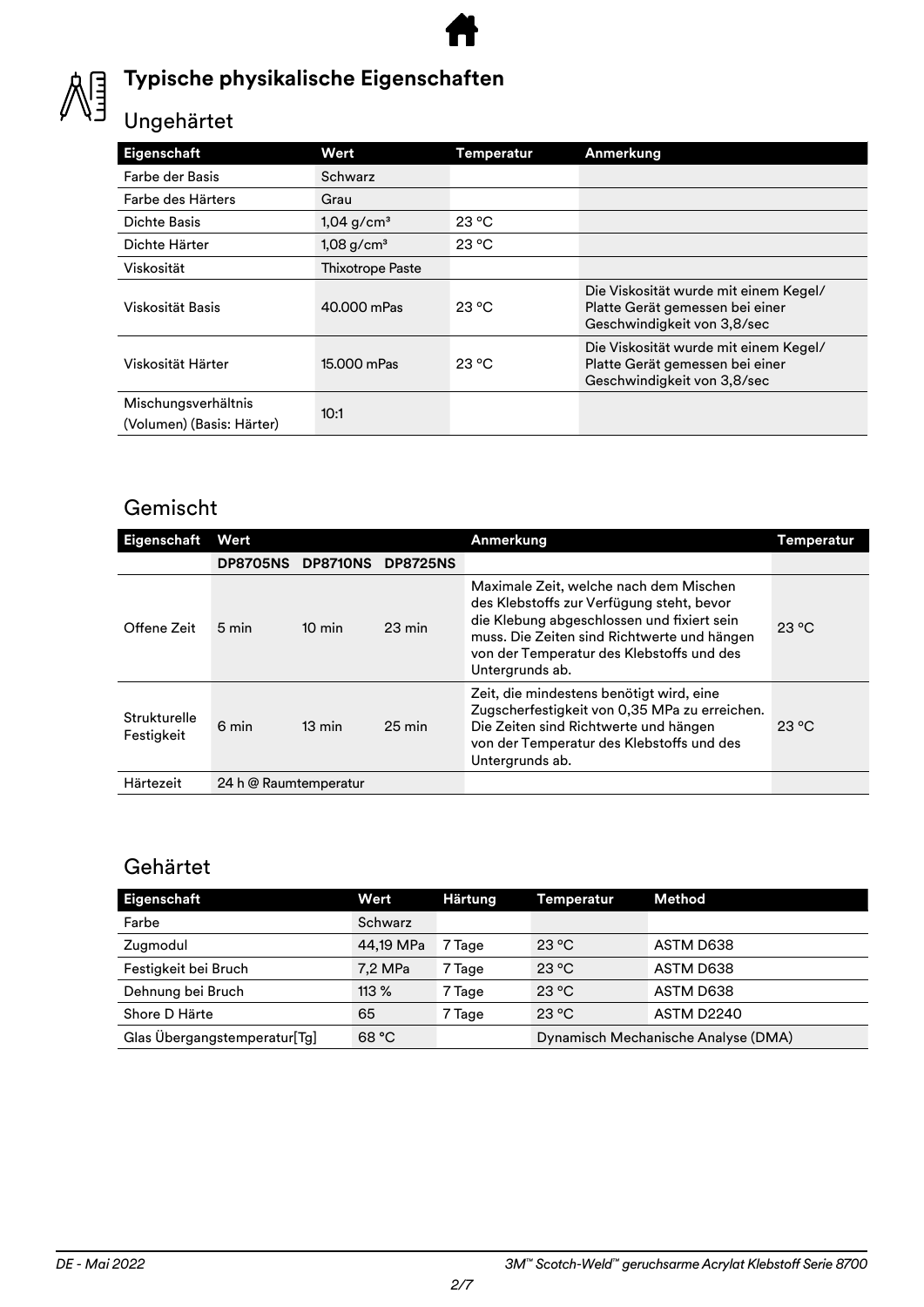



#### **Typische Eigenschaften**

#### Überlappungsscherfestigkeit gem. ASTM D1002

|                          |                    |                |                 |                     | <b>DP8705NS</b>    |                  | <b>DP8710NS</b>    |                  | <b>DP8725NS*</b>          |                  |
|--------------------------|--------------------|----------------|-----------------|---------------------|--------------------|------------------|--------------------|------------------|---------------------------|------------------|
| Substrat                 | Vorbe-<br>handlung | <b>Härtung</b> | <b>Alterung</b> | Test-<br>temperatur | Resul-tat<br>[MPa] | <b>Bruchbild</b> | Resul-tat<br>[MPa] | <b>Bruchbild</b> | <b>Resul-tat</b><br>[MPa] | <b>Bruchbild</b> |
| Aluminum                 | Etched             | 24h @ 23 °C    | None            | $23^{\circ}$ C      | 16,6               | <b>CF</b>        | 14,5               | <b>CF</b>        | 14,5                      | <b>CF</b>        |
| <b>Cold Rolled Steel</b> | <b>AAA</b>         | 24h @ 23 °C    | None            | $23^{\circ}$ C      | 14,4               | <b>CF</b>        | 14                 | CF               | 12,5                      | <b>CF</b>        |
| ABS                      | <b>IPA</b>         | 24h @ 23 °C    | None            | $23^{\circ}$ C      | 3,5                | AF               | 5,8                | AF               | 5,2                       | AF               |
| PC                       | <b>IPA</b>         | 24h @ 23 °C    | None            | $23^{\circ}$ C      |                    | AF               | 1,2                | AF               | 1,4                       | AF               |
| <b>PMMA</b>              | <b>IPA</b>         | 24h @ 23 °C    | None            | $23^{\circ}$ C      | 4,2                | AF               | 4                  | AF               | 4,3                       | AF               |
| <b>PVC</b>               | <b>IPA</b>         | 24h @ 23 °C    | None            | $23^{\circ}$ C      | 2,8                | AF               | 3,6                | AF               | 2,4                       | AF               |
| <b>Epoxy FRP</b>         | <b>AAA</b>         | 24h @ 23 °C    | None            | $23^{\circ}$ C      | 11,7               | <b>CF</b>        | 13,4               | <b>MM</b>        | 9,8                       | <b>CF</b>        |
| Polyester FRP            | AAA                | 24h @ 23 °C    | None            | $23^{\circ}$ C      | 4,4                | AF               | 4,5                | AF               | 4,5                       | AF               |

FRP: Fiber reinforced plastic (faserverstärkter Kunststoff), AAA: Aceton (Propan-2-on)-Angeraut-Aceton; IPA: Isopropanol (Propan-2-ol); CF: Kohäsionsbruch; AF Adhäsionsbruch; \* vorläufige Daten

#### Rollenschälwiderstand gem. ASTM D3167

|                 |                    |             |          |                            | <b>DP8705NS</b>     |                  | <b>DP8710NS</b>     |                  | <b>DP8725NS*</b>    |                  |
|-----------------|--------------------|-------------|----------|----------------------------|---------------------|------------------|---------------------|------------------|---------------------|------------------|
| <b>Substrat</b> | Vorbe-<br>handlung | Härtung     | Alterung | <b>Test-</b><br>temperatur | Resul-tat<br>[N/mm] | <b>Bruchbild</b> | Resul-tat<br>[N/mm] | <b>Bruchbild</b> | Resul-tat<br>[N/mm] | <b>Bruchbild</b> |
| Aluminium       | Gebeizt            | 24h @ 23 °C | Keine    | $23^{\circ}$ C             | 7,9                 | ◡┎               | 10,5                | СF               | 7,6                 | CF               |

CF: Kohäsionsbruch; \* Vorläufige Daten

#### Temperaturbeanspruchung; Überlappungsscherfestigkeit gem. ASTM D1002

|           |                    |             |          |                     | <b>DP8705NS</b>           |                  | <b>DP8710NS</b>    |                  | <b>DP8725NS*</b>          |                  |
|-----------|--------------------|-------------|----------|---------------------|---------------------------|------------------|--------------------|------------------|---------------------------|------------------|
| Substrat  | Vorbe-<br>handlung | Härtung     | Alterung | Test-<br>temperatur | <b>Resul-tat</b><br>[MPa] | <b>Bruchbild</b> | Resul-tat<br>[MPa] | <b>Bruchbild</b> | <b>Resul-tat</b><br>[MPa] | <b>Bruchbild</b> |
| Aluminium | Gebeizt            | 24h @ 23 °C | Keine    | -40 °C              | 33,1                      | CF               | 33                 | MМ               | 36,8                      | <b>MM</b>        |
| Aluminium | Gebeizt            | 24h @ 23 °C | Keine    | 50 °C               | 9,9                       | <b>CF</b>        | 9.4                | CF               | 7,6                       | <b>MM</b>        |
| Aluminium | Gebeizt            | 24h @ 23 °C | Keine    | 80 °C               | 5,3                       | CF               | 4,8                | CF               | 4,8                       | <b>CF</b>        |
| Aluminium | Gebeizt            | 24h @ 23 °C | Keine    | 200 °C              | 0,7                       | <b>CF</b>        | 0,7                | CF               | 0,2                       | AF               |

CF: Kohäsionsbruch; AF Adhäsionsbruch; MM: Mischbruch; \* Vorläufige Daten

#### Nach Alterung, Überlappungscherfestigkeit gem. ASTM D1002

|                         |                    |             |                               |                     | <b>DP8705NS</b><br>DP8710NS |                  |                    | DP8725NS*        |                    |                  |
|-------------------------|--------------------|-------------|-------------------------------|---------------------|-----------------------------|------------------|--------------------|------------------|--------------------|------------------|
| Substrat                | Vorbe-<br>handlung | Härtung     | Alterung                      | Test-<br>temperatur | Resul-tat<br>[MPa]          | <b>Bruchbild</b> | Resul-tat<br>[MPa] | <b>Bruchbild</b> | Resul-tat<br>[MPa] | <b>Bruchbild</b> |
| Aluminium               | Gebeizt            | 24h @ 23 °C | 500h @ 85 °C/<br>85%rH        | 23 °C               | 11,7                        | <b>CF</b>        | 12                 | <b>CF</b>        | 9,7                | <b>MM</b>        |
| Aluminium               | Gebeizt            | 24h @ 23 °C | 500h salt water<br>$(5 wt\%)$ | 23 °C               | 10,6                        | <b>MM</b>        | 10,3               | MM               | 10,5               | <b>MM</b>        |
| Aluminium               | Gebeizt            | 24h @ 23 °C | 500h Water                    | $23^{\circ}$ C      | 10,3                        | <b>MM</b>        | 8,6                | MM               | 9,2                | MM               |
| <b>PVC</b>              | <b>IPA</b>         | 24h @ 23 °C | 500h @ 50 °C/<br>80% rH       | 23 °C               | 3,7                         | AF               | 3,6                | AF               | 3,1                | AF               |
| Aluminium               | Gebeizt            | 24h @ 23 °C | 30 min @ 200 °C               | 23 °C               | 14,8                        | <b>CF</b>        | 15                 | <b>CF</b>        | 11,7               | MM               |
| Kalt gewalzter<br>Stahl | <b>AAA</b>         | 24h @ 23 °C | 30 min @ 200 °C               | $23^{\circ}$ C      | 11                          | AF               | 11,1               | AF               | 10,1               | <b>MM</b>        |
| <b>Epoxy FRP</b>        | <b>AAA</b>         | 24h @ 23 °C | Keine                         | $23^{\circ}$ C      | 11,7                        | <b>CF</b>        | 13,4               | <b>MM</b>        | 9,8                | <b>CF</b>        |
| Polyester FRP           | <b>AAA</b>         | 24h @ 23 °C | Keine                         | $23^{\circ}$ C      | 4,4                         | AF               | 4,5                | AF               | 4,5                | AF               |

AAA: Acetone-Abrade-Acetone; IPA: Isopropanol; CF: Cohesive Failure; AF Adhesive Failure;MM: Mixed Failure, \* Preliminary Data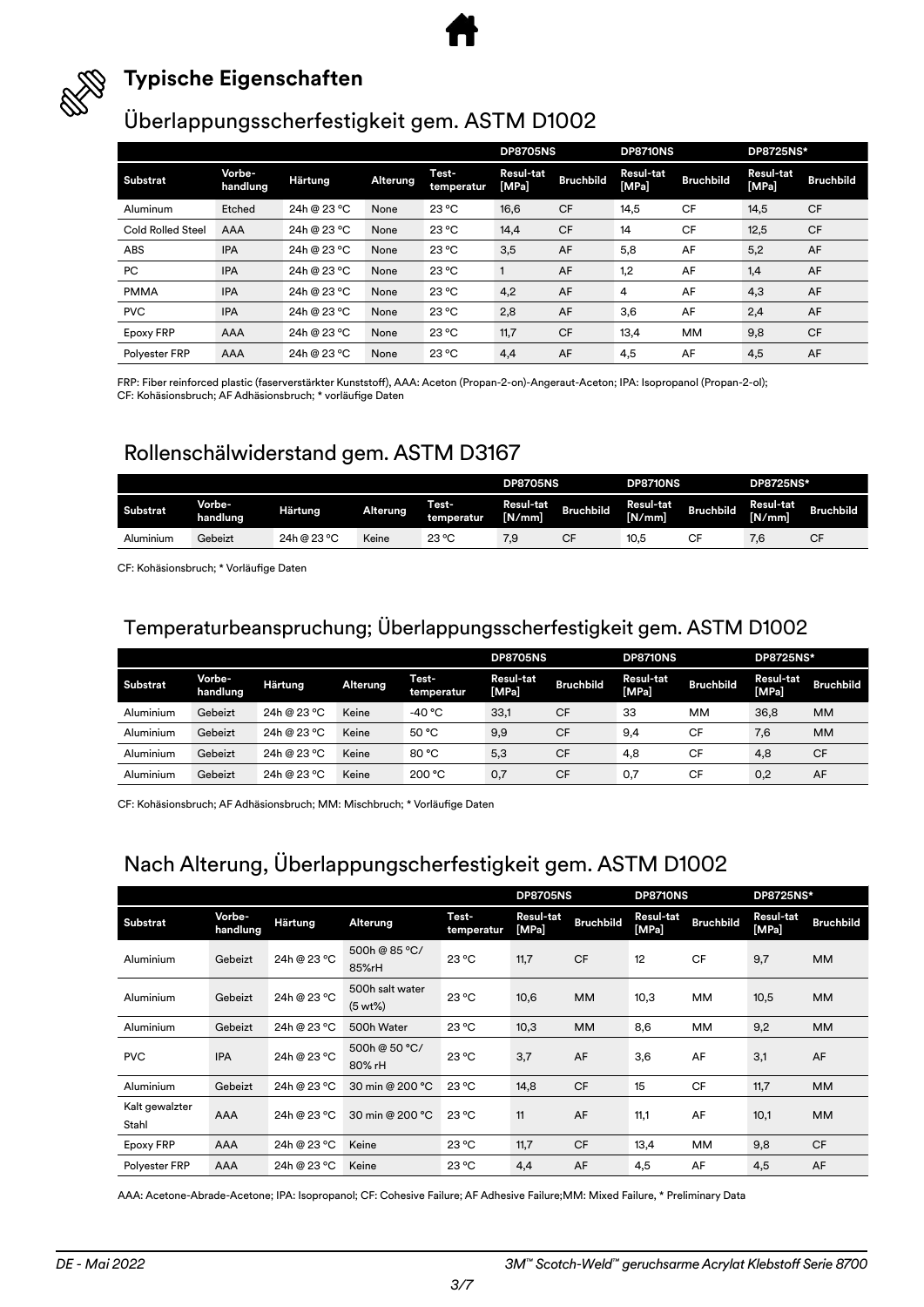

| Gebinde          | Auftragsgerät                            | Statikmischer                            |
|------------------|------------------------------------------|------------------------------------------|
| 45 ml Kartusche  | EPX Handapplikatoren                     | Statik Mischdüse, B-System, 10:1, orange |
| 490 ml Kartusche | EPX Handapplikatoren 490 ml 10:1         | Statik Mischdüse,                        |
| 490 ml Kartusche | Pneumatischer EPX Applikator 490 ml 10:1 | F-System, 10:1, orange                   |

#### **Tests und weitere Werte**

#### **Weitere Prüfberichte und Zertifikate**

3M kann weitere Daten für verschiedene Testbedingungen und Substrate sowie Zertifizierungen anbieten. Um sich mit Ihrem 3M Vertriebsmitarbeiter oder Anwendungsingenieur in Verbindung zu setzen, können Sie entweder auf den QR-Code klicken oder scannen, oder Sie besuchen www.3M.com

#### **3M™ Material Daten Karte (MDC) für Finite Elemente Analysen (FEA)**

Die FEA-Modellierung ist ein Werkzeug, welches Konstrukteuren hilft, das richtige Klebstoffsystem für die Beanspruchungen in ihren Anwendungen zu bestimmen. 3M kann elastisch-plastische Modellierungsdaten bei verschiedenen Dehnungsraten für die meisten unserer Strukturklebstoffe anbieten. Wir kennen und unterstützen auch andere Modellierungsbedingungen und -methoden. Bitte klicken oder scannen Sie den QR-Code, um die 3M Materialdatenkarte für Ihre Modellierung anzufordern.

#### **3M™ Dosierleitfaden für die Automatisierung**

Der Dosierleitfaden ist ein Werkzeug, das Verfahrenstechnikern hilft, die richtige Ausrüstung und das richtige Dosiersystem für die automatisierten Applikation zu bestimmen. Informationen wie Viskosität/Rheologie, reine Empfehlungen, Verpackung, Reinigung und Dosierzubehör können im Dosierleitfaden gefunden werden. Bitte klicken Sie auf den QR-Code oder scannen Sie ihn, um den 3M™ Dispensing Guide für Strukturklebstoffe zu sehen.

#### **3M™ Bonding Process Center**

3M™ Bonding Process Center auf der ganzen Welt können die Herausforderungen der Anwendung angehen. Bitte klicken oder scannen Sie den QR-Code, um einen persönlichen oder virtuellen Besuch zu vereinbaren, um neue Innovationen in der Dosierung und Automatisierung auszuprobieren und maßgeschneiderte Lösungen für Produktionsherausforderungen zu finden.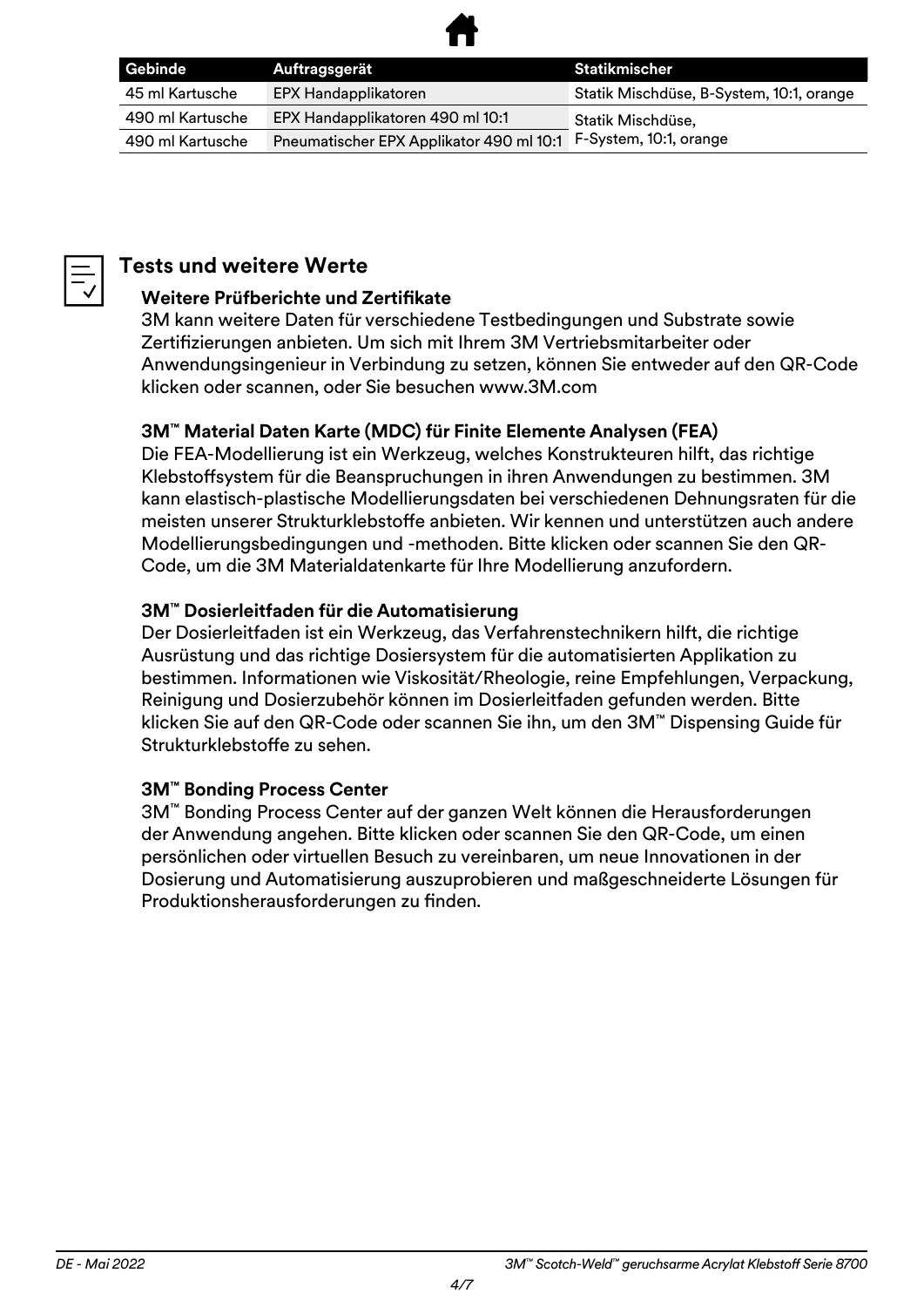#### **Informationen / Gebrauchsanweisung**

Um strukturelle Bindungen von höchster Festigkeit zu erzielen, müssen Farbe, Oxidschichten, Öle, Staub, Formtrennmittel und alle anderen Oberflächenverunreinigungen vollständig entfernt werden.

Der Umfang der Oberflächenvorbereitung hängt von der erforderlichen Festigkeit und der vom Anwender gewünschten Alterungsbeständigkeit ab.

Vorschläge für die Oberflächenvorbereitung auf gängigen Untergründen finden Sie im Abschnitt über die Oberflächenvorbereitung.

Lassen Sie den Klebstoff bei 16 °C oder höher aushärten, bis er vollständig fest ist. Wärmezufuhr bis zu 70 °C erhöht die Aushärtungsgeschwindigkeit.

Die Teile dürfen sich während der Härtung nicht bewegen. Wenden Sie bei Bedarf Anpressdruck an oder fixieren Sie die Teile an Ort und Stelle.

Die optimale Klebschichtdicke liegt im Bereich von 0,15 – 0,30 mm; Zugscherfestigkeit steigt mit dünneren Schichtdicken, während der Schälwiderstand mit größeren Schichtdicken steigt.

Tragen Sie den Klebstoff auf und verbinden Sie die Oberflächen innerhalb der für das jeweilige Produkt angegebenen offenen Zeit. Größere Mengen und/oder höhere Temperaturen verkürzen diese Verarbeitungszeit.

Größere Mengen von gemischtem Klebstoff können aufgrund der exothermen Reaktion Wärme erzeugen.

Überschüssiger, nicht ausgehärteter Klebstoff kann mit ketonartigen Lösungsmitteln entfernt werden. \*

\* Löschen Sie bei der Verwendung von Lösungsmitteln alle Zündquellen, einschließlich Zündflammen, und beachten Sie die orsichtsmaßnahmen und Gebrauchsanweisungen des Herstellers.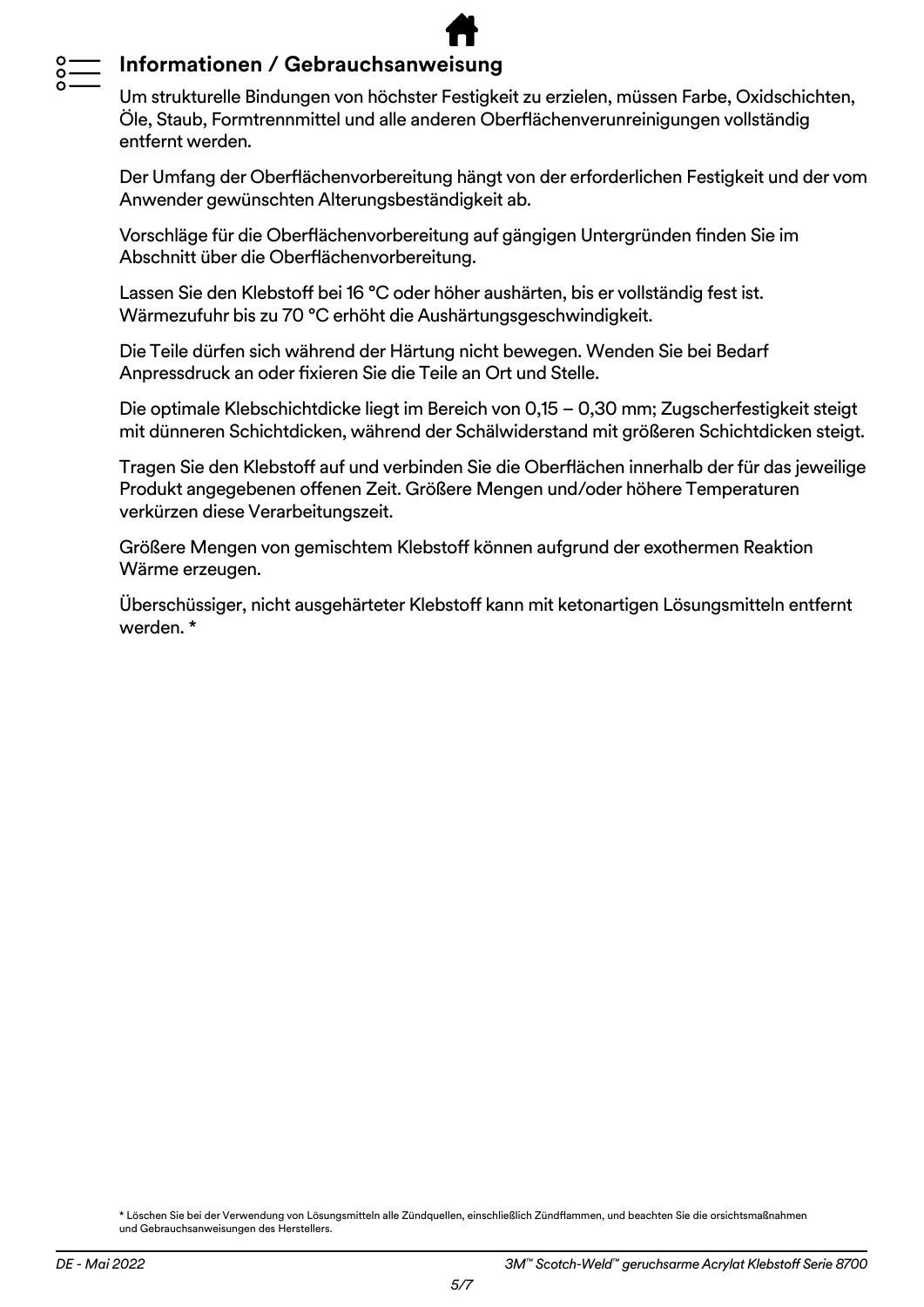

#### **Mischen**

#### **Für Duo-Pack Kartuschen**

Lagern Sie die Doppelkammerkartuschen mit der Kappe nach oben, damit Luftblasen zur Spitze aufsteigen können. Zum Gebrauch einfach die Kartusche in den EPX-Applikator einsetzen, die Kappe abnehmen und den Kolben mit leichtem Druck auf den Abzug in die Kammern einführen. Stoßen Sie eine kleine Menge Klebstoff aus, um sicherzustellen, dass das Material frei aus beiden Seiten der Kartusche fließt. Zum automatischen Mischen befestigen Sie eine EPX-Mischdüse an der Kartusche und beginnen mit dem Ausbringen des Klebstoffs.

#### **Mischen von Hand**

Die gewünschte Menge Klebstoff spenden und gründlich mischen. Mischen Sie ungefähr 15 Sekunden, nachdem Sie eine gleichmäßige Farbe erhalten haben.

#### **Für Bulk Container**

Mischen Sie gründlich nach Gewicht oder Volumen in dem Verhältnis, welches auf dem Produktetikett oder im Abschnitt über typische ungehärtete Eigenschaften angegeben ist, und entsprechend den Einstellungen Ihrer Misch- und Dosieranlage.

#### **Oberflächenvorbereitung/ -behandlung**

Die folgenden Reinigungsmethoden werden für gängige Oberflächen empfohlen:

#### **Stahl/Aluminium**

Entfernen Sie Staub und Schmutz mit reinem Lösungsmittel wie Propan-2-on oder Isopropanol ab. Mit Edelkorund strahlen oder abschleifen mit sauberen, feinkörnigen Schleifmitteln. Erneut mit sauberem Lösungsmittel abwischen, um lose Partikel zu entfernen. \*

#### **Kunststoffe/Gummi/Lacke/Beschichtungen:**

Mit geeignetem Lösemittel reinigen\*



#### **Lagerung und Haltbarkeit**

Lagerung des Klebstoffs bei Raumtemperatur (15 °C - 25 °C). Nicht einfrieren. Vor der Verwendung muss der Klebstoff Raumtemperatur erreichen. 3M™ Scotch-Weld™ Klebstoffe DP8705, DP8710NS und DP8725NS sind in ungeöffneten Originalbehältern unter den empfohlenen Lagerbedingungen 12 Monate ab Herstellungsdatum haltbar.

\* Löschen Sie bei der Verwendung von Lösungsmitteln alle Zündquellen, einschließlich Zündflammen, und beachten Sie die orsichtsmaßnahmen und Gebrauchsanweisungen des Herstellers.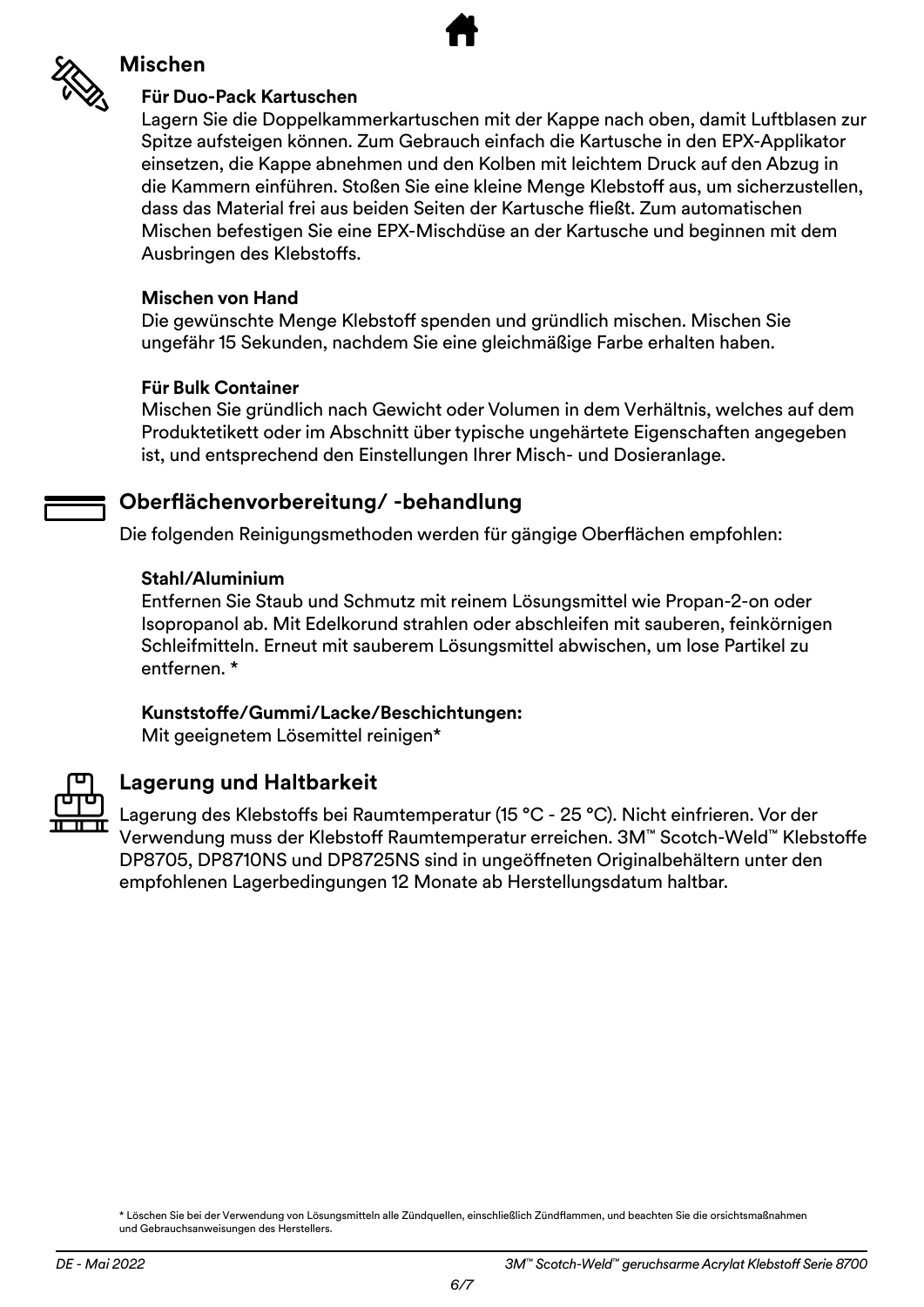**Warenzeichen:** 3M, Scotch-Weld und EPX sind Warenzeichen der 3M Company.

**Technische Informationen Hinweis:** Die folgenden technischen Informationen und Daten sollten nur als repräsentativ oder typisch angesehen werden und nicht für Spezifikationszwecke verwendet werden.

**Vorsorgliche Informationen:** Lesen Sie das Produktetikett und das Sicherheitsdatenblatt für Gesundheits- und Sicherheitsinformationen, bevor Sie das Produkt verwenden. Für weitere Informationen wenden Sie sich bitte an Ihr lokales 3M Büro. Sie können den QR-Code anklicken oder scannen, um die Kontaktdaten zu sehen, oder www.3M.com besuchen.

**Wichtige Informationen:** Alle in diesem Dokument enthaltenen Aussagen, technischen Informationen und Empfehlungen beruhen auf Tests oder Erfahrungen, die 3M für zuverlässig hält. Allerdings können viele Faktoren, die außerhalb der Kontrolle von 3M liegen, die Verwendung und Leistung eines 3M Produkts in einer bestimmten Anwendung beeinflussen, einschließlich der Bedingungen, unter denen das Produkt verwendet wird, sowie der Zeit und der Umgebungsbedingungen, unter denen das Produkt voraussichtlich eingesetzt wird. Da diese Faktoren ausschließlich in der Kenntnis und Kontrolle des Anwenders liegen, ist es unerlässlich, dass der Anwender das 3M-Produkt bewertet, um festzustellen, ob es für einen bestimmten Zweck und für die Methode oder Anwendung des Anwenders geeignet ist. Alle Haftungsfragen im Zusammenhang mit diesem Produkt werden durch die Verkaufsbedingungen geregelt und unterliegen, soweit anwendbar, dem geltenden Recht. Die angegebenen Werte wurden durch Standardtestmethoden ermittelt und sind Durchschnittswerte, die nicht für Spezifikationszwecke verwendet werden dürfen.

Unsere Empfehlungen zur Verwendung unserer Produkte beruhen auf Tests, die wir für zuverlässig halten. Wir bitten Sie jedoch, Ihre eigenen Tests durchzuführen, um die Eignung für Ihre Anwendungen zu ermitteln. Wir bitten Sie jedoch, Ihre eigenen Tests durchzuführen, um die Eignung für Ihre Anwendungen festzustellen. 3M kann keine Verantwortung oder Haftung für Verluste oder Schäden übernehmen, die durch unsere Empfehlungen entstehen.



Für weiterführende Informationen und Kontaktdaten scannen oder klicken Sie auf den QR-Code.

- Neueste Version des technischen Datenblatts (TDB)
- Sicherheitsdatenblatt (SDB)
- Produkt und Anwendungsschulungen & Videos
- Flame, Smoke, Toxicity (FST) Prüfberichte
- Anforderung für eine 3M™ Material Daten Karte (MDK) für die Finite Element Analyse (FEA)
- Vereinbaren Sie einen Termin im 3M™ Bonding Process Center
- 3M™ Dosierhinweise für die Automatisierung
- Kontaktieren Sie uns

Bitte recyceln. © 3M 2022. Alle Rechte vorbehalten.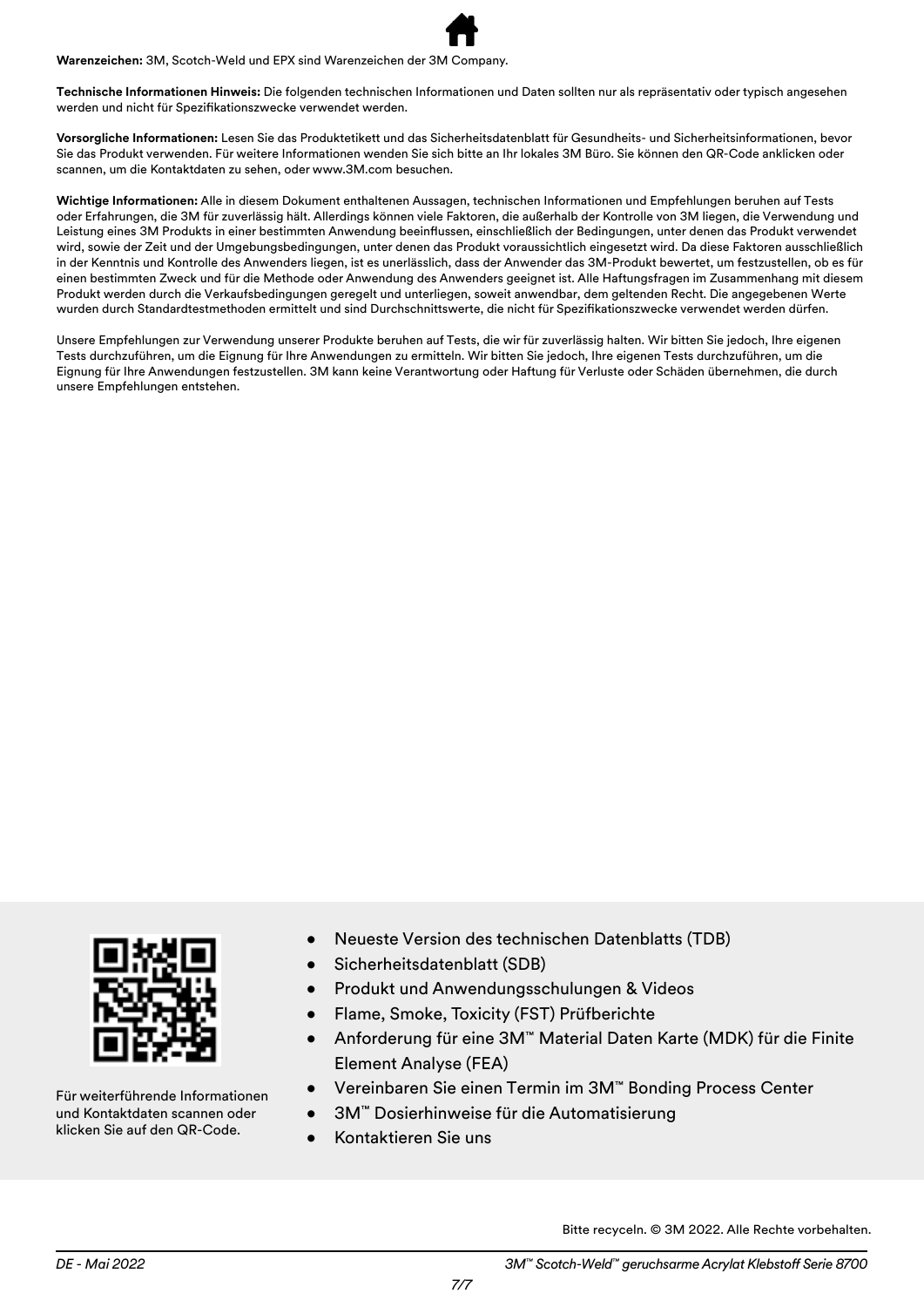<span id="page-15-0"></span>

# **Colle acrylique à faible odeur 3M™ Scotch-Weld™ série 8700**



#### **Description du produit**

Les colles acryliques à faible odeur 3M™ Scotch-Weld™ série 8700 sont des colles structurales acryliques bi-composants, à faible odeur, avec un ratio de mélange de 10:1. Elles sont conçues pour le collage d'une grande variété de substrats tels que les plastiques, l'aluminium, l'acier inoxydable et les métaux réactifs qui sont principalement utilisés dans les marchés du transport, du rail, de l'enseigne, des articles de sport, de l'électroménager et des articles de sport. Les applications typiques sont le collage de panneaux sur cadre, l'assemblage de petites surfaces, le montage et la fixation de décoration.

## $\big|\begin{smallmatrix} \checkmark\\ \checkmark \end{smallmatrix}\big|$

#### **Caractéristiques du produit**

- Classification ininflammable et formule acrylique à faible odeur
- Une formule thixotrope qui résiste au coulage et au glissement de la colle.
- Durcissement à température ambiante
- Le durcissement peut être accélérée par la chaleur
- Conforme à l'UL 94 HB (DP8710NS)

Les données de cette fiche ont été générées à l'aide du système applicateur 3M™ EPX™ équipé d'un mélangeur statique EPX, conformément aux instructions du fabricant.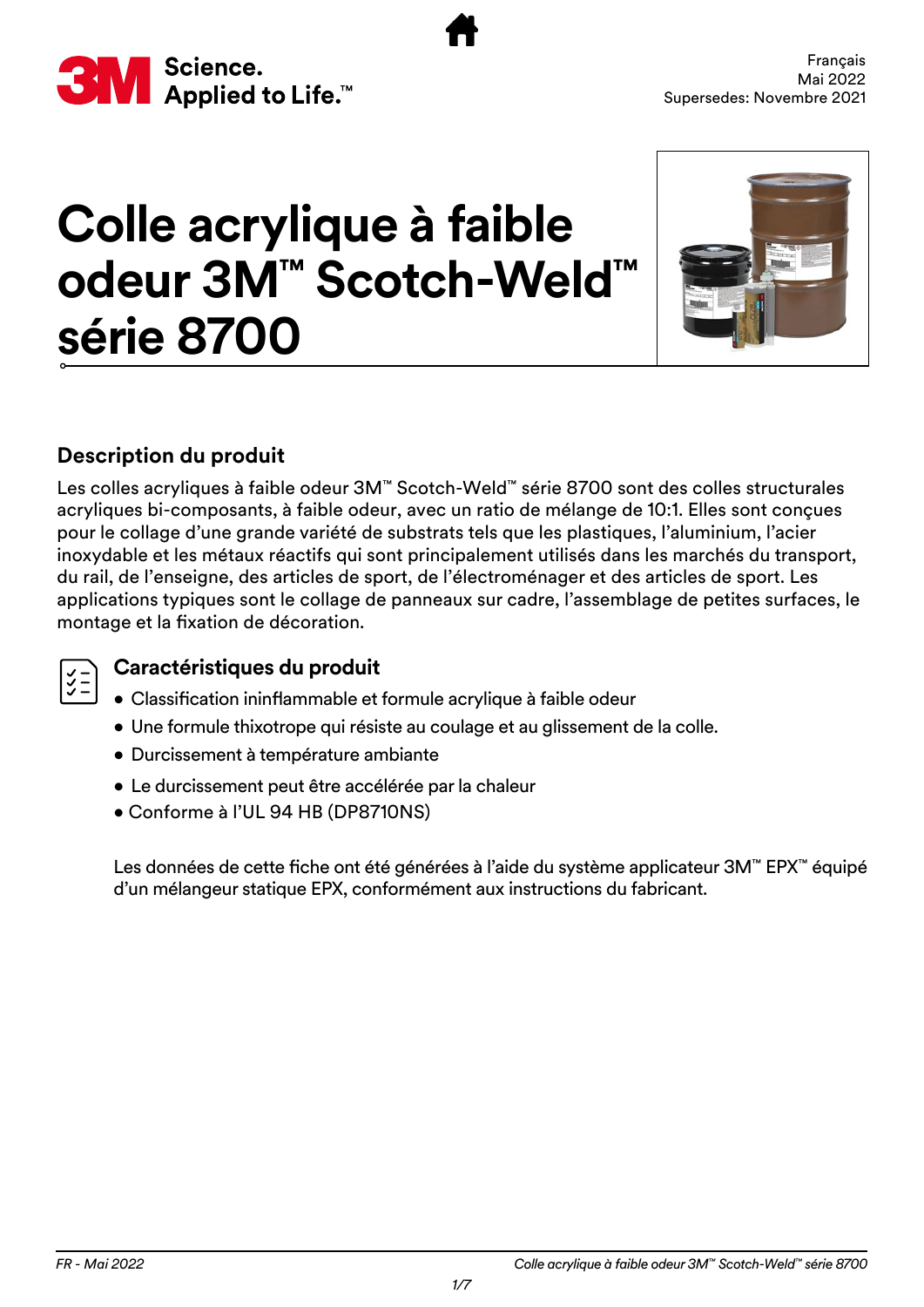

#### **Propriétés physiques types**

#### Non durci

| Propriété                                           | Valeurs                  | Température | <b>Remarques</b>                                                          |
|-----------------------------------------------------|--------------------------|-------------|---------------------------------------------------------------------------|
| Couleur de la base                                  | <b>Noir</b>              |             |                                                                           |
| Couleur de l'accélérateur                           | Gris                     |             |                                                                           |
| Densité de la base                                  | $1,04$ g/cm <sup>3</sup> | $+23 °C$    |                                                                           |
| Densité de l'accélérateur                           | $1,08$ g/cm <sup>3</sup> | 23 °C       |                                                                           |
| Viscosité                                           | Pâte thixotrope          |             |                                                                           |
| Viscosité de la base                                | 40 000 mPa.s             | 23 °C       | Viscosité mesurée à l'aide d'un viscosimètre<br>à cône-plan à 3,8 tr/sec. |
| Viscosité de l'accélérateur                         | 15 000 mPa.s             | 23 °C       | Viscosité mesurée à l'aide d'un viscosimètre<br>à cône/plan à 3,8 tr/sec. |
| Ratio de mélange par volume<br>(Base: Accélérateur) | 10:1                     |             |                                                                           |

### Mélange

| Propriété                      | Valeurs                     |                  |                  | <b>Remarques</b>                                                                                                                                                                                                | Température |
|--------------------------------|-----------------------------|------------------|------------------|-----------------------------------------------------------------------------------------------------------------------------------------------------------------------------------------------------------------|-------------|
|                                | <b>DP8705NS</b>             | <b>DP8710NS</b>  | <b>DP8725NS</b>  |                                                                                                                                                                                                                 |             |
| Temps ouvert                   | 5 min                       | $10 \text{ min}$ | $23 \text{ min}$ | Temps maximum autorisé après le<br>mélange de la colle pour la réalisation<br>de l'assemblage. Les temps de<br>durcissement sont approximatifs et<br>dépendent de la température de la colle<br>et du substrat. | 23 °C       |
| Délai avant<br>manipulation    | 6 min                       | $13 \text{ min}$ | $25 \text{ min}$ | Temps minimum nécessaire pour<br>obtenir une résistance de 0,35 MPa<br>en cisaillement dynamique. Les temps<br>de durcissement sont approximatifs et<br>dépendent de la température de la colle.                | 23 °C       |
| Temps de<br>durcissement final | 24 h @ Température Ambiante |                  |                  |                                                                                                                                                                                                                 |             |

#### Non durci

| Propriété                               | Valeurs     | Temps de<br>durcissement | Température | Norme <sub>1</sub> |
|-----------------------------------------|-------------|--------------------------|-------------|--------------------|
| Couleur                                 | <b>Noir</b> |                          |             |                    |
| Module d'élasticité                     | 44,19 MPa   | 7 jours                  | 23 °C       | ASTM D638          |
| Contrainte de traction à la rupture     | 7,2 MPa     | 7 jours                  | 23 °C       | ASTM D638          |
| Allongement à la rupture                | $113\%$     | 7 jours                  | 23 °C       | ASTM D638          |
| Dureté Shore D                          | 65          | 7 jours                  | 23 °C       | <b>ASTM D2240</b>  |
| Température de transition vitreuse [Tg] | 68 °C       |                          |             | <b>DMA</b>         |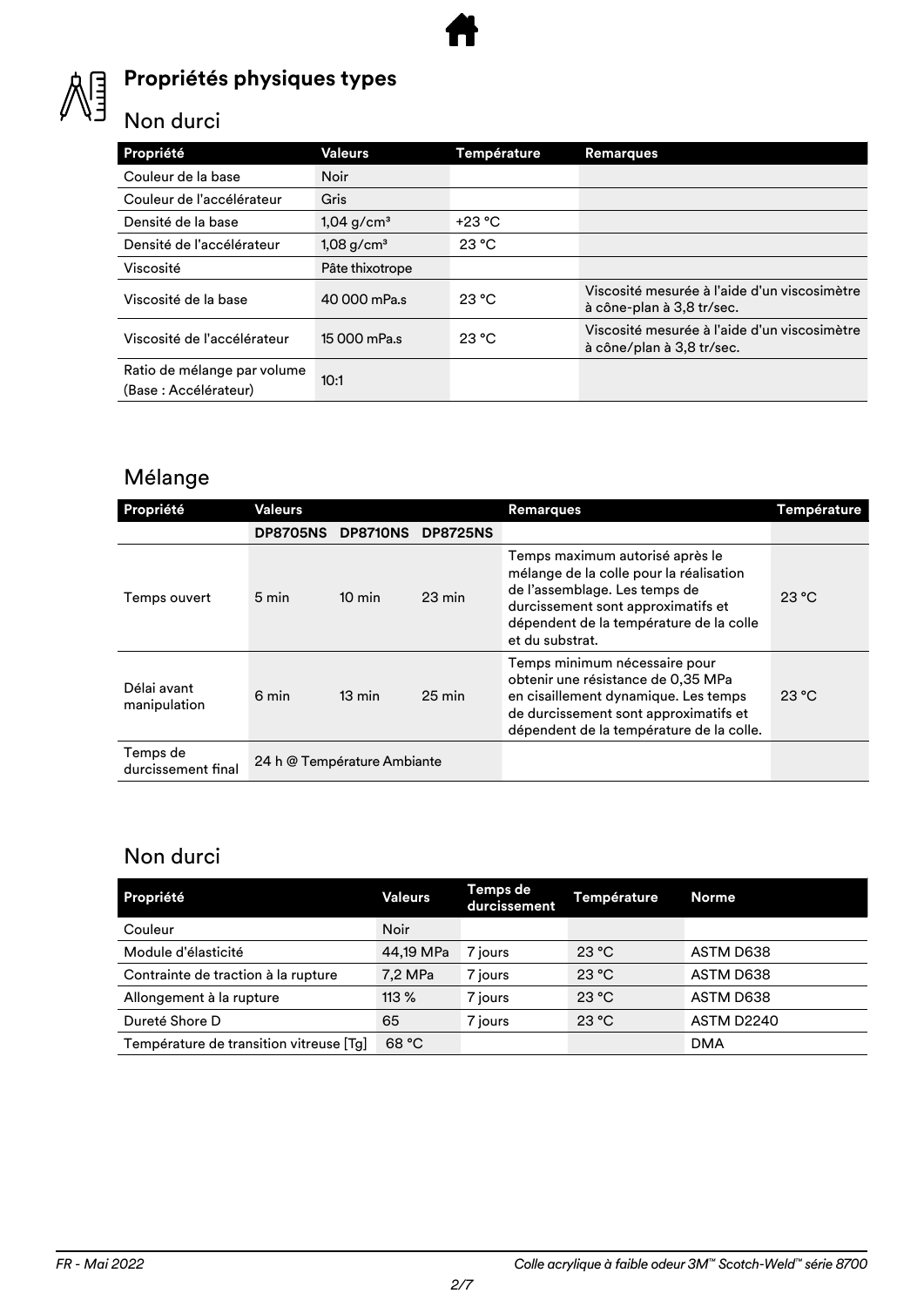



#### **Caractéristiques de performance**

#### Résistance au cisaillement suivant ASTM D1002

|                         |                           |                          |                                    |                  | <b>DP8705NS</b>    |                    | <b>DP8710NS</b>    |                    | <b>DP8725NS*</b>          |                    |
|-------------------------|---------------------------|--------------------------|------------------------------------|------------------|--------------------|--------------------|--------------------|--------------------|---------------------------|--------------------|
| <b>Substrats</b>        | Préparation<br>de surface | Temps de<br>durcissement | Conditionnement/<br>Vieillissement | Temp.<br>de test | Résultats<br>[MPa] | Mode du<br>dommage | Résultats<br>[MPa] | Mode du<br>dommage | <b>Résultats</b><br>[MPa] | Mode du<br>dommage |
| Aluminium               | Mordancé                  | 24h @ 23 °C              | Aucun                              | 23 °C            | 16,6               | <b>CF</b>          | 14,5               | <b>CF</b>          | 14,5                      | <b>CF</b>          |
| Acier laminé<br>à froid | AAA                       | 24h @ 23 °C              | Aucun                              | $23^{\circ}$ C   | 14,4               | <b>CF</b>          | 14                 | <b>CF</b>          | 12,5                      | <b>CF</b>          |
| <b>ABS</b>              | <b>IPA</b>                | 24h @ 23 °C              | Aucun                              | $23^{\circ}$ C   | 3,5                | AB                 | 5,8                | AB                 | 5,2                       | AB                 |
| PC                      | <b>IPA</b>                | 24h @ 23 °C              | Aucun                              | $23^{\circ}$ C   | $\mathbf{1}$       | AB                 | 1,2                | AB                 | 1,4                       | AB                 |
| <b>PMMA</b>             | <b>IPA</b>                | 24h @ 23 °C              | Aucun                              | $23^{\circ}$ C   | 4,2                | AB                 | 4                  | AB                 | 4,3                       | AB                 |
| <b>PVC</b>              | <b>IPA</b>                | 24h @ 23 °C              | Aucun                              | $23^{\circ}$ C   | 2,8                | AB                 | 3,6                | AB                 | 2,4                       | AB                 |
| Epoxy FRP               | AAA                       | 24h @ 23 °C              | Aucun                              | $23^{\circ}$ C   | 11,7               | <b>CF</b>          | 13,4               | MM                 | 9,8                       | <b>CF</b>          |
| Polyester<br><b>FRP</b> | AAA                       | 24h @ 23 °C              | Aucun                              | $23^{\circ}$ C   | 4,4                | AB                 | 4,5                | AB                 | 4,5                       | AB                 |

AAA : Acétone-Abrasion-Acétone ; IPA : Isopropanol ; CF : Rupture cohésive ; AB : Rupture adhésive ; MM : Dommages mixtes ; \* Données préliminaires

#### Pelage au tambour grimpant suivant ASTM D3167

|                  |                           |                          |                                    |              | <b>DP8705NS</b> |    | <b>DP8710NS</b> |                                     | <b>DP8725NS*</b>  |                                                      |
|------------------|---------------------------|--------------------------|------------------------------------|--------------|-----------------|----|-----------------|-------------------------------------|-------------------|------------------------------------------------------|
| <b>Substrats</b> | Préparation<br>de surface | Temps de<br>durcissement | Conditionnement/<br>Vieillissement | Temp.        |                 |    |                 | Résultats Mode-du Résultats Mode-du | Résultats Mode du | de test [N/mm] dommage [N/mm] dommage [N/mm] dommage |
| Aluminium        | Mordancé                  | 24h @ 23 °C              | Aucun                              | $+23 °C$ 7.9 |                 | CF | 10.5            | СF                                  | 7,6               | СF                                                   |

CF : Rupture cohésive ; \* Données préliminaires

#### Stress thermique ; résistance au cisaillement suivant ASTM D1002

|                  |                           |                          |                                           |                  | <b>DP8705NS</b>    |                    | <b>DP8710NS</b>           |                    | <b>DP8725NS*</b>          |                    |
|------------------|---------------------------|--------------------------|-------------------------------------------|------------------|--------------------|--------------------|---------------------------|--------------------|---------------------------|--------------------|
| <b>Substrats</b> | Préparation<br>de surface | Temps de<br>durcissement | Conditionnement/<br><b>Vieillissement</b> | Temp. de<br>test | Résultats<br>[MPa] | Mode du<br>dommage | <b>Résultats</b><br>[MPa] | Mode du<br>dommage | <b>Résultats</b><br>[MPa] | Mode du<br>dommage |
| Aluminium        | Mordancé                  | 24h @ 23 °C              | Aucun                                     | -40 °C           | 33,1               | <b>CF</b>          | 33                        | ΜМ                 | 36,8                      | MМ                 |
| Aluminium        | Mordancé                  | 24h @ 23 °C              | Aucun                                     | 50 °C            | 9,9                | <b>CF</b>          | 9.4                       | CF                 | 7,6                       | <b>MM</b>          |
| Aluminium        | Mordancé                  | 24h @ 23 °C              | Aucun                                     | 80 °C            | 5,3                | <b>CF</b>          | 4,8                       | CF                 | 4,8                       | <b>CF</b>          |
| Aluminium        | Mordancé                  | 24h @ 23 °C              | Aucun                                     | 200 °C           | 0,7                | <b>CF</b>          | 0,7                       | CF                 | 0,2                       | AB                 |

CF : Rupture cohésive ; AB : Rupture adhésive ; \* Données préliminaires

#### Après vieillissement ; Résistance au cisaillement ASTM D1002

|                         |                           |                          |                                        |                  | <b>DP8705NS</b>           |                    | <b>DP8710NS</b>           |                    | <b>DP8725NS*</b>          |                    |
|-------------------------|---------------------------|--------------------------|----------------------------------------|------------------|---------------------------|--------------------|---------------------------|--------------------|---------------------------|--------------------|
| <b>Substrats</b>        | Préparation<br>de surface | Temps de<br>durcissement | Conditionnement/<br>Vieillissement     | Temp.<br>de test | <b>Résultats</b><br>[MPa] | Mode du<br>dommage | <b>Résultats</b><br>[MPa] | Mode du<br>dommage | <b>Résultats</b><br>[MPa] | Mode du<br>dommage |
| Aluminium               | Mordancé                  | 24h @ 23 °C              | 500h @ 85°C /<br>85 % HR               | $23^{\circ}$ C   | 11.7                      | <b>CF</b>          | 12                        | <b>CF</b>          | 9,7                       | <b>MM</b>          |
| Aluminium               | Mordancé                  | 24h @ 23 °C              | 500h eau salée<br>$(5 \text{ wt } % )$ | 23 °C            | 10,6                      | <b>MM</b>          | 10,3                      | <b>MM</b>          | 10,5                      | <b>MM</b>          |
| Aluminium               | Mordancé                  | 24h @ 23 °C              | 500h Eau                               | $23^{\circ}$ C   | 10,3                      | <b>MM</b>          | 8,6                       | <b>MM</b>          | 9,2                       | <b>MM</b>          |
| <b>PVC</b>              | <b>IPA</b>                | 24h @ 23 °C              | 500h @ 50°C /<br>80 % HR               | 23 °C            | 3.7                       | AB                 | 3,6                       | AB                 | 3,1                       | AB                 |
| Aluminium               | Mordancé                  | 24h @ 23 °C              | 30 min @ 200°C                         | $23^{\circ}$ C   | 14,8                      | <b>CF</b>          | 15                        | <b>CF</b>          | 11,7                      | <b>MM</b>          |
| Acier laminé<br>à froid | <b>AAA</b>                | 24h @ 23 °C              | 30 min @ 200 °C                        | 23 °C            | 11                        | AB                 | 11,1                      | AB                 | 10,1                      | <b>MM</b>          |

AAA : Acétone-Abrasion-Acétone ; IPA : Isopropanol ; CF : Rupture cohésive ; AB : Rupture adhésive ; MM : Dommages mixtes, \* Données préliminaires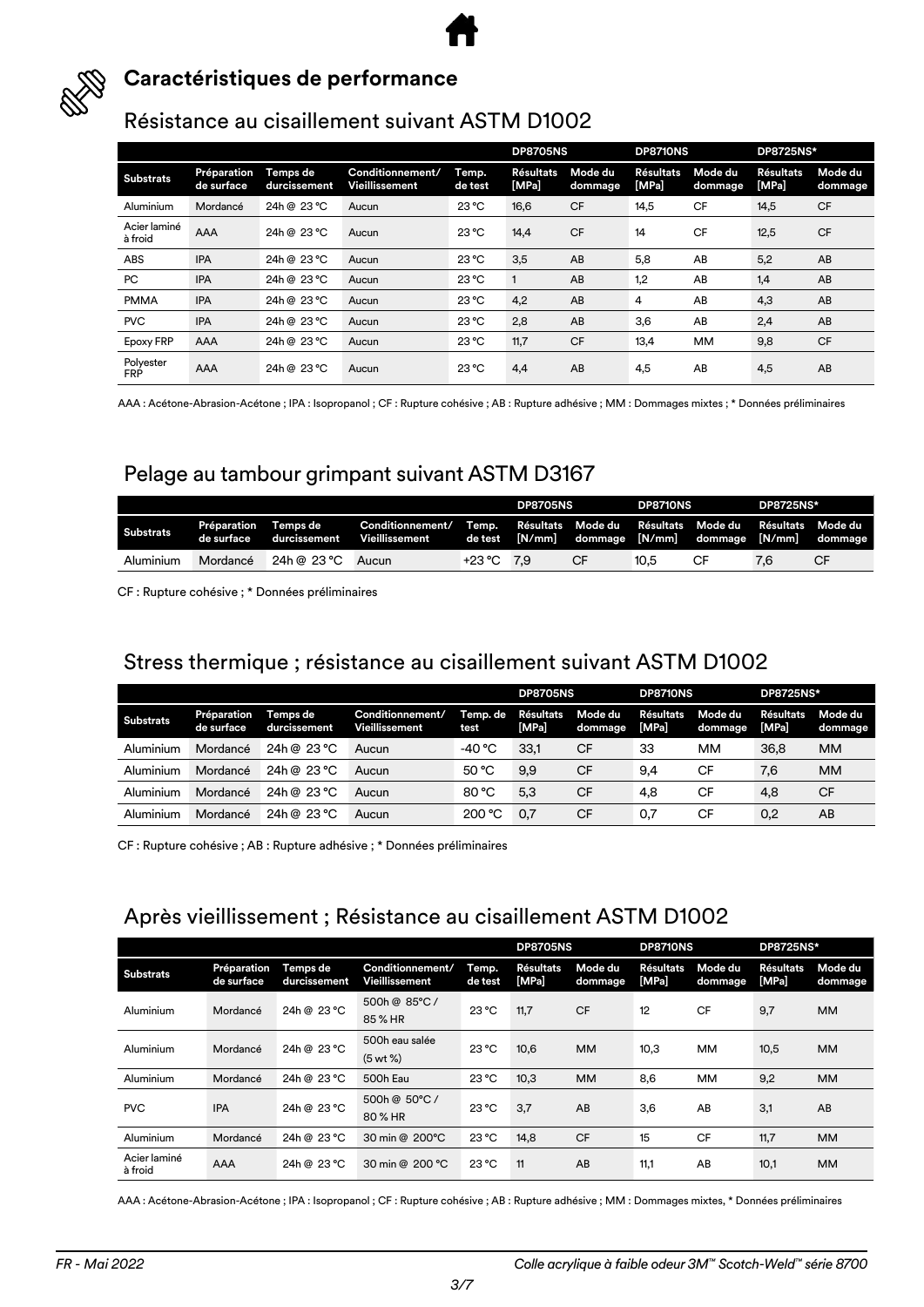

|                  | Conditionnement Matériel d'application | <b>Buse</b>                                          |
|------------------|----------------------------------------|------------------------------------------------------|
| Cartouche 45 ml  | Applicateur manuel EPX                 | Buse de mélange statique, système B,<br>10:1, orange |
| Cartouche 490 ml | Applicateur manuel EPX 490 ml 10 : 1   | Buse de mélange statique, système B,                 |
| Cartouche 490 ml | Applicateur pneumatique EPX 490ml 10:1 | $10:1$ , orange                                      |



#### **Tests et outils**

#### **Autres rapports d'essai et certifications**

3M peut proposer des données étendues pour différentes conditions d'essai et différents substrats, ainsi que des certifications. Veuillez contacter votre bureau 3M local, vous pouvez cliquer ou scanner le code QR pour voir les détails du contact ou visiter le site www.3M.com

#### **3M™ Carte de données du matériau (MDC) pour l'analyse par éléments finis (FEA)**

La modélisation par éléments finis (FEA) est un outil qui aide les ingénieurs de bureau d'études à déterminer le système adhésif le mieux adapté aux exigences de l'application. 3M peut proposer des données de modélisation élastique-plastique à différents taux de déformation pour la plupart de ses colles structurales. Nous reconnaissons et soutenons également d'autres conditions et méthodes de modélisation. Veuillez cliquer ou scanner le code QR pour demander la fiche technique de 3M pour vos modélisations.

#### **3M™ Guide de dépose pour l'automatisation**

Le guide de dépose est un outil qui aide les ingénieurs procédés à déterminer l'équipement et le système de distribution adéquats pour les applications automatisées. Des informations telles que la viscosité/rhéologie, l'emballage, le nettoyage et les accessoires de distribution peuvent être trouvées sur le guide de distribution. Veuillez cliquer ou scanner le code QR pour voir le guide de dépose 3M™ disponible pour les colles structurales.

#### **3M™ Centre des processus de collage**

Les centres de processus de collage 3M™ du monde entier peuvent relever les défis liés aux applications. Veuillez cliquer ou scanner le code QR pour programmer une visite en personne ou virtuelle afin d'essayer les nouvelles innovations en matière de distribution et d'automatisation et de trouver des solutions personnalisées aux problèmes de production.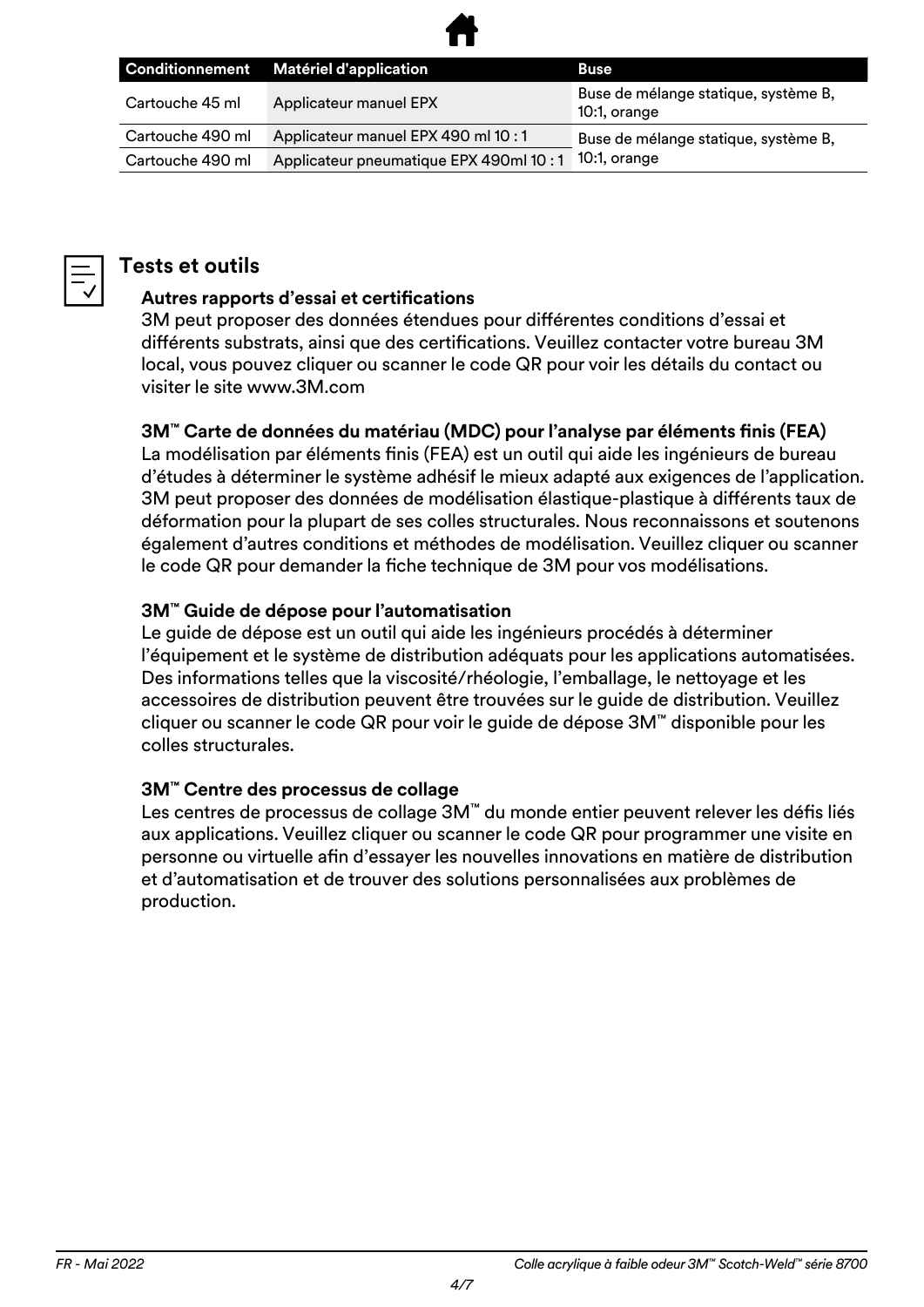#### **Informations / Consignes d'utilisation**

Pour obtenir les assemblages structurelles les plus résistants, la peinture, les films d'oxyde, les huiles, la poussière, les agents de démoulage et tous les autres contaminants de surface doivent être complètement éliminés. La quantité de préparation de surface dépend de la force d'adhérence et de la résistance au vieillissement environnemental souhaitées par l'utilisateur. Pour les préparations de surface suggérées sur les substrats courants, voir la section sur la préparation de la surface. Laisser la colle polymérisée à 16 °C ou plus jusqu'à ce qu'elle soit complètement durcie. L'application de chaleur jusqu'à 70 °C augmentera la vitesse de durcissement. Empêchez les pièces de bouger pendant le durcissement. Appliquer une pression de contact ou fixer en place si nécessaire. L'épaisseur optimale des assemblages varie entre 0,15 et 0,3 mm ; la résistance au cisaillement sera maximale avec des assemblages plus minces, tandis que la résistance au pelage atteindra un maximum avec des assemblages plus épaisses. Appliquer la colle et joindre les surfaces dans le temps ouvert indiqué pour le produit spécifique. De plus grandes quantités et/ou des températures plus élevées réduiront ce temps ouvert. De plus grandes quantités de colle mélangées peuvent générer de la chaleur en raison de la réaction exothermique. L'excès de colle non durcie peut être nettoyé avec des solvants de type cétone. \*

\* Lors de l'utilisation de solvants, éteignez toutes les sources d'inflammation, y compris les veilleuses, et suivez les précautions et le mode d'emploi du fabricant.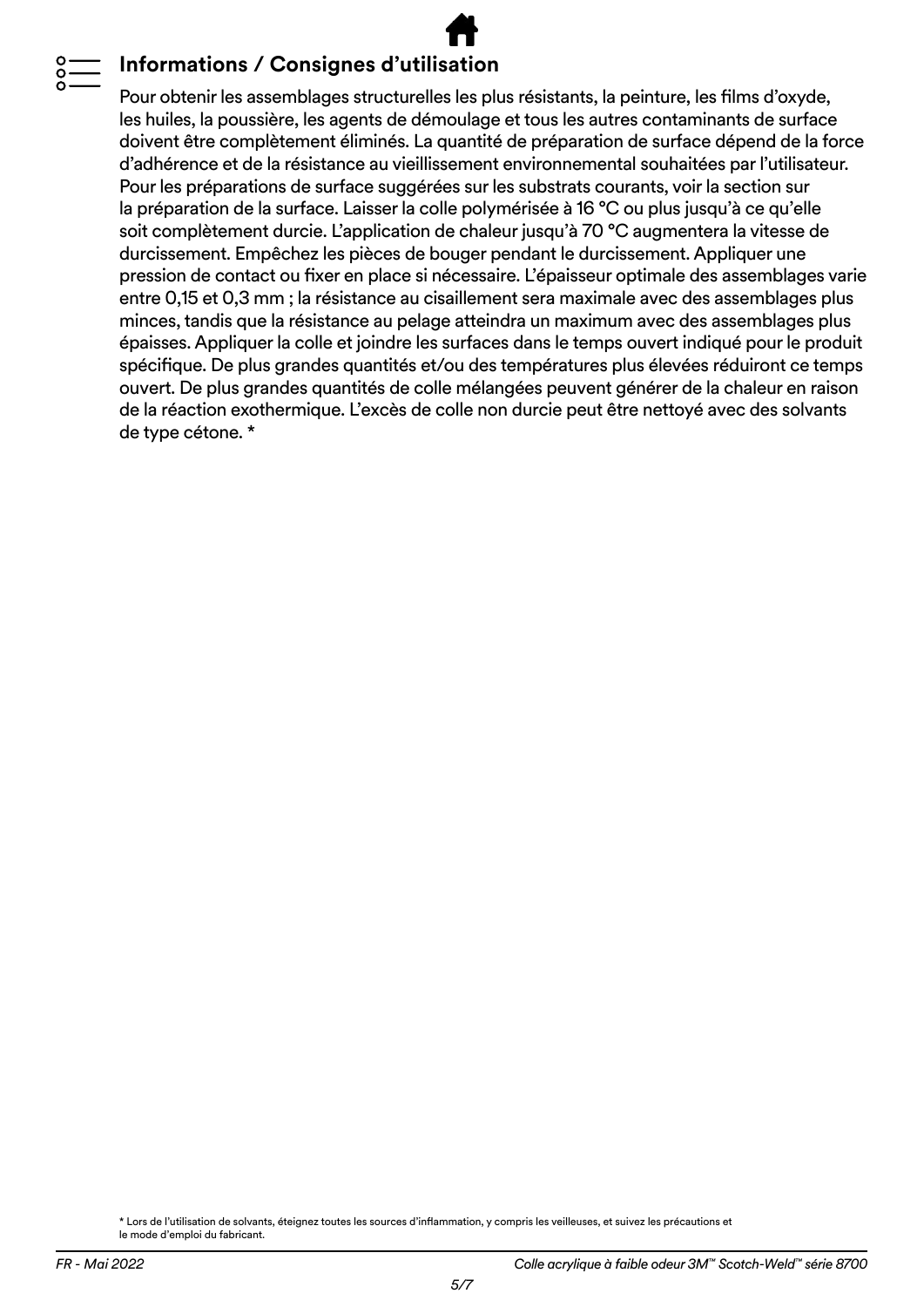

#### **Mélange**

#### **Pour les cartouches Duo-Pack**

Stockez les cartouches avec le capuchon vers le haut pour permettre aux éventuelles bulles d'air de remonter vers l'embout. Pour l'utiliser, il suffit d'insérer la cartouche dans l'applicateur EPX, d'enlever le capuchon et d'avancer le piston dans la cartouche en exerçant une pression légère sur la gâchette. Expulsez une petite quantité de colle pour vous assurer que le matériau s'écoule librement des deux côtés de la cartouche. Pour un mélange automatique, fixer une buse de mélange EPX sur la cartouche et commencer à distribuer la colle.

#### **Pour le mélange manuel**

Expulsez la quantité souhaitée de colle et mélangez soigneusement. Mélangez environ 15 secondes après avoir obtenu une couleur uniforme.

#### **Pour les contenants en vrac**

Mélangez soigneusement en poids ou en volume dans les proportions indiquées sur l'étiquette du produit ou dans la section des propriétés typiques non polymérisées et selon les réglages de votre équipement de mélange et de dosage.

#### **Préparation de surface**

Les méthodes de nettoyage suivantes sont suggérées pour les surfaces courantes :

#### **Acier/Aluminium**

Essuyez la poussière et la saleté avec un solvant pur tel que l'acétone ou l'alcool isopropylique. Sablez ou poncez en utilisant des abrasifs propres à grain fin. Essuyez à nouveau avec un solvant propre pour éliminer les particules détachées. Essuyez la poussière et la saleté avec un solvant pur tel que l'acétone ou l'alcool isopropylique. Sablez ou poncez en utilisant des abrasifs propres à grain fin. Essuyez à nouveau avec un solvant propre pour éliminer les particules détachées. \*



**Plastiques/Caoutchoucs/Peintures/Revêtements :** Essuyez avec un solvant adapté\*

#### **Stockage et durée de conservation**

Stocker le produit à température ambiante (de 15 °C à 25 °C). Ne pas congeler. Laisser le produit atteindre la température ambiante avant de l'utiliser. Les colles 3M™ Scotch-Weld™ DP8705NS, DP8710NS et DP8725NS ont une durée de conservation de 12 mois à compter de la date de fabrication dans des contenants originaux non ouverts et conservés dans les conditions de stockage recommandées.

<sup>\*</sup> Lors de l'utilisation de solvants, éteignez toutes les sources d'inflammation, y compris les veilleuses, et suivez les précautions et le mode d'emploi du fabricant.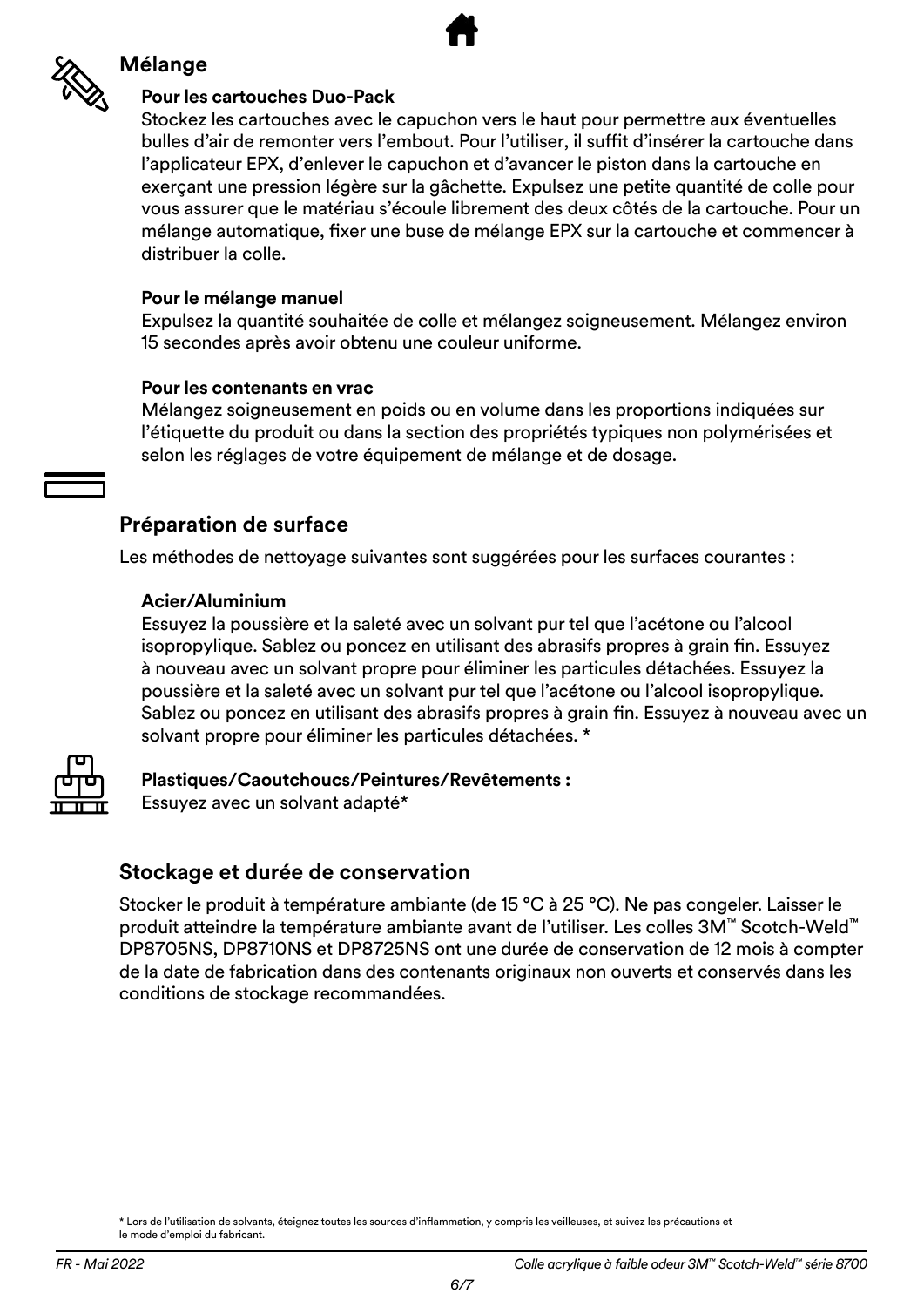**Marques :** 3M, Scotch-Weld et EPX sont des marques déposées de 3M.

**Note d'information technique:** Les informations et données techniques suivantes doivent être considérées comme représentatives ou typiques uniquement et ne doivent pas être utilisées à des fins de spécification.

**Informations sur les précautions à prendre:** Consultez l'étiquette du produit et la fiche de données de sécurité pour obtenir des informations sur la santé et la sécurité avant d'utiliser le produit. Pour toute information, veuillez contacter votre bureau local 3M. Vous pouvez cliquer ou scanner le code QR pour voir les détails de contact ou visiter le site www.3M.com

**Informations importantes:** Toutes les déclarations, informations techniques et recommandations contenues dans ce document sont basées sur des tests ou sur des essais que 3M considère comme fiables. Cependant, de nombreux facteurs indépendants de la volonté de 3M peuvent affecter l'utilisation et les performances d'un produit 3M pour une application particulière, notamment les conditions dans lesquelles le produit est utilisé, ainsi que les conditions de temps et d'environnement dans lesquelles il est mis en œuvre. Dans la mesure où ces facteurs relèvent uniquement de la connaissance et du contrôle de l'utilisateur, il est essentiel que celui-ci évalue le produit 3M afin de déterminer s'il est adapté à un usage particulier et adapté à la méthode ou application de l'utilisateur. Toutes les questions de responsabilité relatives à ce produit sont régies par les conditions de vente, sous réserve, le cas échéant, de la loi en vigueur. Les valeurs présentées ont été déterminées par des méthodes d'essai standard et sont des valeurs moyennes à ne pas utiliser à des fins de spécification. Nos recommandations sur l'utilisation de nos produits sont basées sur des tests jugés fiables, mais nous vous demandons de procéder à vos propres tests afin de s'assurer qu'ils conviennent à vos applications. En effet, 3M n'assume aucune responsabilité directe ou indirecte pour les pertes ou dommages causés à la suite de nos recommandations



Scannez ou cliquez sur le code QR pour obtenir la dernière version de cette fiche technique, les coordonnées de contact et des informations supplémentaires.

- Dernière fiche technique de ce produit
- Rapports officiels sur les tests de feu/fumée
- Demandez la fiche technique du matériau 3M™ pour la modélisation / FEA
- Demander la visite du Centre des processus de collage 3M™
- 3M™ Guide de dépose pour l'automatisation
- Nous contacter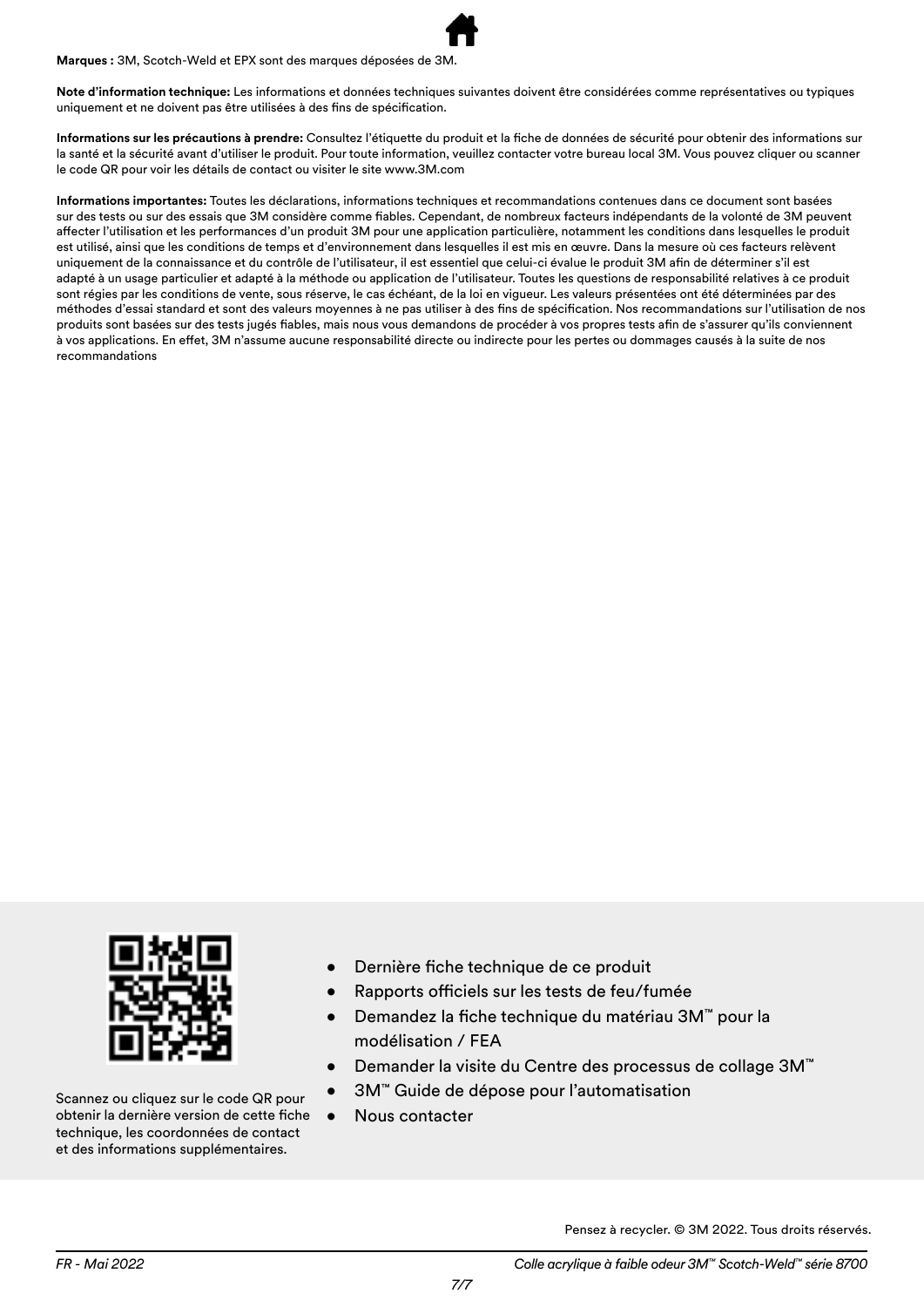<span id="page-22-0"></span>

# **3M™ Scotch-Weld™ Adesivo Acrilico a basso odore serie 8700**



#### **Descrizione prodotto**

Gli Adesivi Acrilici a basso odore 3M™ Scotch-Weld™ serie 8700 sono adesivi strutturali acrilici, a basso odore, bicomponente, con un rapporto di miscelazione di 10:1. È stato formulato per l'incollaggio di un'ampia varietà di substrati come plastica, alluminio, acciaio inossidabile e metalli attivi che vengono utilizzati principalmente nei mercati trasporti, ferroviario, insegnistica, articoli sportivi, elettrodomestici. Le applicazioni tipiche sono l'incollaggio di pannelli a telai, l'incollaggio di piccoli giunti e il montaggio e l'attacco di modanature.

#### **Caratteristiche del prodotto**

- Formulazione acrilica a basso odore e non infiammabile
- La formulazione tissotropica resiste allo scorrimento e allo slittamento dell'adesivo
- Polimerizzazione a temperatura ambiente
- La polimerizzazione può essere accelerata tramite apporto di calore
- Soddisfa il requisito di autoestinguenza secondo UL 94 grado HB (DP8710NS)

I dati in questa scheda sono stati generati utilizzando 3M™ EPX™ Sistema applicatore dotato di miscelatore statico EPX, conformemente alle indicazioni del produttore.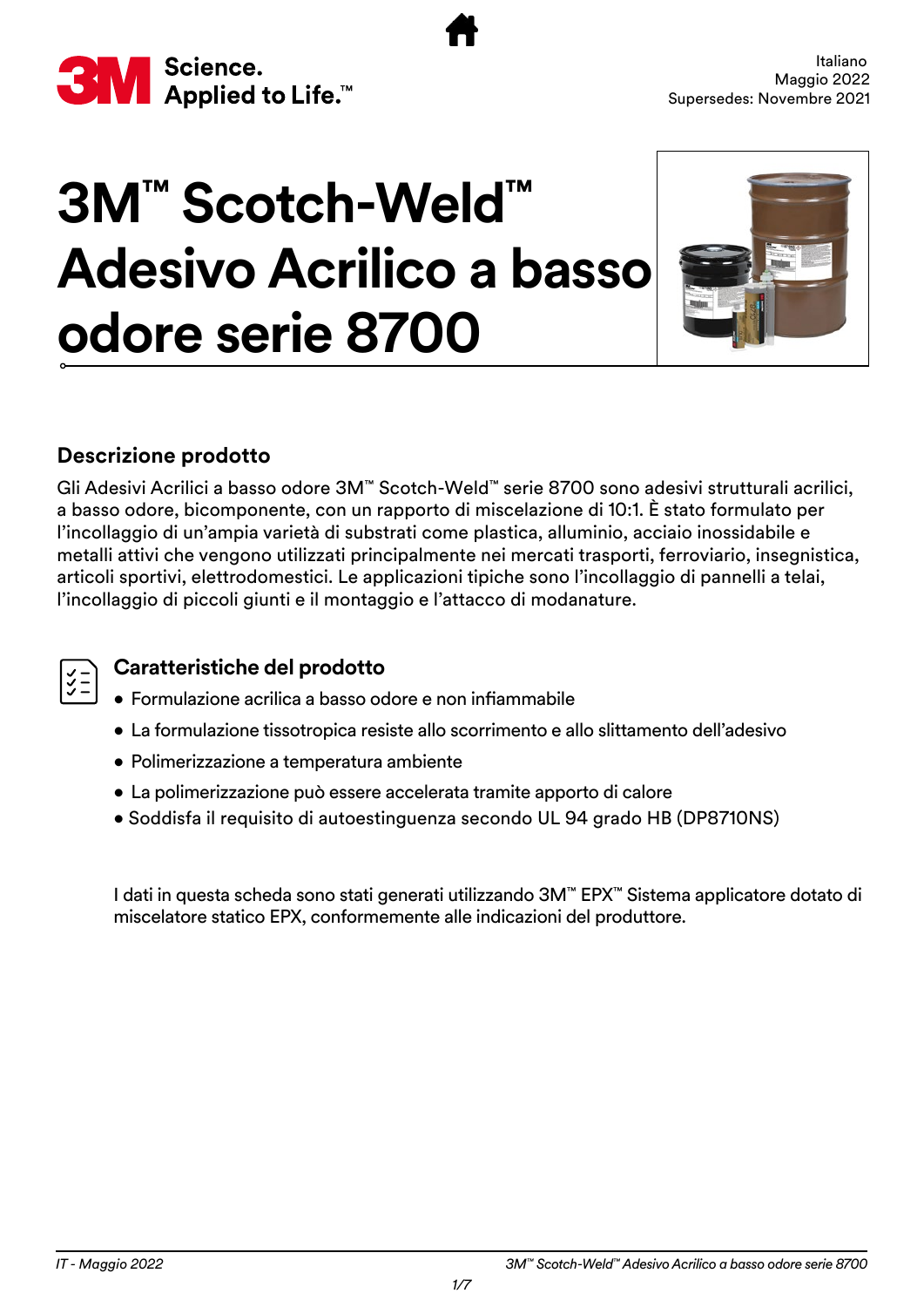

### **Proprietà fisiche tipiche**

### Non polimerizzato

| Proprietà                                                  | Valori                   | Temp     | <b>Note</b>                                                          |
|------------------------------------------------------------|--------------------------|----------|----------------------------------------------------------------------|
| Colore base                                                | Nero                     |          |                                                                      |
| Colore accelerante                                         | Grigio                   |          |                                                                      |
| Densità base                                               | $1,04$ g/cm <sup>3</sup> | $+23 °C$ |                                                                      |
| Densità accelerante                                        | $1,08$ g/cm <sup>3</sup> | 23 °C    |                                                                      |
| Viscosità                                                  | Pasta tissotropica       |          |                                                                      |
| Viscosità base                                             | 40.000 mPas              | 23 °C    | Viscosità misurata con un viscosimetro a<br>cono e piastra a 3,8/sec |
| Viscosità accelerante                                      | 15.000 mPas              | 23 °C    | Viscosità misurata con un viscosimetro a<br>cono e piastra a 3,8/sec |
| Rapporto di miscelazione per<br>volume (Base: Accelerante) | 10:1                     |          |                                                                      |

#### Miscelato

| <b>Proprietà</b>                       | Valori          |                               |                  | <b>Note</b>                                                                                                                                                                                                                                       | <b>Temperatura</b> |
|----------------------------------------|-----------------|-------------------------------|------------------|---------------------------------------------------------------------------------------------------------------------------------------------------------------------------------------------------------------------------------------------------|--------------------|
|                                        | <b>DP8705NS</b> | <b>DP8710NS</b>               | <b>DP8725NS</b>  |                                                                                                                                                                                                                                                   |                    |
| Tempo aperto                           | 5 min           | $10 \text{ min}$              | $23 \text{ min}$ | Tempo massimo consentito dopo la<br>miscelazione dell'adesivo prima che<br>il giunto sia assemblato e bloccato in<br>posizione. I tempi di polimerizzazione<br>sono approssimativi e dipendono dalla<br>temperatura dell'adesivo e del substrato. | 23 °C              |
| Tempo di<br>manipolazione              | 6 min           | $13 \text{ min}$              | $25 \text{ min}$ | Tempo minimo richiesto per raggiungere<br>0,35 MPa di resistenza a taglio. I tempi di<br>polimerizzazione sono approssimativi e<br>dipendono dalla temperatura dell'adesivo.                                                                      | 23 °C              |
| Tempo di<br>polimerizzazione<br>finale |                 | 24 ore a Temperatura Ambiente |                  |                                                                                                                                                                                                                                                   |                    |

#### Polimerizzato

| Proprietà                               | Valori    | Tempo di<br>polimerizzazione | Temperatura Norma |                            |
|-----------------------------------------|-----------|------------------------------|-------------------|----------------------------|
| Colore                                  | Nero      |                              |                   |                            |
| Modulo tensionale                       | 44,19 MPa | 7 giorni                     | 23 °C             | ASTM D638                  |
| Sollecitazione di trazione alla rottura | 7,2 MPa   | 7 giorni                     | 23 °C             | ASTM D638                  |
| Allungamento a rottura                  | 113%      | 7 giorni                     | 23 °C             | ASTM D638                  |
| Durezza Shore D                         | 65        | 7 giorni                     | 23 °C             | <b>ASTM D2240</b>          |
| Temperatura di transizione vetrosa [Tg] | 68 °C     |                              |                   | Analisi meccanico-dinamica |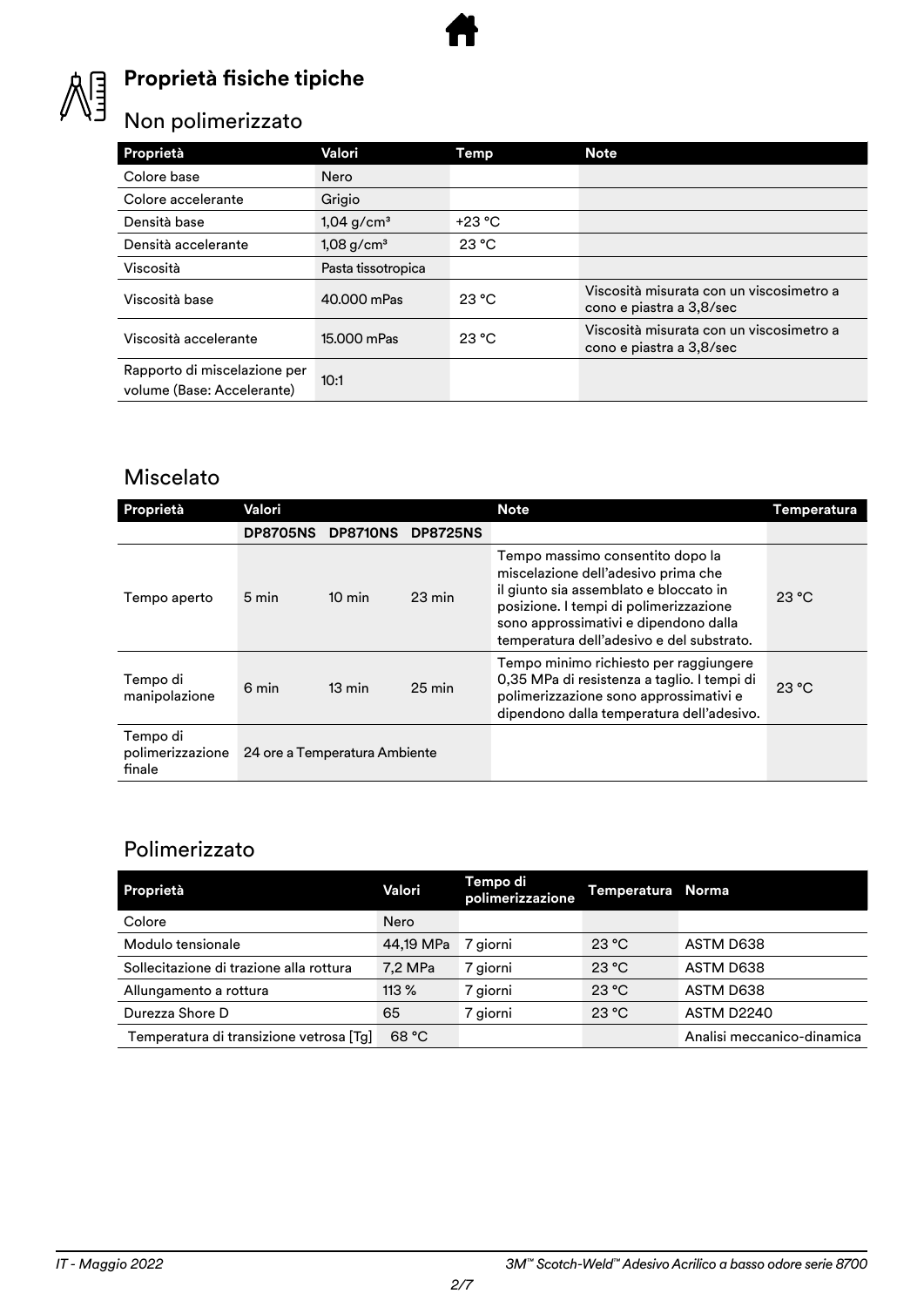



#### **Caratteristiche tipiche delle prestazioni**

#### Tenuta a taglio ASTM D1002

|                                      |                                     |                              |                                    |                  | <b>DP8705NS</b>           |                        | <b>DP8710NS</b>    |                        | <b>DP8725NS*</b>   |                        |
|--------------------------------------|-------------------------------------|------------------------------|------------------------------------|------------------|---------------------------|------------------------|--------------------|------------------------|--------------------|------------------------|
| Substrati                            | Preparazione<br>della<br>superficie | Tempo di<br>polimerizzazione | Condizionamento/<br>Invecchiamento | Temp.<br>di test | <b>Risultato</b><br>[MPa] | Modalità<br>di Rottura | Risultato<br>[MPa] | Modalità<br>di Rottura | Risultato<br>[MPa] | Modalità<br>di Rottura |
| Alluminio                            | Preparato<br>chimicamente           | 24h @ 23 °C                  | Nessuno                            | $23^{\circ}$ C   | 16,6                      | <b>CF</b>              | 14,5               | <b>CF</b>              | 14,5               | <b>CF</b>              |
| Acciaio laminato<br>a freddo         | AAA                                 | 24h @ 23 °C                  | Nessuno                            | $23^{\circ}$ C   | 14,4                      | <b>CF</b>              | 14                 | <b>CF</b>              | 12,5               | <b>CF</b>              |
| ABS                                  | <b>IPA</b>                          | 24h @ 23 °C                  | Nessuno                            | 23 °C            | 3,5                       | AF                     | 5,8                | AF                     | 5,2                | AF                     |
| PC                                   | <b>IPA</b>                          | 24h @ 23 °C                  | Nessuno                            | $23^{\circ}$ C   |                           | AF                     | 1,2                | AF                     | 1,4                | AF                     |
| <b>PMMA</b>                          | <b>IPA</b>                          | 24h @ 23 °C                  | Nessuno                            | 23 °C            | 4,2                       | AF                     | 4                  | AF                     | 4,3                | AF                     |
| <b>PVC</b>                           | <b>IPA</b>                          | 24h @ 23 °C                  | Nessuno                            | $23^{\circ}$ C   | 2,8                       | AF                     | 3,6                | AF                     | 2,4                | AF                     |
| Composito<br>a matrice<br>epossidica | <b>AAA</b>                          | 24h @ 23 °C                  | Nessuno                            | $23^{\circ}$ C   | 11,7                      | <b>CF</b>              | 13,4               | <b>MM</b>              | 9,8                | <b>CF</b>              |
| Composito<br>a matrice<br>Poliestere | <b>AAA</b>                          | 24h @ 23 °C                  | Nessuno                            | $23^{\circ}$ C   | 4,4                       | AF                     | 4,5                | AF                     | 4,5                | AF                     |

AAA: Acetone-Abrasione-Acetone; IPA: Isopropanolo; CF: Rottura coesiva; AF Rottura adesiva; MM: Rottura mista\*Dati preliminari

### Acc. Floating Roller Peel ASTM D3167

|           |                                  |                              |                                    |                  | <b>DP8705NS</b> |                    | <b>DP8710NS</b> |                                                        | <b>DP8725NS*</b> |                        |
|-----------|----------------------------------|------------------------------|------------------------------------|------------------|-----------------|--------------------|-----------------|--------------------------------------------------------|------------------|------------------------|
| Substrati | Preparazione della<br>superficie | Tempo di<br>polimerizzazione | Condizionamento/<br>Invecchiamento | Temp.<br>di test |                 | Risultato Modalità | Risultato       | Modalità<br>[N/mm] di Rottura [N/mm] di Rottura [N/mm] | <b>Risultato</b> | Modalità<br>di Rottura |
| Alluminio | Preparato<br>chimicamente        | 24h a 23 °C                  | Nessuno                            | 23 °C            | 7.9             | СF                 | 10.5            |                                                        | 7.6              | CF                     |

CF: Rottura Coesiva; \* Dati preliminari

#### Sollecitazione di temperatura; acc. taglio sul giro ASTM D1002

|           |                                  |                              |                                    |                  | <b>DP8705NS</b>    |                        | <b>DP8710NS</b>    |                        | <b>DP8725NS*</b>          |                        |
|-----------|----------------------------------|------------------------------|------------------------------------|------------------|--------------------|------------------------|--------------------|------------------------|---------------------------|------------------------|
| Substrati | Preparazione<br>della superficie | Tempo di<br>polimerizzazione | Condizionamento/<br>Invecchiamento | Temp.<br>di test | Risultato<br>[MPa] | Modalità<br>di Rottura | Risultato<br>[MPa] | Modalità<br>di Rottura | Risultato<br><b>IMPal</b> | Modalità<br>di Rottura |
| Alluminio | Mordenzato                       | 24h a $23^{\circ}$ C         | Nessuno                            | -40 °C           | 33.1               | СF                     | 33                 | мм                     | 36.8                      | <b>MM</b>              |
| Alluminio | Mordenzato                       | 24h a 23 °C                  | Nessuno                            | 50 °C            | 9.9                | СF                     | 9.4                | СF                     | 7,6                       | <b>MM</b>              |
| Alluminio | Mordenzato                       | 24h a 23 °C                  | Nessuno                            | 80 °C            | 5.3                | <b>CF</b>              | 4.8                | CF                     | 4.8                       | <b>CF</b>              |
| Alluminio | Mordenzato                       | 24h a 23 °C                  | Nessuno                            | 200 °C           | 0.7                | СF                     | 0.7                | СF                     | 0.2                       | AF                     |

CF: Rottura Coesiva; AF Rottura Adesiva; \* Dati preliminari

#### Dopo l'invecchiamento; acc. taglio sul giro ASTM D1002

|                                 |                                  |                              |                                      |                  | <b>DP8705NS</b>           |                        | DP8710NS                  |                        | <b>DP8725NS*</b>          |                        |
|---------------------------------|----------------------------------|------------------------------|--------------------------------------|------------------|---------------------------|------------------------|---------------------------|------------------------|---------------------------|------------------------|
| Substrati                       | Preparazione<br>della superficie | Tempo di<br>polimerizzazione | Condizionamento/<br>Invecchiamento   | Temp.<br>di test | <b>Risultato</b><br>[MPa] | Modalità<br>di Rottura | <b>Risultato</b><br>[MPa] | Modalità<br>di Rottura | <b>Risultato</b><br>[MPa] | Modalità<br>di Rottura |
| Alluminio                       | Mordenzato                       | 24h a 23 °C                  | 500 h a 85 °C<br>/85% UR             | 23 °C            | 11.7                      | <b>CF</b>              | 12                        | <b>CF</b>              | 9,7                       | <b>MM</b>              |
| Alluminio                       | Mordenzato                       | 24h a 23 °C                  | 500 h acqua salata<br>$(5$ peso $%)$ | $23^{\circ}$ C   | 10,6                      | <b>MM</b>              | 10,3                      | MM                     | 10,5                      | <b>MM</b>              |
| Alluminio                       | Mordenzato                       | 24h a 23 °C                  | 500 h acqua                          | $23^{\circ}$ C   | 10,3                      | <b>MM</b>              | 8,6                       | MM                     | 9,2                       | <b>MM</b>              |
| <b>PVC</b>                      | <b>IPA</b>                       | 24h a 23 °C                  | $500 h$ a $50 °C$<br>/80% UR         | $23^{\circ}$ C   | 3.7                       | AF                     | 3,6                       | AF                     | 3,1                       | AF                     |
| Alluminio                       | Mordenzato                       | 24h a 23 °C                  | 30 min a 200 °C                      | $23^{\circ}$ C   | 14,8                      | <b>CF</b>              | 15                        | <b>CF</b>              | 11,7                      | <b>MM</b>              |
| Acciaio<br>laminato a<br>freddo | <b>AAA</b>                       | 24h a 23 °C                  | 30 min a 200 °C                      | $23^{\circ}$ C   | 11                        | AF                     | 11,1                      | AF                     | 10,1                      | <b>MM</b>              |

AAA: Acetone-Abrasione-Acetone; IPA: Isopropanolo; CF: Rottura Coesiva; AF Rottura Adesiva; MM: Fallimento misto, \* Dati preliminari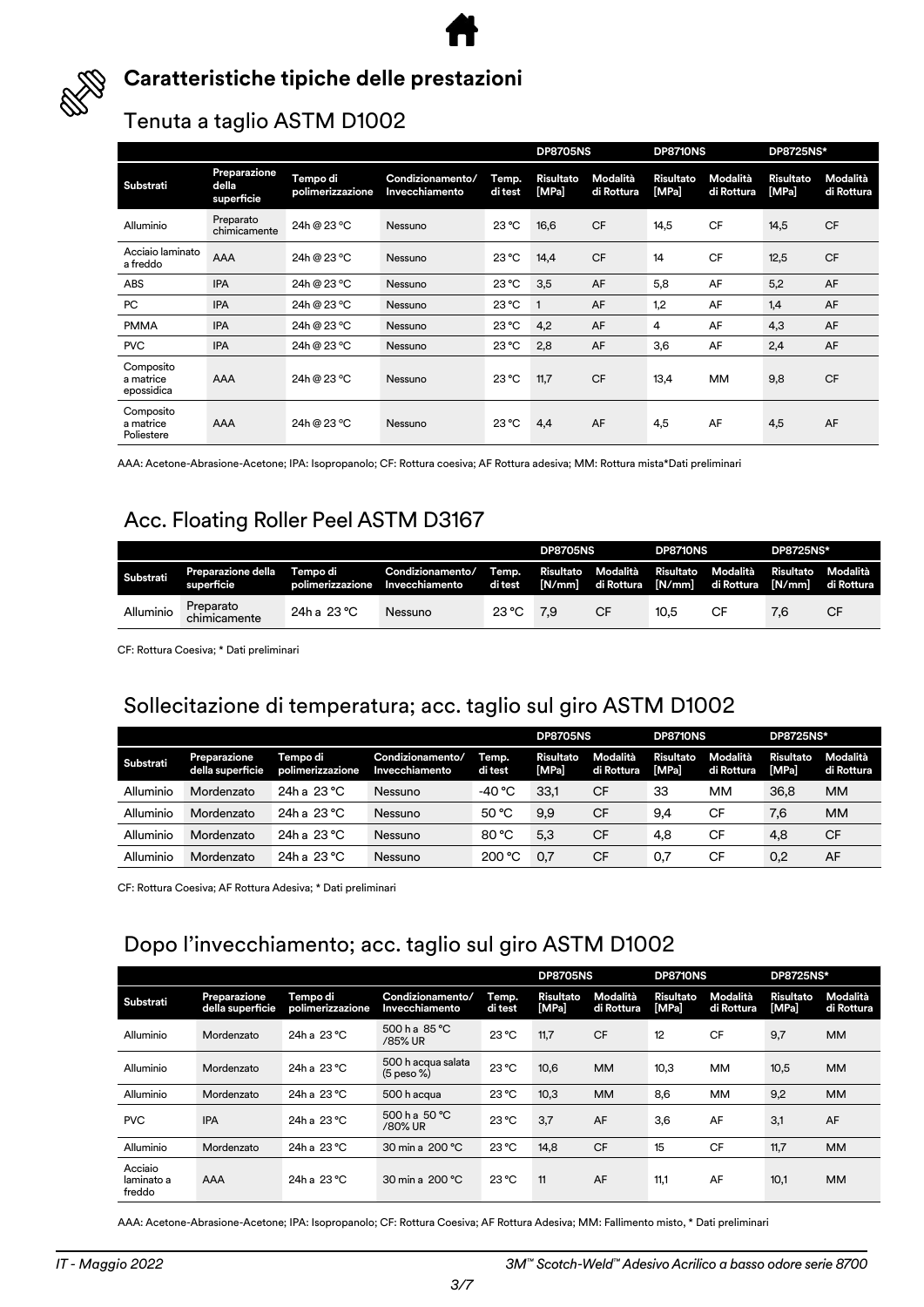

| Per la dimensione<br>di imballaggio | Apparecchiatura applicazione           | Ugello                                                        |
|-------------------------------------|----------------------------------------|---------------------------------------------------------------|
| Cartuccia da 45 ml                  | Applicatore EPX manuale                | Ugello per miscelazione statica Sistema B, 10:1,<br>arancione |
| Cartuccia da 490 ml                 | Applicatore EPX manuale 490 ml 10:1    | Ugello per miscelazione statica Sistema F, 10:1,              |
| Cartuccia da 490 ml                 | Applicatore pneumatico EPX 490 ml 10:1 | arancione                                                     |



#### **Test e strumenti**

#### **Ulteriori rapporti di prova e certificazioni**

3M può offrire dati estesi, nonché certificazioni per diverse condizioni di prova e substrati. Rivolgiti all'ufficio locale 3M, oppure puoi fare clic o scansionare il codice QR per visualizzare i dettagli di contatto o visita il sito www.3M.com

#### **3M™ Scheda tecnica del materiale (MDC) per Analisi ad elementi finiti (FEA)**

La modellazione FEA è uno strumento che aiuta i progettisti a determinare il sistema adesivo per i requisiti dell'applicazione. 3M può offrire dati di modellazione elasticoplastica a diversi tassi di deformazione per la maggior parte dei nostri adesivi strutturali. Riconosciamo e sosteniamo inoltre altre condizioni e metodi di modellazione. Fai clic o scansiona il codice QR per richiedere la scheda tecnica dei materiali 3M per i tuoi modelli.

#### **3M™ Guida all'erogazione per l'automazione**

La guida all'erogazione è uno strumento che aiuta gli ingegneri di processo a determinare l'apparecchiatura e il sistema di erogazione adatti alle applicazioni automatizzate. Informazioni come viscosità/reologia, raccomandazione di purezza, imballaggio, pulizia e gli accessori per erogazione si trovano sulla guida all'erogazione. Fai clic o scansiona il codice QR per visualizzare la Guida all'erogazione 3M™ disponibile per gli adesivi strutturali.

#### **3M™ Centro del processo di incollaggio**

I Centri del processo di incollaggio 3M™ nel mondo consentono di risolvere le difficoltà legate all'applicazione. Fai clic o scansiona il codice QR per programmare una visita di persona o virtuale per provare le più recenti innovazioni nell'erogazione e nell'automazione per individuare soluzioni personalizzate per le difficoltà legate alla produzione.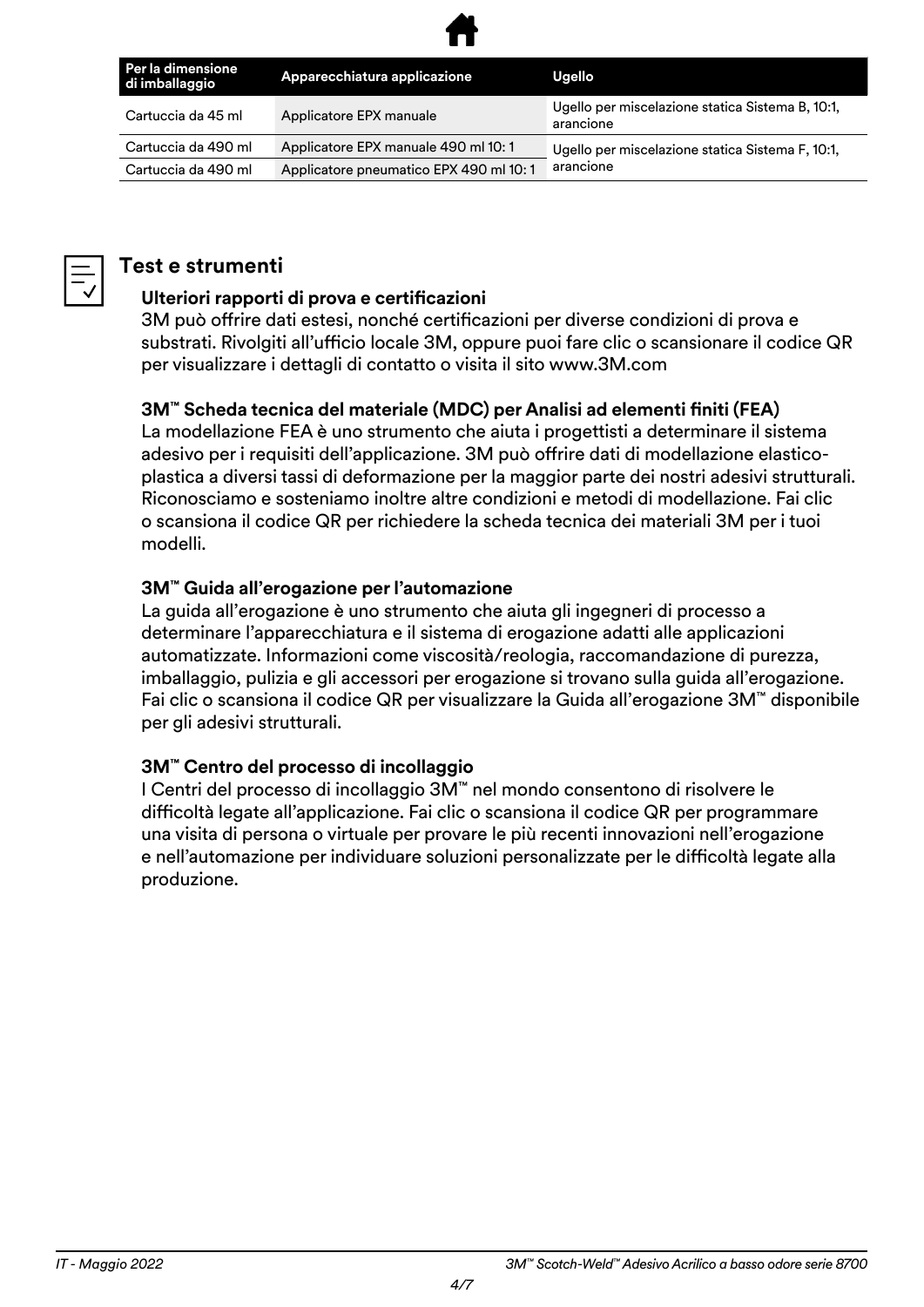#### **Informazioni/Istruzioni per l'uso**

Per ottenere i legami strutturali più resistenti, la vernice, le pellicole di ossido, gli oli, la polvere, i distaccanti antimuffa e tutti gli altri contaminanti della superficie devono essere completamente rimossi. Il grado di preparazione della superficie dipende dalla resistenza del legame richiesta e dalla resistenza all'invecchiamento ambientale desiderata dall'utente. Per le preparazioni della superficie suggerite sui substrati comuni, consulta la sezione sulla preparazione della superficie. Lasciare polimerizzare l'adesivo ad almeno 16 °C fino a completo indurimento. L'applicazione di calore fino a 70 °C aumenterà la velocità di polimerizzazione. Evita che le parti si muovano durante la polimerizzazione. Applica una pressione di contatto o un dispositivo di fissaggio sul posto se necessario. Lo spessore ottimale delle linee di incollaggio varia da 0,15 a 0,3 mm; la resistenza al taglio sarà massimizzata con linee di incollaggio più sottili, mentre la resistenza alla pelatura raggiunge il massimo con linee di incollaggio più spesse. Applica l'adesivo e unire le superfici entro il tempo aperto indicato per il prodotto specifico. Quantità maggiori e/o temperature più alte ridurranno questo tempo di lavorazione. Quantità maggiori di adesivo misto possono generare calore a causa della reazione esotermica. L'eccesso di adesivo non polimerizzato può essere ripulito con solventi di tipo chetonico. \*

\* Durante l'utilizzo dei solventi, spegni tutte le fonti di accensione, comprese le luci pilota e rispetta le precauzioni e le istruzioni d'uso del produttore.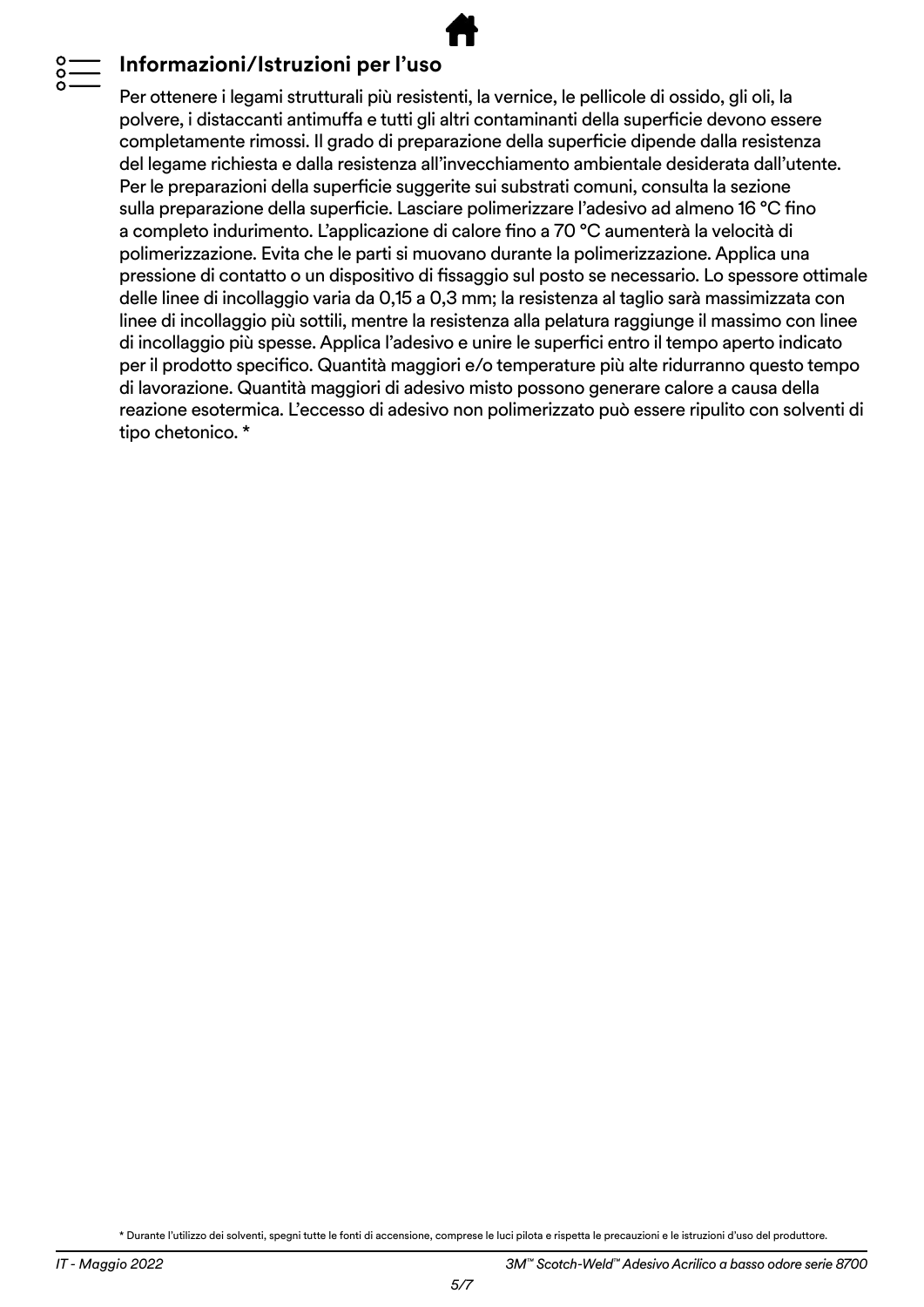

#### **Miscelazione**

#### **Per cartucce Duo-Pack**

Conserva le cartucce con il tappo rivolto verso l'alto per consentire alle bolle d'aria di salire verso la punta. Per l'uso, basta inserire la cartuccia nell'applicatore EPX, rimuovere il tappo e avviare lo stantuffo nei cilindri esercitando una leggera pressione sul grilletto. Estrudi una piccola quantità di adesivo per assicurarti che il materiale scorra liberamente da entrambi i lati della cartuccia. Per la miscelazione automatica, collega un ugello di miscelazione EPX alla cartuccia e inizia ad erogare l'adesivo.

#### **Per la miscelazione manuale**

Estrudi la quantità desiderata di adesivo e miscelare accuratamente. Miscela per circa 15 secondi dopo aver ottenuto un colore uniforme.

#### **Per contenitori alla rinfusa**

Miscela accuratamente in peso o in volume nella proporzione specificata sull'etichetta del prodotto o nella sezione delle proprietà tipiche non polimerizzate e conformemente alle impostazioni dell'attrezzatura di miscelazione e dosaggio.

#### **Preparazione della superficie**

I seguenti metodi di pulizia sono suggeriti per le superfici comuni:

#### **Acciaio/Alluminio**

Pulisci polvere e sporco con un solvente puro come l'acetone o l'alcol isopropilico. Sabbia o strofina con un abrasivi a grana fine pulito. Applica di nuovo il prodotto un solvente pulito per rimuovere le particelle depositate. Pulisci polvere e sporco con un solvente puro come l'acetone o l'alcol isopropilico. Sabbia o strofina con un abrasivi a grana fine pulito. Applica di nuovo il prodotto un solvente pulito per rimuovere le particelle depositate. \*

#### **Plastica/Gomma/Vernice/Rivestimenti:**

Pulisci con solvente adeguato\*



#### **Conservazione e durata di conservazione**

Conserva il prodotto a temperatura ambiente (15° - 25 °C). Non congelare. Lascia che il prodotto raggiunga la temperatura ambiente prima dell'uso. Gli adesivi 3MTM Scotch-Weld™ DP8705NS, DP8710NS e DP8725NS hanno una durata di conservazione di 12 mesi dalla data di produzione in contenitori originali non aperti e conservati nelle condizioni di conservazione raccomandate.

<sup>\*</sup> Durante l'utilizzo dei solventi, spegni tutte le fonti di accensione, comprese le luci pilota e rispetta le precauzioni e le istruzioni d'uso del produttore.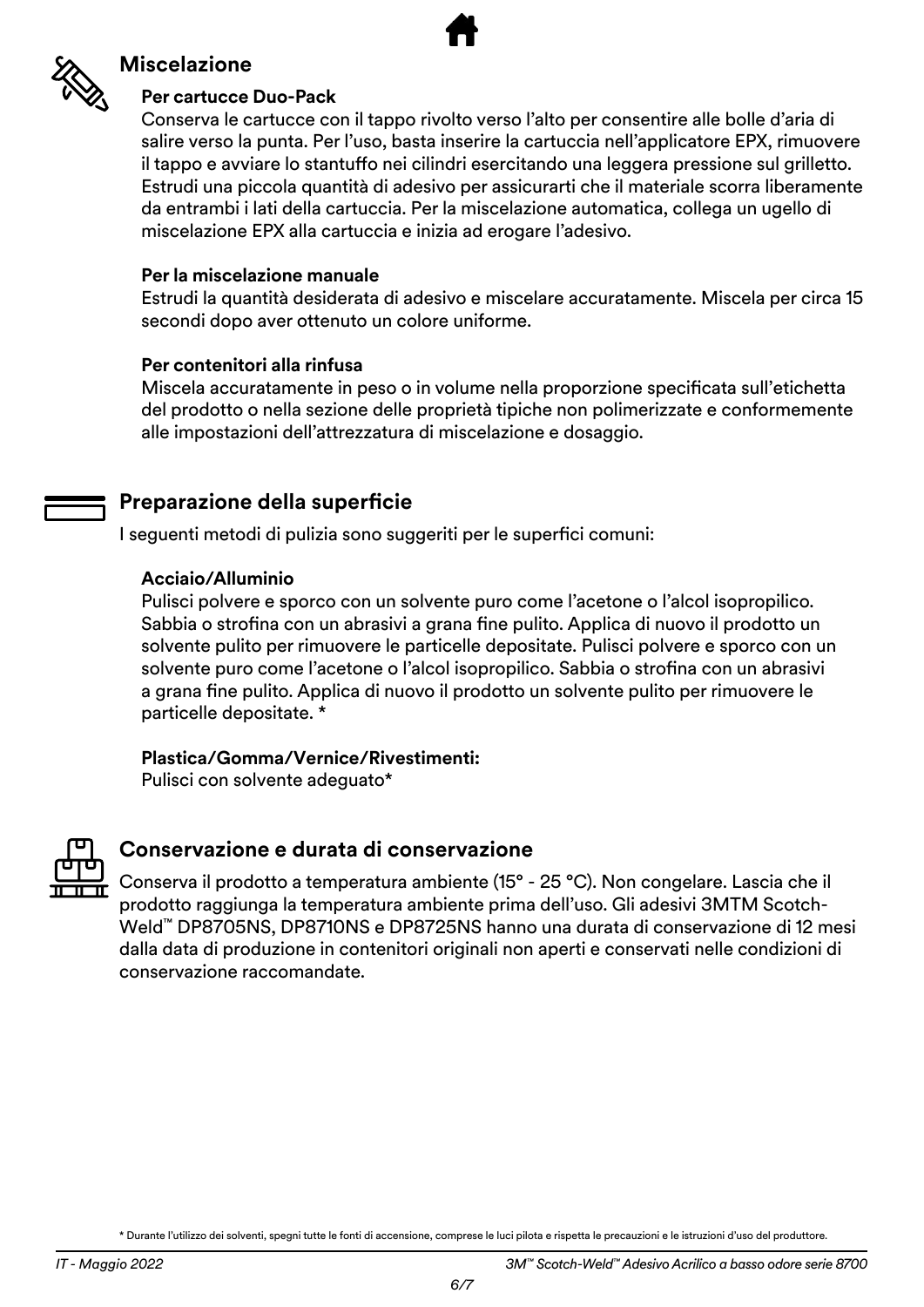**Marchi:** 3M, Scotch-Weld ed EPX sono marchi di fabbrica di 3M.



**Informazioni precauzionali:** Consulta l'etichetta del prodotto e la scheda dati di sicurezza per informazioni sulla salute e la sicurezza prima di utilizzare il prodotto. Per ulteriori informazioni, contatta l'ufficio 3M locale. Puoi fare clic o scansionare il codice QR per visualizzare i dettagli di contatto o visita il sito www.3M.com

**Informazioni importanti:** Tutte le affermazioni, le informazioni tecniche e le raccomandazioni contenute nel presente documento sono basate su test o esperienze che 3M ritiene affidabili. Tuttavia molti fattori, fuori dal controllo di 3M™, possono influenzare l'utilizzo e le prestazioni di un prodotto 3M in una particolare applicazione, tra cui le circostanze in cui viene utilizzato, il momento e le condizioni ambientali in cui è destinato ad essere impiegato. Poiché questi fattori sono sotto il controllo esclusivo dell'utente, è essenziale che questi valuti il prodotto 3M per determinare se sia adatto a uno scopo particolare e idoneo per il metodo o l'applicazione in questione. Tutti gli aspetti di responsabilità correlati a questo prodotto sono regolati dalle condizioni di vendita, subordinate alla legge in vigore laddove applicabile. I valori presentati sono stati determinati con metodi di prova standard e sono valori medi che non devono essere utilizzati ai fini delle specifiche. Le nostre raccomandazioni sull'utilizzo dei nostri prodotti sono basate su test ritenuti affidabili; suggeriamo, comunque, ai nostri clienti di eseguire i loro test per verificarne l'idoneità per le proprie applicazioni. Questo perché 3M non può accettare alcuna responsabilità diretta o consequenziale per perdite o danni causati a seguito delle nostre raccomandazioni.



Scansiona o fai clic sul codice QR per la versione più aggiornata di questa scheda tecnica, i dettagli di contatto e le informazioni aggiuntive

- Scheda tecnica più aggiornata di questo prodotto
- Rapporti formali dei Test di fiamma, fumo e tossicità
- Richiedi una 3M™ Scheda tecnica del materiale (MDC) per la modellazione/FEA
- Richiedi una visita al Centro del processo di incollaggio 3M™
- 3M™ Guida all'erogazione per l'automazione
- Contattaci

Si prega di riciclare.© 3M 2022. Tutti i diritti riservati.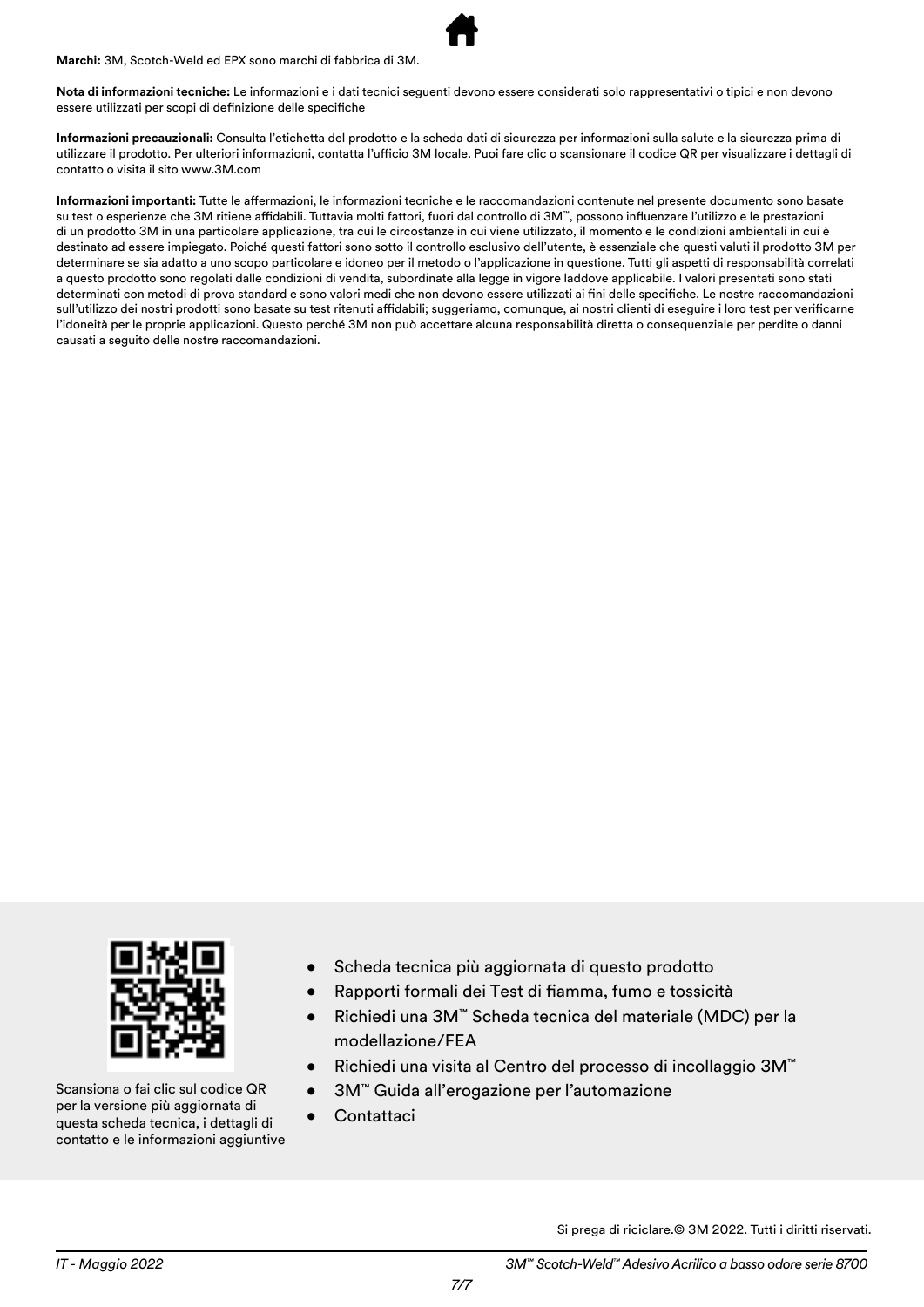<span id="page-29-0"></span>

# **3M™ Scotch-Weld™ Adhesivo acrílico de bajo olor serie 8700**



#### **Descripción del producto**

El adhesivo acrílico de bajo olor 3M™ Scotch-Weld™ serie 8700 es un adhesivo estructural acrílico bicomponente de bajo olor con una relación de mezcla de 10:1. Ha sido diseñado para unir una amplia variedad de sustratos, tales como plásticos, aluminio, acero inoxidable y metales activos, que se utilizan principalmente en los mercados de transporte, ferrocarril, señalización, artículos deportivos y electrodomésticos. Las aplicaciones típicas son el pegado de panel a marco, uniones con poca superficie de contacto, o fijación de molduras.

#### **Propiedades del producto**

- Formulación acrílica de bajo olor y no inflamable
- Formulación de baja fluencia que no descuelga
- Curado a temperatura ambiente
- El curado se puede acelerar con calor
- Clasificación HB según la norma UL 94 (DP8710NS)

Los datos de esta hoja se generaron utilizando el sistema aplicador 3M™ EPX™ equipado con un mezclador estático EPX, de acuerdo con las instrucciones del fabricante.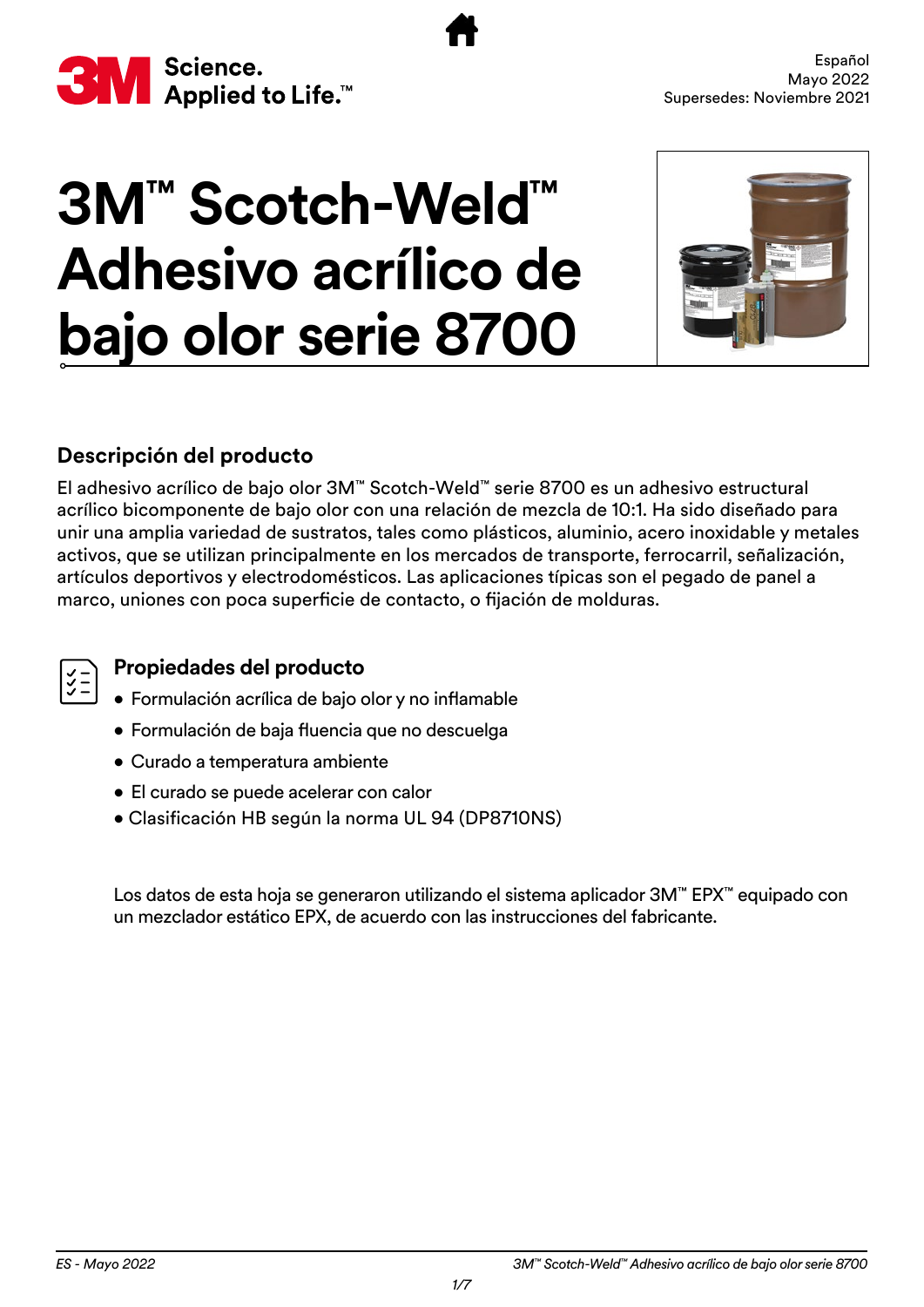

# **Propiedades físicas típicas**

#### Producto no curado

| <b>Propiedad</b>                                    | Valores                  | Temperatura | <b>Notas</b>                                                         |
|-----------------------------------------------------|--------------------------|-------------|----------------------------------------------------------------------|
| Color de la base                                    | Negro                    |             |                                                                      |
| Color del acelerador                                | Gris                     |             |                                                                      |
| Densidad de la base                                 | $1,04$ g/cm <sup>3</sup> | 23 °C       |                                                                      |
| Densidad del acelerador                             | $1,08$ g/cm <sup>3</sup> | 23 °C       |                                                                      |
| Viscosidad                                          | Pasta que no descuelga   |             |                                                                      |
| Viscosidad de la base                               | 40.000 mPa-s             | 23 °C       | Viscosidad medida usando un viscosímetro<br>de cono y placa a 3,8/s. |
| Viscosidad del acelerador                           | $15.000$ mPa $\cdot$ s   | 23 °C       | Viscosidad medida usando un viscosímetro<br>de cono y placa a 3,8/s. |
| Relación de mezcla en<br>volumen (base: acelerador) | 10:1                     |             |                                                                      |

#### Mezcla

| Propiedad                            | Valores         |                             |                  | <b>Notas</b>                                                                                                                                                                                                 | Temperatura |
|--------------------------------------|-----------------|-----------------------------|------------------|--------------------------------------------------------------------------------------------------------------------------------------------------------------------------------------------------------------|-------------|
|                                      | <b>DP8705NS</b> | <b>DP8710NS</b>             | <b>DP8725NS</b>  |                                                                                                                                                                                                              |             |
| Tiempo abierto                       | 5 min           | $10 \text{ min}$            | $23 \text{ min}$ | Tiempo máximo que se puede esperar<br>desde la mezcla del adhesivo hasta el<br>cerrado de la unión. Los tiempos de<br>curado son aproximados y dependen<br>de la temperatura del adhesivo y del<br>sustrato. | 23 °C       |
| Tiempo para la<br>sujeción de piezas | 6 min           | $13 \text{ min}$            | $25 \text{ min}$ | Tiempo mínimo necesario para alcanzar<br>0,35 MPa de resistencia a cizalladura.<br>Los tiempos de curado son aproximados<br>y dependen de la temperatura del<br>adhesivo.                                    | 23 °C       |
| Tiempo para el<br>curado completo    |                 | 24 h a Temperatura Ambiente |                  |                                                                                                                                                                                                              |             |

#### Producto curado

| Propiedad                                       | Valores   | <b>Tiempo</b><br>de curado | Temperatura | <b>Estándar</b>            |
|-------------------------------------------------|-----------|----------------------------|-------------|----------------------------|
| Color                                           | Negro     |                            |             |                            |
| Módulo a tracción                               | 44,19 MPa | 7 días                     | 23 °C       | ASTM D638                  |
| Resistencia a tracción<br>en el punto de rotura | 7.2 MPa   | 7 días                     | 23 °C       | ASTM D638                  |
| Elongación en el punto de rotura                | $113\%$   | 7 días                     | 23 °C       | ASTM D638                  |
| Dureza Shore D                                  | 65        | 7 días                     | 23 °C       | ASTM D2240                 |
| Temperatura de transición vítrea[Tg]            | 68 °C     |                            |             | Análisis mecánico dinámico |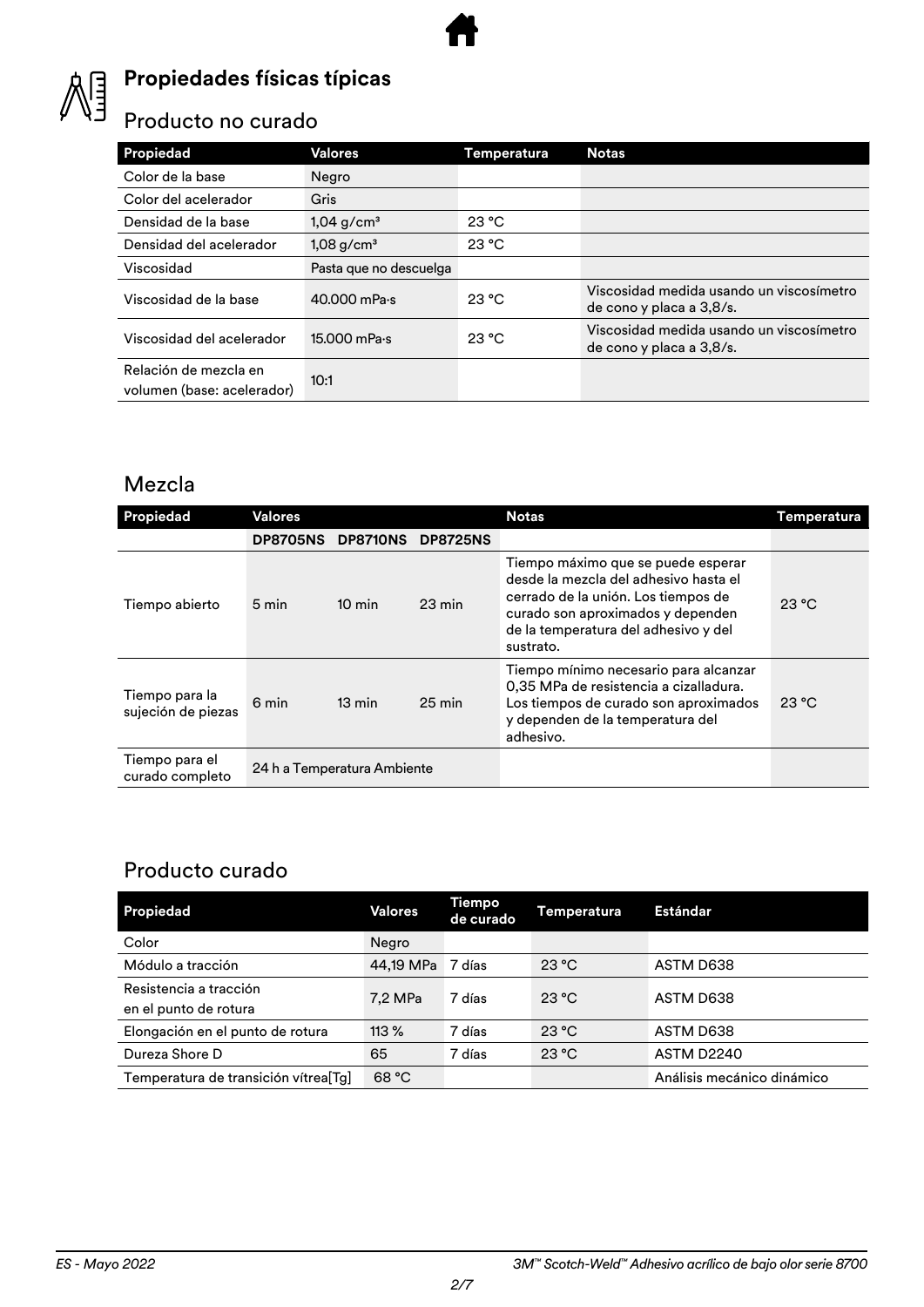



#### **Propiedades de resistencia típicas**

#### Resistencia a cizalladura según ASTM D1002

|                           |                               |                     |                                |                          | <b>DP8705NS</b><br>DP8710NS |                  |                    | <b>DP8725NS*</b> |                    |                  |
|---------------------------|-------------------------------|---------------------|--------------------------------|--------------------------|-----------------------------|------------------|--------------------|------------------|--------------------|------------------|
| <b>Sustratos</b>          | Preparación<br>de superficies | Tiempo de<br>curado | Condiciones/<br>Envejecimiento | Temperatura<br>de ensayo | Resultado<br>[MPa]          | Modo<br>de fallo | Resultado<br>[MPa] | Modo<br>de fallo | Resultado<br>[MPa] | Modo<br>de fallo |
| Aluminio                  | Tratamiento<br>químico        | 24 h a 23 °C        | Ninguno                        | 23 °C                    | 16,6                        | <b>RC</b>        | 14,5               | <b>CF</b>        | 14,5               | <b>CF</b>        |
| Acero laminado<br>en frío | <b>AAA</b>                    | 24 h a 23 °C        | Ninguno                        | 23 °C                    | 14,4                        | <b>CF</b>        | 14                 | <b>CF</b>        | 12,5               | <b>CF</b>        |
| <b>ABS</b>                | <b>IPA</b>                    | 24 h a 23 °C        | Ninguno                        | 23 °C                    | 3,5                         | <b>FA</b>        | 5,8                | FA               | 5,2                | FA               |
| PC                        | <b>IPA</b>                    | 24 h a 23 °C        | Ninguno                        | 23 °C                    |                             | <b>FA</b>        | 1,2                | FA               | 1,4                | FA               |
| <b>PMMA</b>               | <b>IPA</b>                    | 24 h a 23 °C        | Ninguno                        | 23 °C                    | 4,2                         | <b>FA</b>        | 4                  | FA               | 4,3                | FA               |
| <b>PVC</b>                | <b>IPA</b>                    | 24 h a 23 °C        | Ninguno                        | 23 °C                    | 2,8                         | FA               | 3,6                | FA               | 2,4                | FA               |
| Epoxi con fibras          | <b>AAA</b>                    | 24 h a 23 °C        | Ninguno                        | 23 °C                    | 11,7                        | <b>CF</b>        | 13,4               | MM               | 9,8                | <b>CF</b>        |
| Poliéster con fibras      | <b>AAA</b>                    | 24 h a 23 °C        | Ninguno                        | $23^{\circ}$ C           | 4,4                         | FA               | 4,5                | FA               | 4,5                | FA               |

AAA: acetona-abrasión-acetona; IPA: isopropanol; CF: fallo cohesivo; FA: fallo adhesivo; MM: fallo mixto \* Datos preliminares

#### Pelado con rodillo flotante según ASTM D3167

|                  |                               |                     |                                |                          | <b>DP8705NS</b>     |                  | <b>DP8710NS</b>     |                  | <b>DP8725NS*</b>    |                  |
|------------------|-------------------------------|---------------------|--------------------------------|--------------------------|---------------------|------------------|---------------------|------------------|---------------------|------------------|
| <b>Sustratos</b> | Preparación<br>de superficies | Tiempo<br>de curado | Condiciones/<br>Enveiecimiento | Temperatura<br>de ensavo | Resultado<br>[N/mm] | Modo<br>de fallo | Resultado<br>[N/mm] | Modo<br>de fallo | Resultado<br>[N/mm] | Modo<br>de fallo |
| Aluminio         | Tratamiento<br>auímico        | 24 h a 23 °C        | Ninguno                        | $+23 °C$                 | 7.9                 | CF               | 10.5                | СF               | 7.6                 | CF               |

CF: rotura cohesiva; \* Datos preliminares

#### A diferentes temperaturas; resistencia a cizalladura según ASTM D1002

|                  |                               |                     |                                       |                          | <b>DP8705NS</b>           |                  | <b>DP8710NS</b>    |                  | <b>DP8725NS*</b>   |                  |
|------------------|-------------------------------|---------------------|---------------------------------------|--------------------------|---------------------------|------------------|--------------------|------------------|--------------------|------------------|
| <b>Sustratos</b> | Preparación<br>de superficies | Tiempo de<br>curado | Condiciones/<br><b>Envejecimiento</b> | Temperatura<br>de ensayo | <b>Resultado</b><br>[MPa] | Modo<br>de fallo | Resultado<br>[MPa] | Modo<br>de fallo | Resultado<br>[MPa] | Modo de<br>fallo |
| Aluminio         | Tratamiento<br>químico        | 24 h a 23 °C        | Ninguno                               | -40 °C                   | 33,1                      | CF               | 33                 | MM               | 36,8               | <b>MM</b>        |
| Aluminio         | Tratamiento<br>químico        | 24 h a 23 °C        | Ninguno                               | 50 °C                    | 9,9                       | <b>CF</b>        | 9,4                | CF               | 7,6                | <b>MM</b>        |
| Aluminio         | Tratamiento<br>químico        | 24 h a 23 °C        | Ninguno                               | 80 °C                    | 5,3                       | <b>CF</b>        | 4,8                | CF               | 4,8                | <b>CF</b>        |
| Aluminio         | Tratamiento<br>químico        | $24 h$ a $23 °C$    | Ninguno                               | 200 °C                   | 0,7                       | CF               | 0,7                | CF               | 0,2                | FA               |

CF: Cohesive Failure; AF Adhesive Failure; \* Preliminary Data

#### Después del envejecimiento; resistencia a cizalladura según ASTM D1002

|                           |                               |                     |                                         |                          | <b>DP8705NS</b>    |                  | <b>DP8710NS</b>    |                  | <b>DP8725NS*</b>   |                  |
|---------------------------|-------------------------------|---------------------|-----------------------------------------|--------------------------|--------------------|------------------|--------------------|------------------|--------------------|------------------|
| <b>Sustratos</b>          | Preparación<br>de superficies | Tiempo de<br>curado | Condiciones/<br><b>Envejecimiento</b>   | Temperatura<br>de ensayo | Resultado<br>[MPa] | Modo<br>de fallo | Resultado<br>[MPa] | Modo<br>de fallo | Resultado<br>[MPa] | Modo<br>de fallo |
| Aluminio                  | Tratamiento<br>químico        | 24 h a 23 °C        | 500 h a $85 °C/$<br>85% h.r             | 23 °C                    | 11,7               | <b>CF</b>        | 12                 | <b>CF</b>        | 9,7                | <b>MM</b>        |
| Aluminio                  | Tratamiento<br>químico        | 24 h a 23 °C        | 500 h en agua<br>salada<br>(5% en agua) | 23 °C                    | 10,6               | <b>MM</b>        | 10,3               | <b>MM</b>        | 10,5               | <b>MM</b>        |
| Aluminio                  | Tratamiento<br>químico        | 24 h a 23 °C        | 500 h en agua                           | $23^{\circ}$ C           | 10,3               | <b>MM</b>        | 8,6                | <b>MM</b>        | 9,2                | <b>MM</b>        |
| <b>PVC</b>                | <b>IPA</b>                    | 24 h a 23 °C        | 500 h a $50 °C/$<br>80% h.r.            | 23 °C                    | 3,7                | FA               | 3,6                | FA               | 3,1                | FA               |
| Aluminio                  | Tratamiento<br>químico        | 24 h a 23 °C        | 30 min a 200 °C                         | $23^{\circ}$ C           | 14,8               | <b>CF</b>        | 15                 | <b>CF</b>        | 11,7               | <b>MM</b>        |
| Acero laminado<br>en frío | AAA                           | 24 h a 23 °C        | 30 min a 200 °C                         | $23^{\circ}$ C           | 11                 | <b>FA</b>        | 11.1               | FA               | 10,1               | <b>MM</b>        |

AAA: acetona-abrasión-acetona; IPA: isopropanol; CF: fallo cohesivo; FA: fallo del adhesivo; MM: fallo mixto, \* Datos preliminares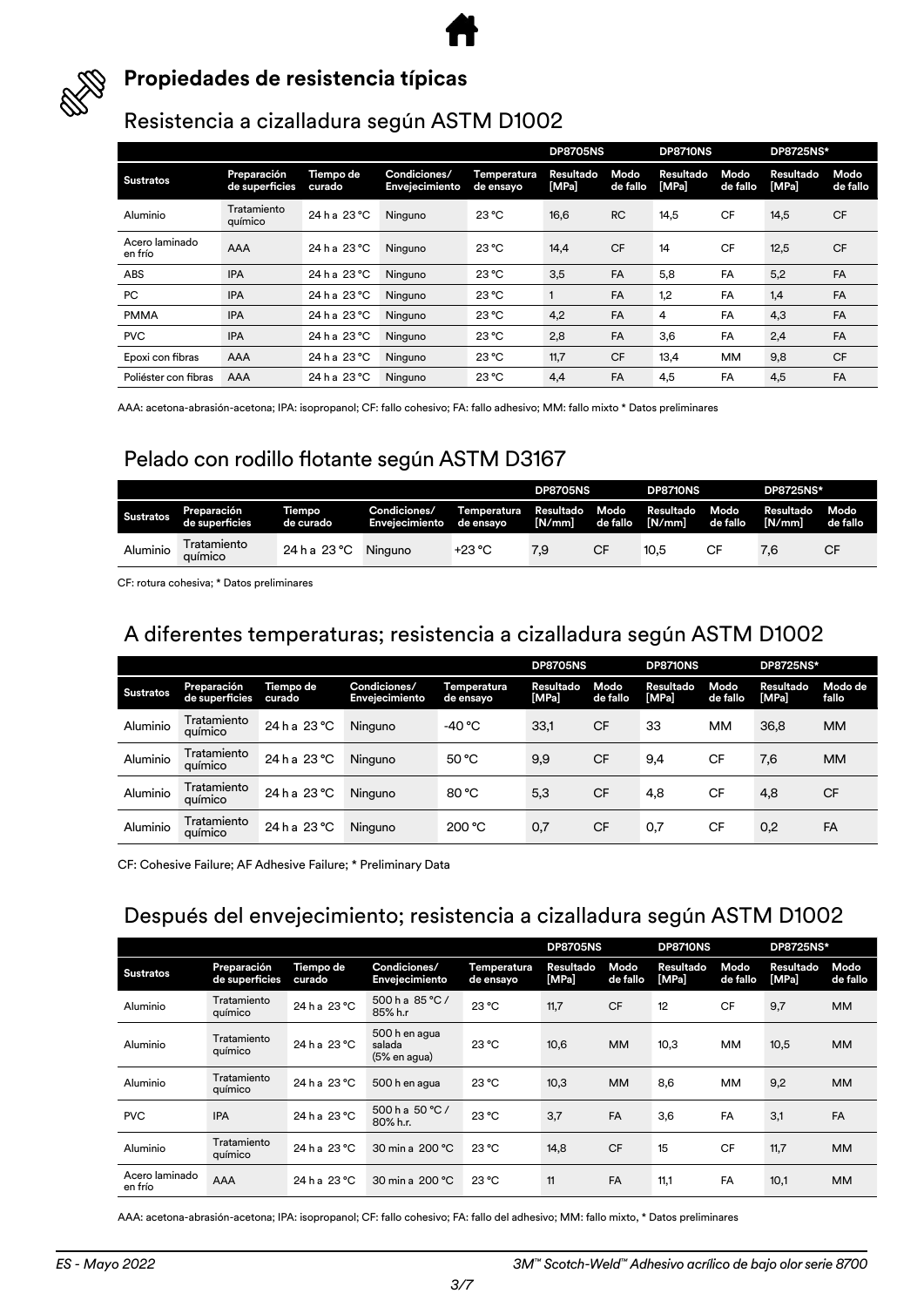

|                   | Tamaño del envase Equipo de aplicación                 | Boquilla                                                |
|-------------------|--------------------------------------------------------|---------------------------------------------------------|
| Cartucho de 45 ml | Aplicador EPX manual                                   | Boquilla de mezcla estática, B-System, 10:1,<br>naranja |
|                   | Cartucho de 490 ml Aplicador EPX manual 490 ml 10:1    | Boquilla de mezcla estática, F-System, 10:1,            |
|                   | Cartucho de 490 ml Aplicador EPX neumático 490 ml 10:1 | naranja                                                 |



#### **Pruebas y herramientas**

#### **Más informes de ensayos y certificaciones**

3M puede ofrecer datos ampliados para diferentes condiciones de prueba y sustratos, así como sus certificaciones. Póngase en contacto con su oficina local de 3M. Haga clic o escanee el código QR para ver los detalles de contacto o visite el sitio web www.3M. com

#### **3M™ Material Data Card (MDC) para Análisis por Elementos Finitos (FEA)**

El análisis por elementos finitos es una herramienta que ayuda a los ingenieros de diseño a determinar el sistema adhesivo adecuado para los requisitos de cada aplicación. 3M puede ofrecer datos de modelización elástico-plástica a diferentes velocidades de deformación para la mayoría de nuestros adhesivos estructurales. También podemos admitir otras condiciones y métodos de modelización. Haga clic o escanee el código QR para solicitar la Material Data Card de 3M para sus modelos.

#### **Guía de dispensado para la automatización de 3M™**

La guía de dispensado es una herramienta que ayuda a los ingenieros de procesos a determinar el equipo y el sistema de dispensado adecuados para las aplicaciones automatizadas. En la guía de dispensado puede encontrar información sobre viscosidad/ reología, embalaje, limpieza y accesorios de dispensado. Haga clic o escanee el código QR para ver la Guía de dispensado para adhesivos estructurales de 3M™.

#### **Bonding Process Center de 3M™**

Los Bonding Process Center de 3M™ pueden resolver los retos que presenten sus aplicaciones. Haga clic o escanee el código QR para programar una visita en persona o virtual y probar nuevas innovaciones en dispensado y automatización con el fin de encontrar soluciones personalizadas para los retos de producción.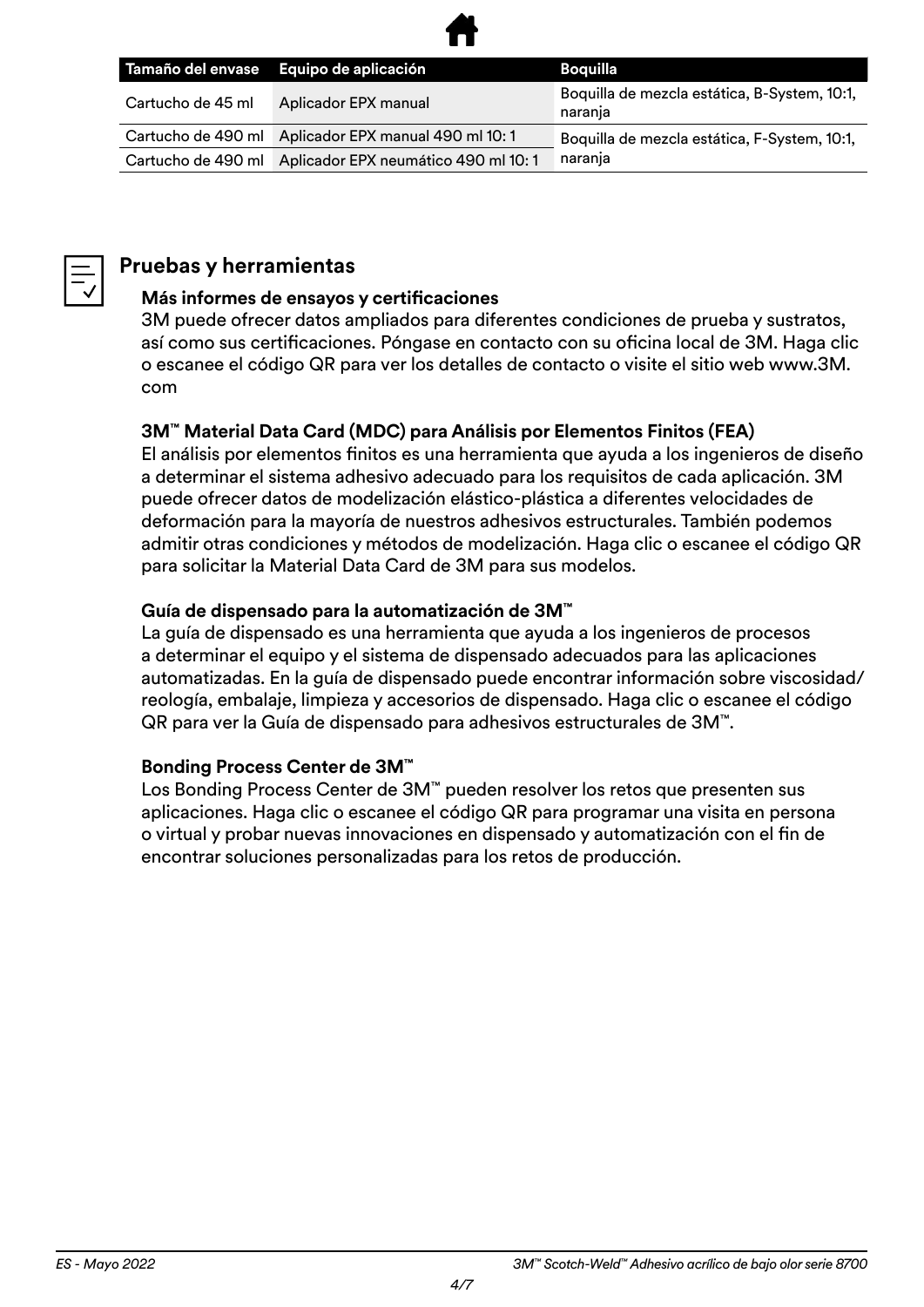#### **Información/Instrucciones de uso**

Para obtener uniones estructurales con la máxima resistencia, la pintura, el óxido, los aceites, el polvo, los desmoldeantes y todos los demás contaminantes deben eliminarse por completo de las superficies. El grado de preparación de superficies depende de la resistencia y la durabilidad requeridas para la unión. Para información sobre preparación de superficies en los sustratos más usuales, consulte la sección sobre preparación de superficies. Deje que el adhesivo cure a 16 °C o más hasta que esté completamente sólido. La aplicación de calor hasta 70 °C aumentará la velocidad de curado. Evite que las piezas se muevan durante el curado. Aplique presión de contacto o mantenga sujetas las piezas si es necesario. El grosor óptimo de la línea de unión oscila entre 0,15 y 0,3 mm; la resistencia a cizalladura se maximizará con líneas de unión más finas, mientras que la resistencia a pelado alcanza un máximo con líneas de unión más gruesas. Aplique el adhesivo y una las superficies dentro del tiempo abierto indicado para el producto específico. Mayores cantidades y/o temperaturas más altas reducirán esta vida de mezcla. Mayores cantidades de adhesivo mezclado pueden generar calor debido a la reacción exotérmica. El exceso de adhesivo sin curar se puede limpiar con disolventes de tipo cetona. \*

\* Al utilizar disolventes, apague todas las fuentes de ignición, incluidas las luces piloto, y siga las precauciones e instrucciones de uso del fabricante.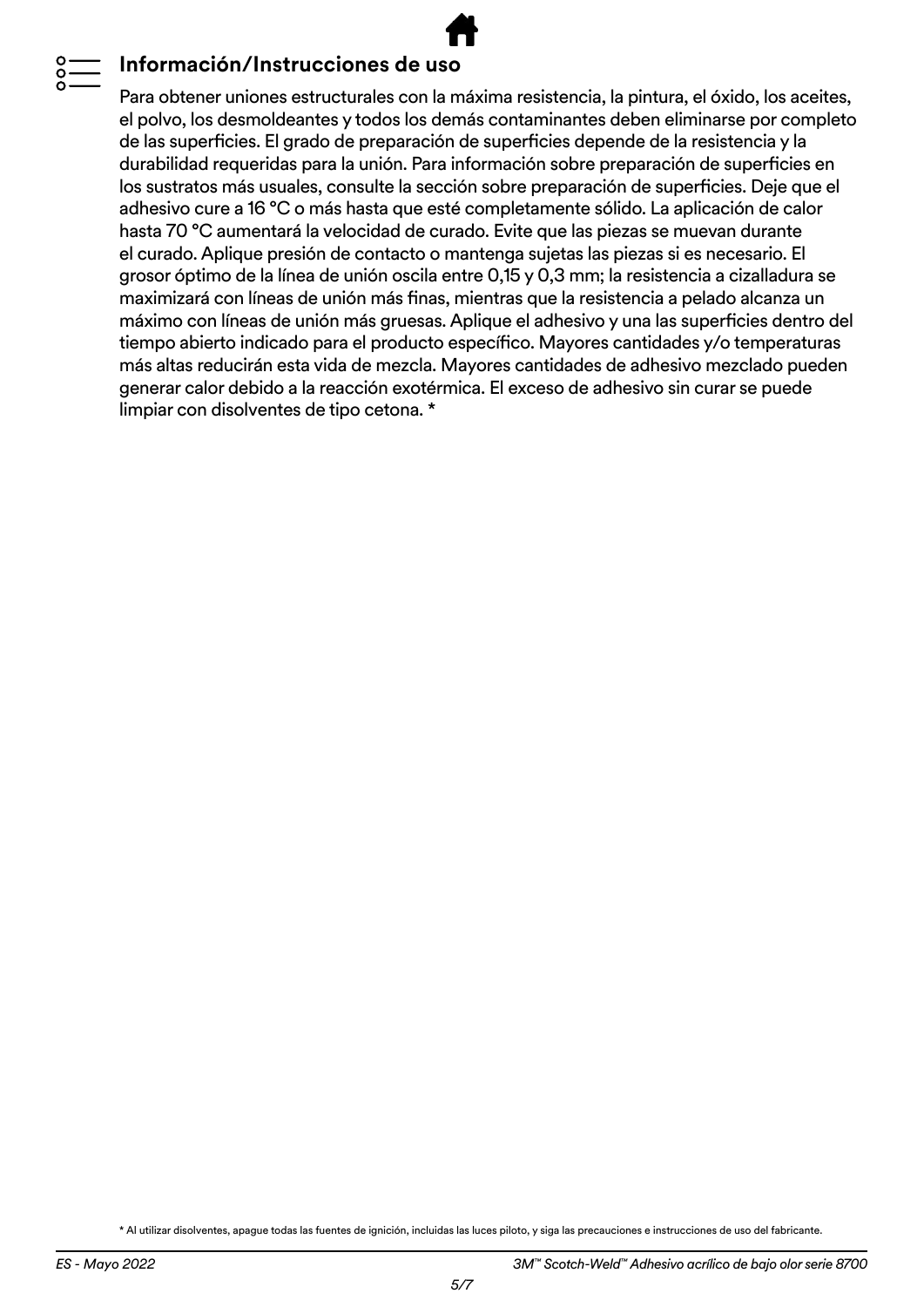

#### **Mezcla**

#### **Para cartuchos Duo-Pack**

Almacenar los cartuchos con el tapón hacia arriba permite que las burbujas de aire asciendan hacia la boca de salida. Para usarlos, simplemente inserte el cartucho en el aplicador EPX, retire el tapón y haga avanzar el émbolo presionando con suavidad el gatillo. Expulse una pequeña cantidad de adhesivo para asegurarse de que fluye material por ambos orificios del cartucho. Para mezclar los dos componentes, coloque una boquilla de mezcla EPX en el cartucho y empiece a dispensar el adhesivo.

#### **Para mezclar a mano**

Expulse la cantidad deseada de adhesivo y mezcle bien. Una vez obtenido un color uniforme, continúe mezclando durante 15 segundos más.

#### **Para botes o bidones**

Mezcle perfectamente por peso o volumen en la proporción especificada en la etiqueta del producto o en la sección de propiedades típicas sin curar, y de acuerdo con los parámetros de su equipo de mezcla y dosificación.

#### **Preparación de superficies**

Se sugieren los siguientes métodos para los sustratos habituales:

#### **Acero/Aluminio**

Limpie el polvo y la suciedad con un disolvente puro como acetona o alcohol isopropílico. Realice un granallado o use abrasivos limpios de grano fino. Vuelva a limpiar con un disolvente limpio para eliminar las partículas sueltas. Limpie el polvo y la suciedad con un disolvente puro como acetona o alcohol isopropílico. Realice un granallado o use abrasivos limpios de grano fino. Vuelva a limpiar con un disolvente limpio para eliminar las partículas sueltas. \*

#### **Plásticos/Cauchos/Pinturas/Recubrimientos:**

Limpiar con un disolvente adecuado\*



#### **Almacenamiento y vida útil**

Almacene el producto a temperatura ambiente (de 15 a 25 °C). No congelar. Deje que el producto alcance la temperatura ambiente antes de usarlo. Los adhesivos 3M™ Scotch-Weld™ DP8705NS, DP8710NS y DP8725NS en su envase original sin abrir tienen una vida útil de 12 meses a partir de la fecha de fabricación, siempre que se mantengan en las condiciones de almacenamiento recomendadas.

\* Al utilizar disolventes, apague todas las fuentes de ignición, incluidas las luces piloto, y siga las precauciones e instrucciones de uso del fabricante.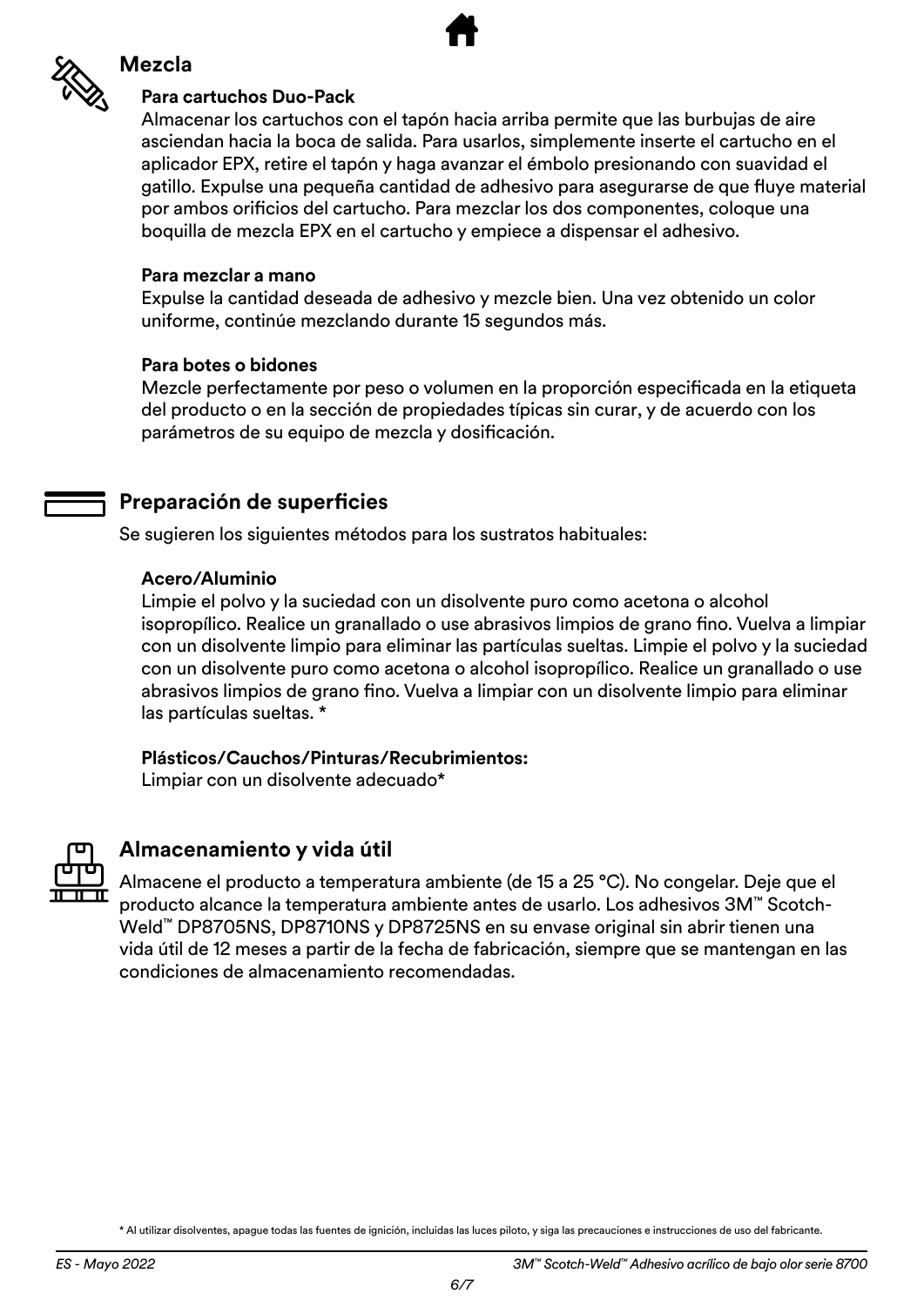**Marcas registradas::** 3M, Scotch-Weld y EPX son marcas registradas de 3M Company

**Nota de información técnica:** La información técnica y los datos siguientes se deben considerar únicamente como representativos o típicos y no se deben utilizar a efectos de especificación.

**Información de seguridad e higiene:** Antes de usar este producto, consulte su etiqueta y su ficha de datos de seguridad para obtener información sobre seguridad e higiene. Para obtener más información, póngase en contacto con la oficina local de 3M. Haga clic o escanee el código QR para ver los detalles de contacto o visite el sitio web www.3M.com

**Información importante:** Todas las declaraciones, información técnica y recomendaciones contenidas en este documento se basan en pruebas o experiencias que 3M considera fiables. Sin embargo, son muchos los factores que escapan al control de 3M y que pueden afectar al uso y al rendimiento de un producto 3M en una aplicación concreta, incluidas las condiciones en las que se usa el producto y el tiempo y las condiciones ambientales en las que se espera que el producto rinda. Dado que estos factores están única y exclusivamente en conocimiento y bajo control del usuario, es esencial que este evalúe el producto 3M y determine si es adecuado para una finalidad en particular y apto para su método o aplicación. Todas las cuestiones de responsabilidad relativas a este producto las regulan los términos de venta según la legislación vigente, cuando sea aplicable. Los valores presentados se han determinado mediante métodos normalizados de ensayo y son valores promedio que no se deberán utilizar para fines de especificación. Nuestras recomendaciones sobre el uso de nuestros productos se basan en ensayos que se consideran fiables, pero es imprescindible que usted realice sus propias pruebas para determinar su idoneidad para sus aplicaciones. Esto se debe a que 3M no puede aceptar ninguna responsabilidad directa o consecuente por pérdidas o daños derivados de nuestras recomendaciones.



Escanee o haga clic en el código QR para obtener la última versión de esta hoja de datos técnicos, detalles de contacto e información adicional

- Hoja de datos técnicos más reciente de este producto
- Informes oficiales de pruebas de fuego, humo y toxicidad
- Solicite la Material Data Card de 3M™ si la necesita para el modelizado mediante análisis por elementos finitos (FEA)
- Solicite una visita al Bonding Process Center de 3M™
- Guía de dispensado para la automatización de 3M™
- Contacte con nosotros

Recicle.© 3M 2022. Todos los derechos reservados.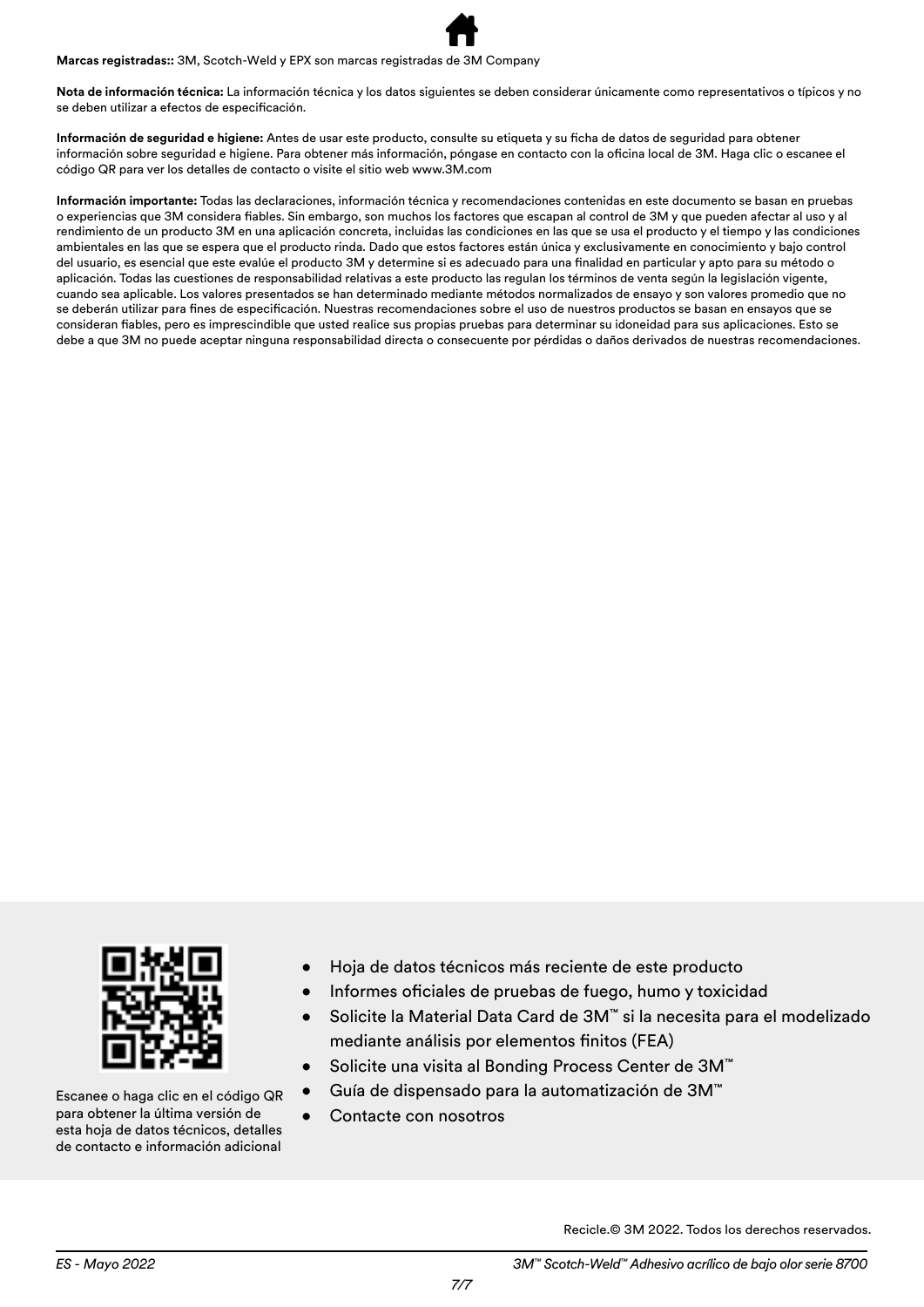<span id="page-36-0"></span>

# **Акриловый клей со слабым запахом 3M™ Scotch-Weld™ серии 8700**



#### **Описание продукта**

Акриловый клей со слабым запахом 3M™ Scotch-Weld™ серии 8700 представляет собой двухкомпонентный акриловый конструкционный клей со слабым запахом с соотношением компонентов 10:1. Он разработан для склеивания широкого спектра материалов, таких как пластик, алюминий, нержавеющая сталь и активные металлы, широко используемых на транспорте, железных дорогах, в спортивных товарах, при изготовлении вывесок, в бытовой технике и др. Стандартные области применения: крепление панелей к раме, мелкие соединения, монтаж и крепление элементов отделки.



#### **Характеристики продукта**

- Негорючий акрил со слабым запахом
- Состав предотвращает стекание и обвисание клея
- Отверждение при комнатной температуре
- Отверждение можно ускорить с помощью нагрева
- Класс горючести UL 94 HB (DP8710NS)

Данные в этом техническом паспорте были получены на основе системы аппликатора 3M™ EPX™, оснащенной статическим смесителем EPX, в соответствии с инструкциями производителя.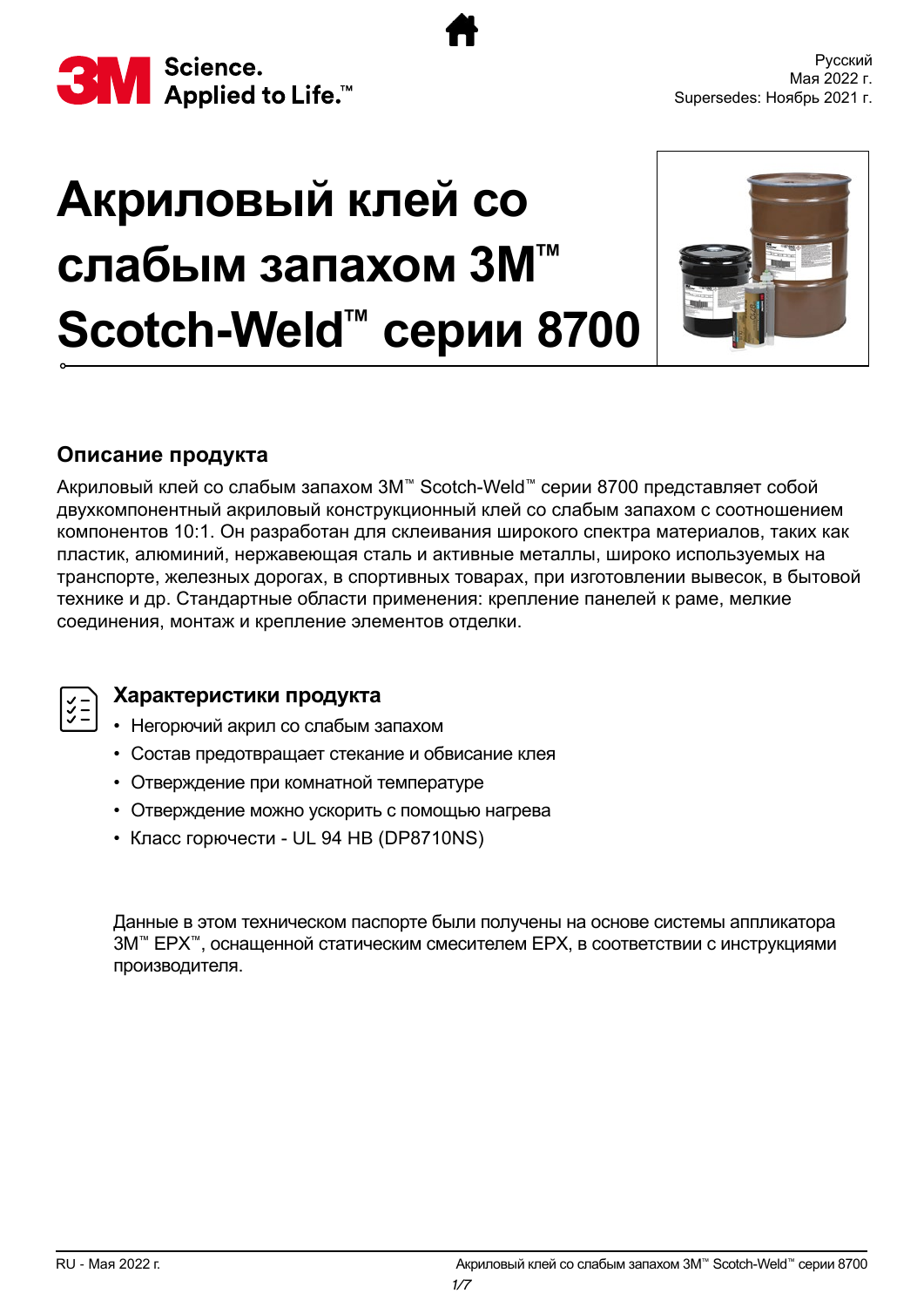

### **Стандартные физические свойства**

### неотвержденный клей

| Свойство                                                   | Значения          | Температура | Примечания                                                                   |
|------------------------------------------------------------|-------------------|-------------|------------------------------------------------------------------------------|
| Цвет основы                                                | Черный            |             |                                                                              |
| Цвет отвердителя                                           | Серый             |             |                                                                              |
| Плотность основы                                           | $1.04$ $r/cm3$    | 23 °C       |                                                                              |
| Плотность отвердителя                                      | $1.08$ $r/cm3$    | 23 °C       |                                                                              |
| Вязкость                                                   | Нестекающая паста |             |                                                                              |
| Вязкость основы                                            | 40 000 мП         | 23 °C       | Вязкость измерена с помощью конического и<br>плоского вискозиметра при 3,8/с |
| Вязкость отвердителя                                       | 15 000 мП         | 23 °C       | Вязкость измерена с помощью конического и<br>плоского вискозиметра при 3,8/с |
| Соотношение компонентов по<br>объему (основа: отвердитель) | 10:1              |             |                                                                              |

#### в смешанном виде

| Свойство                               | Значения        |                         |                 | Примечания                                                                                                                                                                                                                      | Температура |
|----------------------------------------|-----------------|-------------------------|-----------------|---------------------------------------------------------------------------------------------------------------------------------------------------------------------------------------------------------------------------------|-------------|
|                                        | <b>DP8705NS</b> | <b>DP8710NS</b>         | <b>DP8725NS</b> |                                                                                                                                                                                                                                 |             |
| Открытое время                         | 5 мин           | $10 \text{ min}$        | 23 мин          | Максимальное разрешенное после смешивания<br>клея время, до истечения которого соединение<br>должно быть выполнено и зафиксировано. Время<br>отверждения является приблизительным и зависит<br>от температуры клея и материала. | 23 °C       |
| Время<br>транспортной<br>прочности     | 6 мин           | <b>25 мин</b><br>13 мин |                 | Минимальное время, необходимое для<br>достижения прочности на сдвиг 0,35 МПа. Время<br>отверждения является приблизительным и зависит<br>от температуры клея.                                                                   | 23 °C       |
| Время<br>окончательного<br>отверждения |                 | 24 h @ Room temperature |                 |                                                                                                                                                                                                                                 |             |

#### отвержденный клей

| Свойство                     | Значения               | Время<br>отверждения | Температура | Стандартная                         |
|------------------------------|------------------------|----------------------|-------------|-------------------------------------|
| Цвет                         | Черный                 |                      |             |                                     |
| Модуль Юнга                  | 44,19 M <sub>D</sub> a | дней                 | 23 °C       | ASTM D638                           |
| Прочность при разрыве        | 7,2 МПа                | 7 дней               | 23 °C       | ASTM D638                           |
| Удлинение при разрыве        | 113 %                  | 7 дней               | $+23 °C$    | ASTM D638                           |
| Твердость по шкале Шора D    | 65                     | 7 дней               | $+23 °C$    | ASTM D2240                          |
| Температура стеклования (Tg) | 68 °C                  |                      |             | Динамический механический<br>анализ |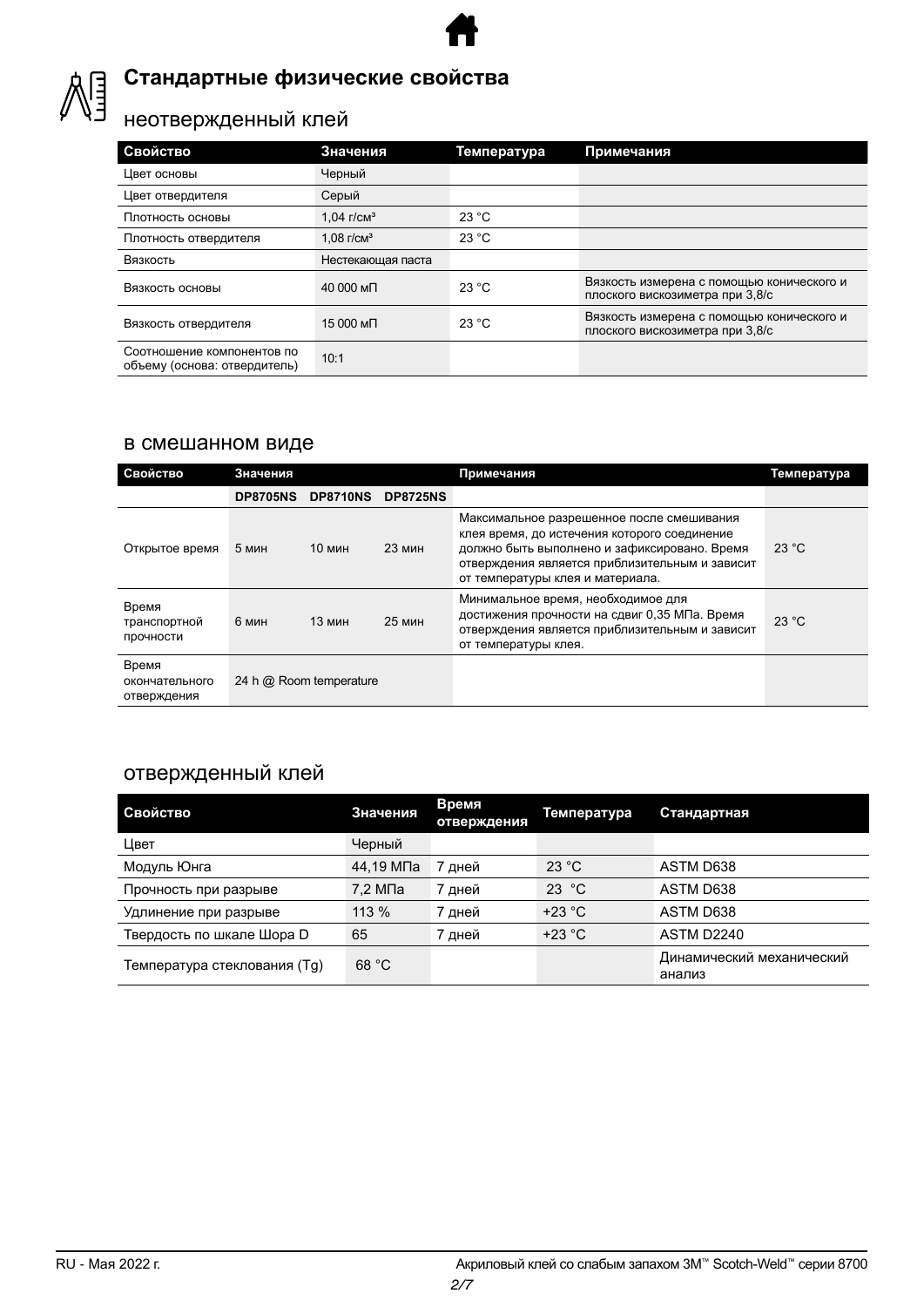

### **Стандартные характеристики**

#### прочность на сдвиг в соответствии с ASTM D1002

|                              |                            |                       |                        |                           | <b>DP8705NS</b>    |                             | <b>DP8710NS</b>     |                             | <b>DP8725NS*</b>    |                             |
|------------------------------|----------------------------|-----------------------|------------------------|---------------------------|--------------------|-----------------------------|---------------------|-----------------------------|---------------------|-----------------------------|
| Материалы                    | Подготовка<br>повер-хности | Время<br>отверж-дения | Выдержка<br>/ старение | Темпе-ратура<br>испытания | Результат<br>(МПа) | Характер<br>разру-<br>шения | Резуль-тат<br>(МПа) | Характер<br>разру-<br>шения | Резуль-тат<br>(МПа) | Характер<br>разру-<br>шения |
| Алюминий                     | Травленый                  | 24 часа при<br>23 °C  | Нет                    | 23 °C                     | 16,6               | <b>CF</b>                   | 14,5                | <b>CF</b>                   | 14,5                | <b>CF</b>                   |
| Сталь<br>холоднокатаная      | AAA                        | 24 часа при<br>23 °C  | Нет                    | 23 °C                     | 14,4               | CF                          | 14                  | CF                          | 12,5                | <b>CF</b>                   |
| АБС-пластик                  | ИПС                        | 24 часа при<br>23 °C  | Нет                    | 23 °C                     | 3,5                | AF                          | 5,8                 | AF                          | 5,2                 | AF                          |
| Поликарбонат                 | ИПС                        | 24 часа при<br>23 °C  | Нет                    | 23 °C                     | $\mathbf{1}$       | AF                          | 1,2                 | AF                          | 1,4                 | AF                          |
| <b>TMMA</b>                  | ИПС                        | 24 часа при<br>23 °C  | <b>Her</b>             | 23 °C                     | 4,2                | AF                          | 4                   | AF                          | 4,3                 | AF                          |
| <b>NBX</b>                   | ИПС                        | 24 часа при<br>23 °C  | Нет                    | 23 °C                     | 2,8                | AF                          | 3,6                 | AF                          | 2,4                 | AF                          |
| Эпоксидный<br>стеклопластик  | AAA                        | 24 часа при<br>23 °C  | Нет                    | 23 °C                     | 11,7               | <b>CF</b>                   | 13,4                | <b>MM</b>                   | 9,8                 | <b>CF</b>                   |
| Полиэфирный<br>стеклопластик | AAA                        | 24 часа при<br>23 °C  | Нет                    | 23 °C                     | 4,4                | AF                          | 4,5                 | AF                          | 4,5                 | AF                          |

AAA: Ацетон-Абразив-Ацетон; ИПС: Изопропанол; CF: когезионное разрушение; AF: адгезионное разрушение; MM: смешанное разрушение\* Предварительные данные

#### прочность на отслаивание методом плавающего ролика ASTM D3167

|           |                            |                       |                        |                           | <b>DP8705NS</b>     |                             | <b>DP8710NS</b>      |                             | <b>DP8725NS*</b>     |                             |
|-----------|----------------------------|-----------------------|------------------------|---------------------------|---------------------|-----------------------------|----------------------|-----------------------------|----------------------|-----------------------------|
| Материалы | Подготовка<br>повер-хности | Время<br>отверж-дения | Выдержка<br>/ старение | Темпе-ратура<br>испытания | Результат<br>(Н/мм) | Характер<br>разру-<br>шения | Резуль-тат<br>(H/MM) | Характер<br>разру-<br>шения | Резуль-тат<br>(H/MM) | Характер<br>разру-<br>шения |
| Алюминий  | Травленый                  | 24 часа при<br>23 °C  | Нет                    | 23 °C                     | 7,9                 | <b>CF</b>                   | 10,5                 | СF                          | 7,6                  | CF                          |

CF: когезионное разрушение; \* Предварительные данные

#### температурная стойкость; прочность на сдвиг в соответствии с ASTM D1002

|           |                            |                             |                        |                           | <b>DP8705NS</b>    |                             | <b>DP8710NS</b>                  |                             | <b>DP8725NS*</b>                 |                             |
|-----------|----------------------------|-----------------------------|------------------------|---------------------------|--------------------|-----------------------------|----------------------------------|-----------------------------|----------------------------------|-----------------------------|
| Материалы | Подготовка<br>повер-хности | Время отверж-<br>дения      | Выдержка<br>/ старение | Темпе-ратура<br>испытания | Результат<br>(МПа) | Характер<br>разру-<br>шения | Резуль-тат<br>(M <sub>Ta</sub> ) | Характер<br>разру-<br>шения | Резуль-тат<br>(M <sub>Ta</sub> ) | Характер<br>разру-<br>шения |
| Алюминий  | Травленый                  | 24 часа при 23 $^{\circ}$ С | Нет                    | -40 $^{\circ}$ C          | 33,1               | CF                          | 33                               | MM                          | 36.8                             | <b>MM</b>                   |
| Алюминий  | Травленый                  | 24 часа при 23 $^{\circ}$ С | Нет                    | 50 °C                     | 9.9                | <b>CF</b>                   | 9.4                              | <b>CF</b>                   | 7.6                              | <b>MM</b>                   |
| Алюминий  | Травленый                  | 24 часа при 23 °С           | Her                    | 80 °C                     | 5.3                | <b>CF</b>                   | 4.8                              | <b>CF</b>                   | 4.8                              | <b>CF</b>                   |
| Алюминий  | Травленый                  | 24 часа при 23 $^{\circ}$ С | Нет                    | 200 °C                    | 0,7                | <b>CF</b>                   | 0.7                              | CF                          | 0,2                              | AF                          |

CF: когезионное разрушение; AF: адгезионное разрушение; \* Предварительные данные

#### после старения; прочность на сдвиг в соответствии с ASTM D1002

|                         |                                |                       |                                                         |                               | <b>DP8705NS</b>    |                                    | <b>DP8710NS</b>     |                             | <b>DP8725NS*</b>    |                             |
|-------------------------|--------------------------------|-----------------------|---------------------------------------------------------|-------------------------------|--------------------|------------------------------------|---------------------|-----------------------------|---------------------|-----------------------------|
| Материалы               | Подготовка<br>повер-<br>ХНОСТИ | Время<br>отверж-дения | Выдержка /<br>старение                                  | Темпе-<br>ратура<br>испытания | Результат<br>(МПа) | <b>Характер</b><br>разру-<br>шения | Резуль-тат<br>(МПа) | Характер<br>разру-<br>шения | Резуль-тат<br>(МПа) | Характер<br>разру-<br>шения |
| Алюминий                | Травленый                      | 24 часа при<br>23 °C  | 500 ч при 85<br>°C/85%<br>ОТНОСИТЕЛЬНОЙ<br>влажности    | 23 °C                         | 11,7               | <b>CF</b>                          | 12                  | <b>CF</b>                   | 9,7                 | <b>MM</b>                   |
| Алюминий                | Травленый                      | 24 часа при<br>23 °C  | 500 ч в соленой<br>воде (5 % масс.)                     | 23 °C                         | 10,6               | <b>MM</b>                          | 10,3                | <b>MM</b>                   | 10,5                | <b>MM</b>                   |
| Алюминий                | Травленый                      | 24 часа при<br>23 °C  | 500 ч в воде                                            | 23 °C                         | 10.3               | <b>MM</b>                          | 8,6                 | <b>MM</b>                   | 9,2                 | <b>MM</b>                   |
| <b>TIBX</b>             | <b>IPA</b>                     | 24 часа при<br>23 °C  | 500 ч при 50 °С /<br>80 %<br>ОТНОСИТЕЛЬНОЙ<br>влажности | 23 °C                         | 3,7                | AF                                 | 3,6                 | AF                          | 3,1                 | AF                          |
| Алюминий                | Травленый                      | 24 часа при<br>23 °C  | 30 минут при<br>200 °C                                  | 23 °C                         | 14,8               | <b>CF</b>                          | 15                  | <b>CF</b>                   | 11,7                | <b>MM</b>                   |
| Сталь<br>холоднокатаная | AAA                            | 24 часа при<br>23 °C  | 30 минут при<br>200 °C                                  | 23 °C                         | 11                 | AF                                 | 11,1                | AF                          | 10,1                | <b>MM</b>                   |

AAA: Ацетон-Абразив-Ацетон; ИПС: Изопропанол; CF: когезионное разрушение; AF: адгезионное разрушение; MM: смешанное разрушение \* Предварительные данные

Акриловый клей со слабым запахом 3M™ Scotch-Weld™ RU - Mая 2022 г. серии 8700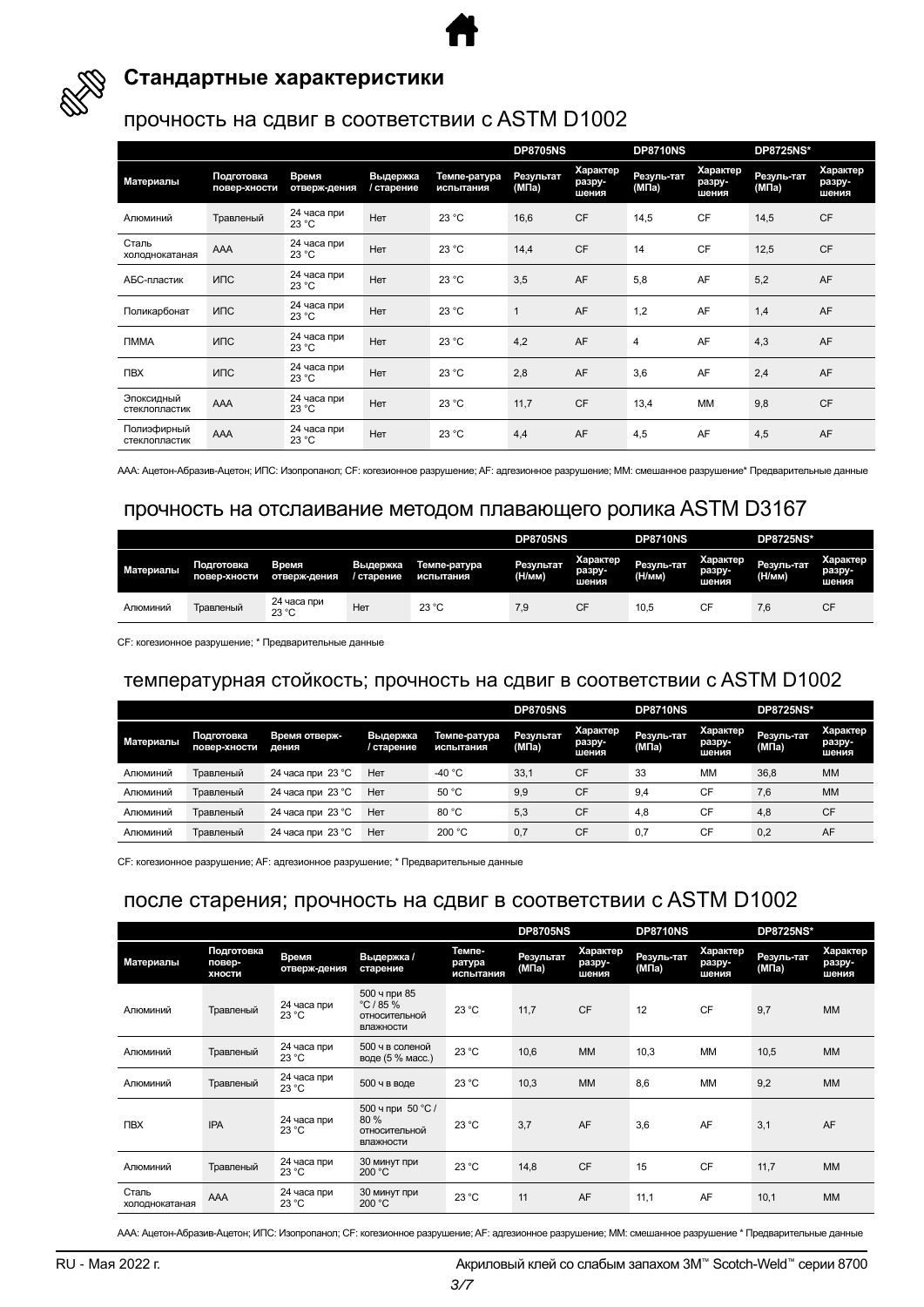

| Для размера<br>упаковки | Оборудование для нанесения                  | Насадка                                |  |  |
|-------------------------|---------------------------------------------|----------------------------------------|--|--|
| Картридж на 45 мл       | Ручной аппликатор ЕРХ                       | Статический миксер, 10:1,<br>оранжевая |  |  |
| Картридж на 490 мл      | Ручной аппликатор ЕРХ, 490 мл, 10:1         | Статический миксер, 10:1,<br>оранжевая |  |  |
| Картридж на 490 мл      | Пневматический аппликатор ЕРХ, 490 мл, 10:1 |                                        |  |  |



#### **Тесты и инструменты**

#### **Дополнительные отчеты об испытаниях и сертификаты**

3M может предоставить расширенные данные по различным условиям испытаний и материалам, а также сертификаты. Обратитесь в офис 3M в своем регионе. Для просмотра контактной информации щелкните или отсканируйте QR-код или посетите веб-сайт www.3M.com.

#### **Карта данных материала 3M™ (MDC) для анализа методом конечных элементов (FEA)**

Моделирование методом конечных элементов (FEA) — это инструмент, который помогает инженерам-проектировщикам определять правильную клеевую систему для требований области применения. 3M может предложить данные моделирования эластичности/пластичности при различных нагрузках для большинства наших конструкционных клеев. Мы также признаем и поддерживаем другие условия и методы моделирования. Щелкните или отсканируйте QR-код, чтобы запросить карту данных материала 3M для моделирования.

#### **Руководство 3M™ по нанесению для систем автоматизации**

Руководство по нанесению — это инструмент, который помогает инженерамтехнологам находить оборудование и системы дозирования, наиболее подходящие для систем автоматизации. В руководстве по нанесению представлена информация о вязкости/реологии, рекомендации по чистоте, сведения об упаковке, принадлежностях для очистки и нанесения. Щелкните или отсканируйте QR-код, чтобы просмотреть имеющееся руководство 3M™ по нанесению конструкционных клеев.

#### **Центр 3M™ процессов в области соединений**

Центры 3M™ процессов в области соединений по всему миру помогают решать прикладные задачи. Щелкните или отсканируйте QR-код, чтобы запланировать личное или виртуальное посещение для ознакомления с инновациями в области нанесения и автоматизации и поиска индивидуальных решений для производственных задач.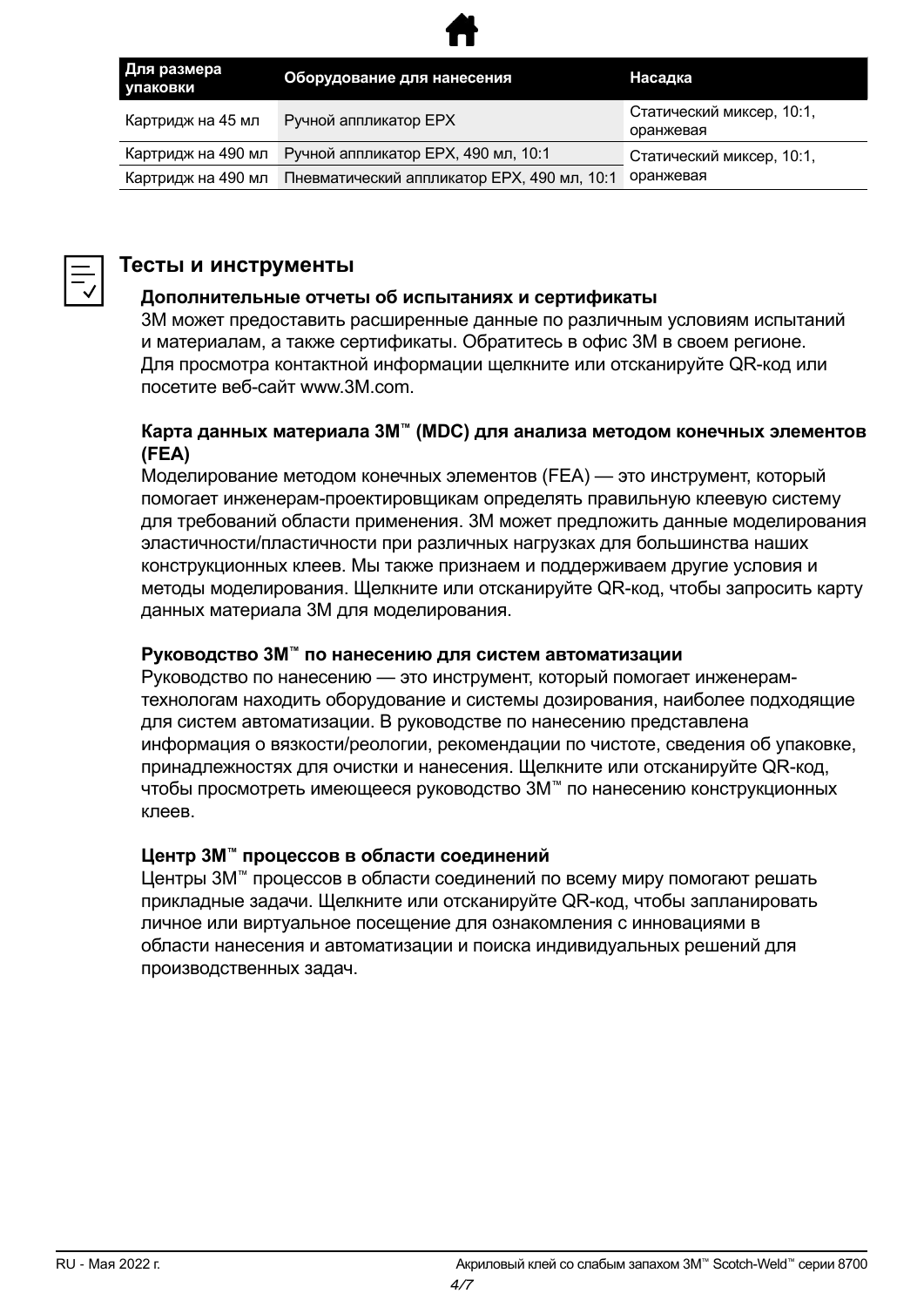#### **Информация / инструкции по эксплуатации**

Для получения максимальной прочности конструкционных соединений необходимо полностью удалить с поверхностей краску, оксидные пленки, масла, пыль, смазки для форм и все другие поверхностные загрязнения. Объем подготовки поверхности зависит от требуемой пользователем прочности склеивания и устойчивости к старению в окружающей среде. Рекомендации по подготовке поверхности обычных материалов см. в разделе «Подготовка поверхности». Дайте клею отвердиться при температуре 16 °C или выше до полного отверждения. Для увеличения скорости отверждения можно применять нагревание до 70 °C. Следите за тем, чтобы во время отверждения детали были неподвижны. При необходимости придавите деталь или закрепите ее чемнибудь на месте. Оптимальная толщина линии склеивания — 0,15–0,3 мм; прочность на сдвиг будет максимальной при более тонких линиях склеивания, в то время как прочность на отслаивание будет максимальной при более толстых линиях склеивания. Нанесите клей и соедините поверхности в течение открытого времени, указанного для конкретного продукта. Большие количества и (или) высокие температуры сокращают это рабочее время. Большие количества смешанного клея могут выделять тепло из-за экзотермической реакции. Излишки неотвержденного клея можно удалить с помощью растворителей на основе кетонов\*.

<sup>\*</sup> При использовании растворителей потушите все источники возгорания, включая сигнальные лампы, и соблюдайте меры предосторожности и инструкции по применению.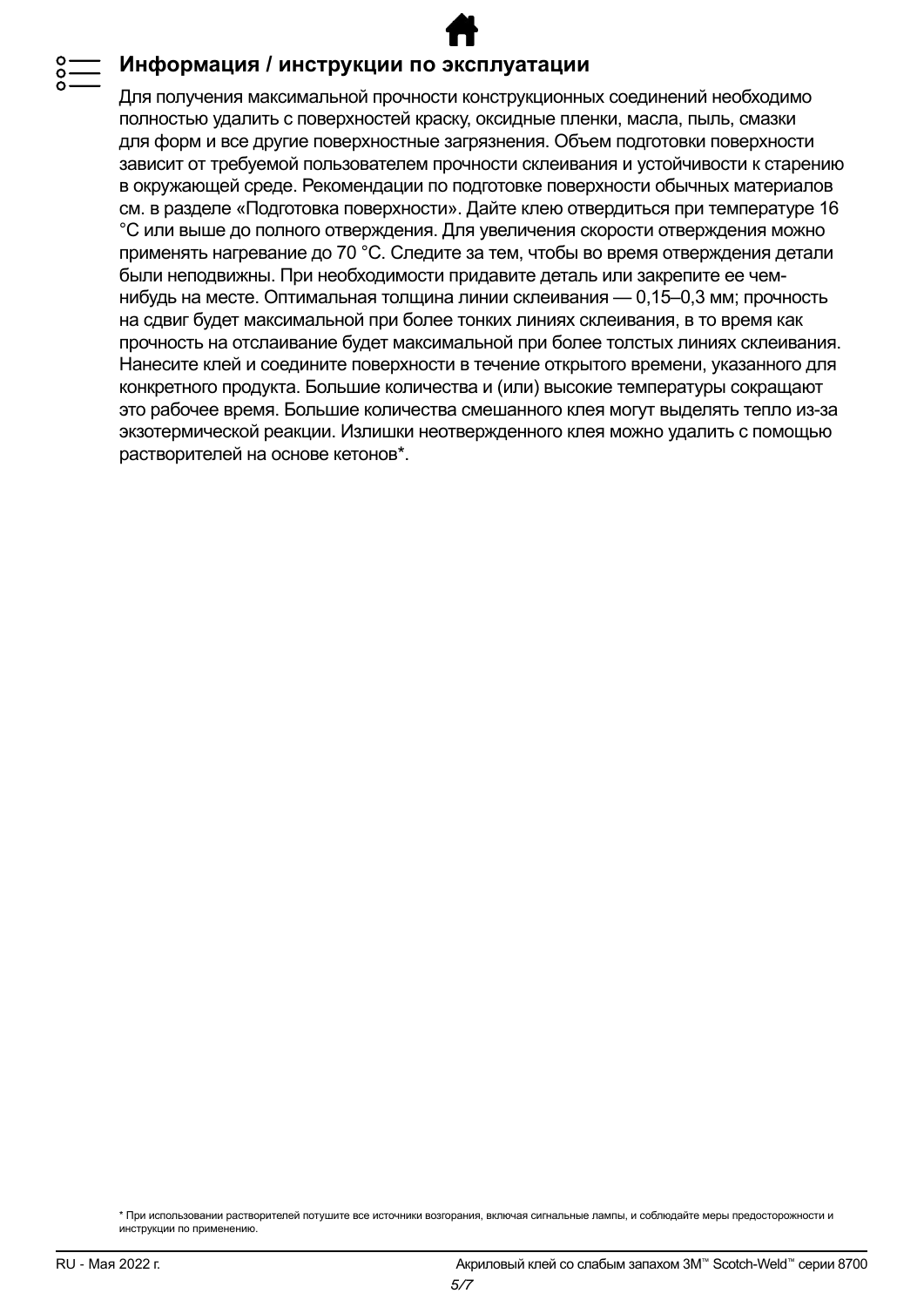

#### **Смешивание**

#### **Для двух-компонентных картриджей**

Храните картриджи крышкой вверх, чтобы пузырьки воздуха поднимались к наконечнику. Для применения просто вставьте картридж в аппликатор EPX, снимите колпачок и введите поршень в цилиндры, слегка нажав на спусковой крючок. Выдавите небольшое количество клея, чтобы убедиться в том, что оба компонента свободно выходят. Для автоматического смешивания прикрепите к картриджу смесительную насадку EPX и начните нанесение клея.

#### **Смешивание вручную**

Выдавите желаемое количество клея и тщательно смешайте. Смешивайте в течение примерно 15 секунд после получения однородного цвета.

#### **Для клея в больших емкостях**

Тщательно смешайте по весу или объему в пропорции, указанной на этикетке продукта или в разделе о стандартных свойствах неотвержденных продуктов, и в соответствии с настройками вашего оборудования для смешивания и нанесения.

#### **Подготовка поверхности**

Для обычных поверхностей рекомендуется применять следующие методы очистки.

#### **Сталь/алюминий**

Очистите от пыли и грязи чистым растворителем, например ацетоном или изопропиловым спиртом. Выполните пескоструйную или абразивную обработку чистыми мелкозернистыми абразивами. Снова протрите чистым растворителем, чтобы удалить оставшиеся частицы. Очистите от пыли и грязи чистым растворителем, например ацетоном или изопропиловым спиртом. Выполните пескоструйную или абразивную обработку чистыми мелкозернистыми абразивами. Снова протрите чистым растворителем, чтобы удалить оставшиеся частицы\*.

#### **Пластмассы/каучуки/краски/покрытия**

Протрите подходящим растворителем\*



#### **Хранение и срок годности**

Храните продукт при комнатной температуре (15–25 °C). Не замораживать. Перед использованием дайте продукту достичь комнатной температуры. Клеи 3M™ Scotch-Weld™ DP8705NS, DP8710NS и DP8725NS имеют срок годности 12 месяцев с даты производства при хранении в закрытых оригинальных емкостях и при соблюдении рекомендуемых условий хранения.

<sup>\*</sup> При использовании растворителей потушите все источники возгорания, включая сигнальные лампы, и соблюдайте меры предосторожности и инструкции по применению.